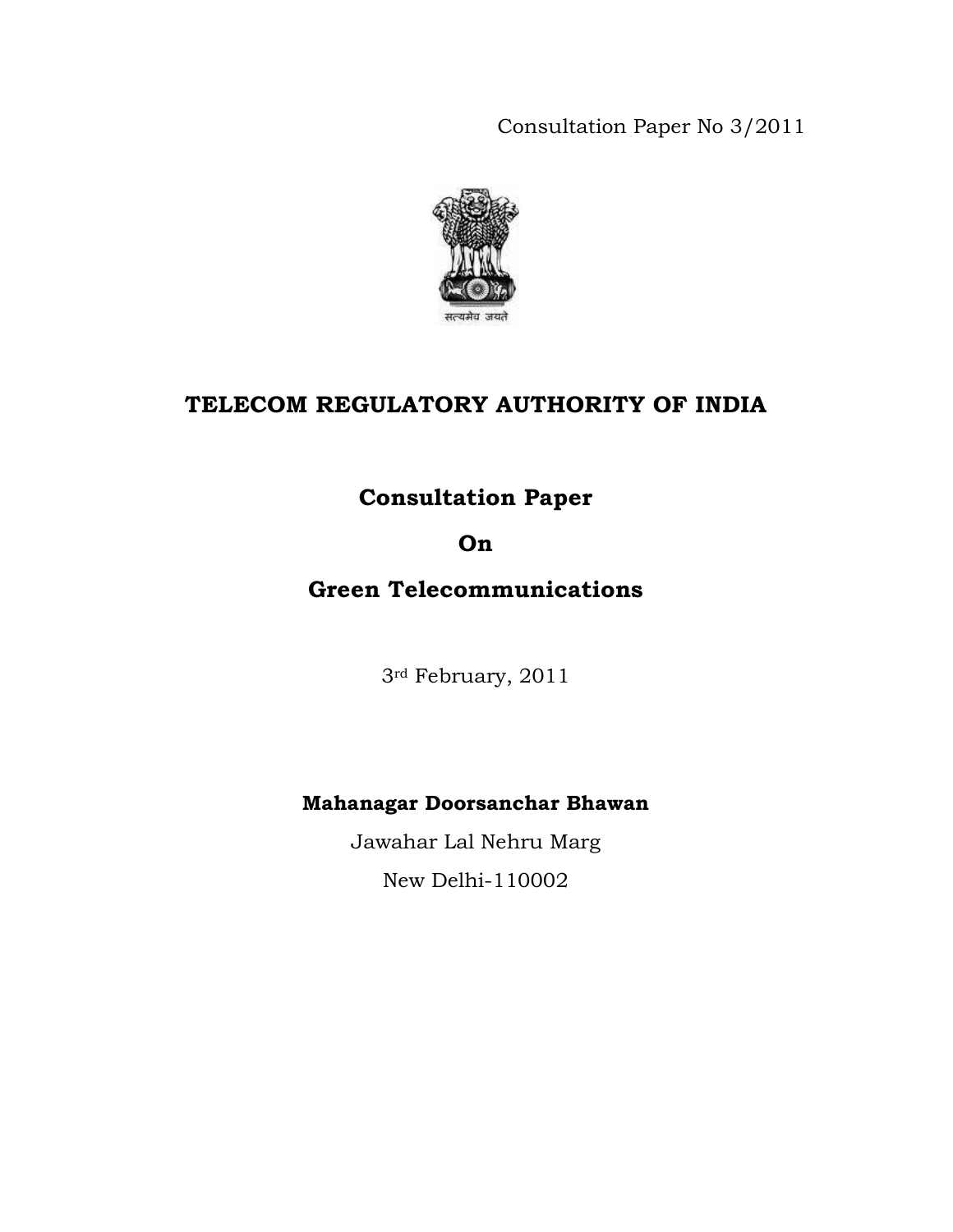### **Preface**

Operation of telecommunications networks requires electrical power. The expense on energy accounts for a significant share of the operational cost of these networks. This is particularly so in the rural areas where availability of power is uncertain. The use of diesel generators to ensure continuous power supply has the disadvantage of increasing the greenhouse gas emission and consequent enlargement of the carbon footprint which has a deleterious impact on the environment. While contribution of the telecommunications sector to the global carbon footprint is low compared to other sectors like transportation and construction, it nevertheless contributes a noteworthy share and increasingly so with growing reach of the telecommunications network. Efforts are afoot, all over the world, to find measures to deal with this issue.

As the second largest and fastest growing market in the world, there is need for India to be conscious of the concerns in this regard. Besides, as a country heavily dependent on import of petroleum products while being abundant in renewable energy sources there is scope for innovative measures towards making telecommunications green. It is in this regard that TRAI believes that this is an opportune time to discuss the related issues and is therefore issuing this consultation paper for consideration and comments by the stakeholders. The inputs received will enable the Authority to take further action and take or recommend suitable measures.

Written comments on the issues raised in this consultation paper are invited from the stakeholders by 7th March, 2011 and counter-comments on the comments by 21st March, 2011. The comments and countercomments may be sent, preferably in electronic form, to Mr Lav Gupta,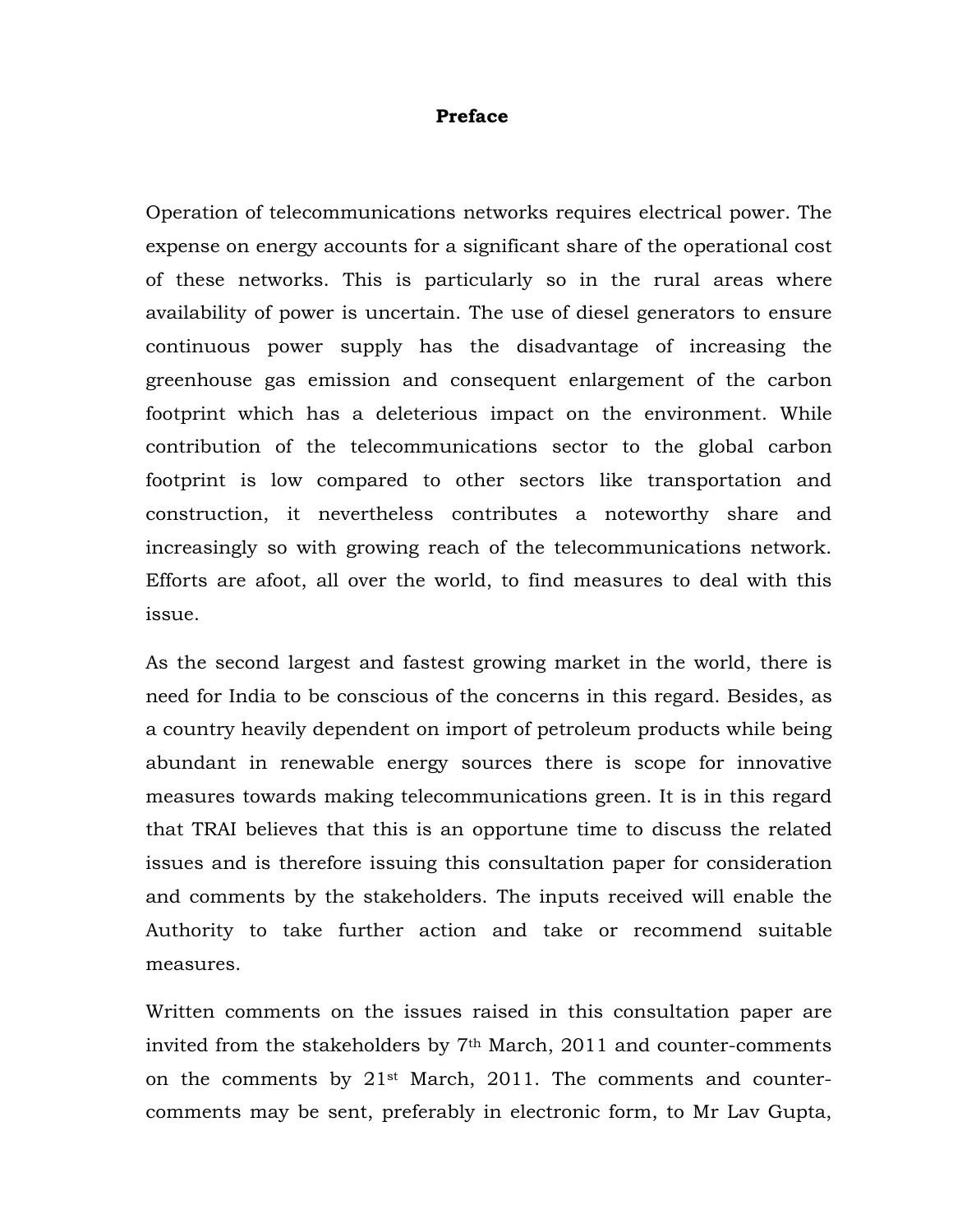Principal Advisor (TD) on the e-mail address: tdra@trai.gov.in or tdra.trai@gmail.com. The fax number of TRAI is 011-23230056. Comments and counter-comments will be posted on the TRAI's website.

> **Dr. J.S. Sarma Chairman, TRAI**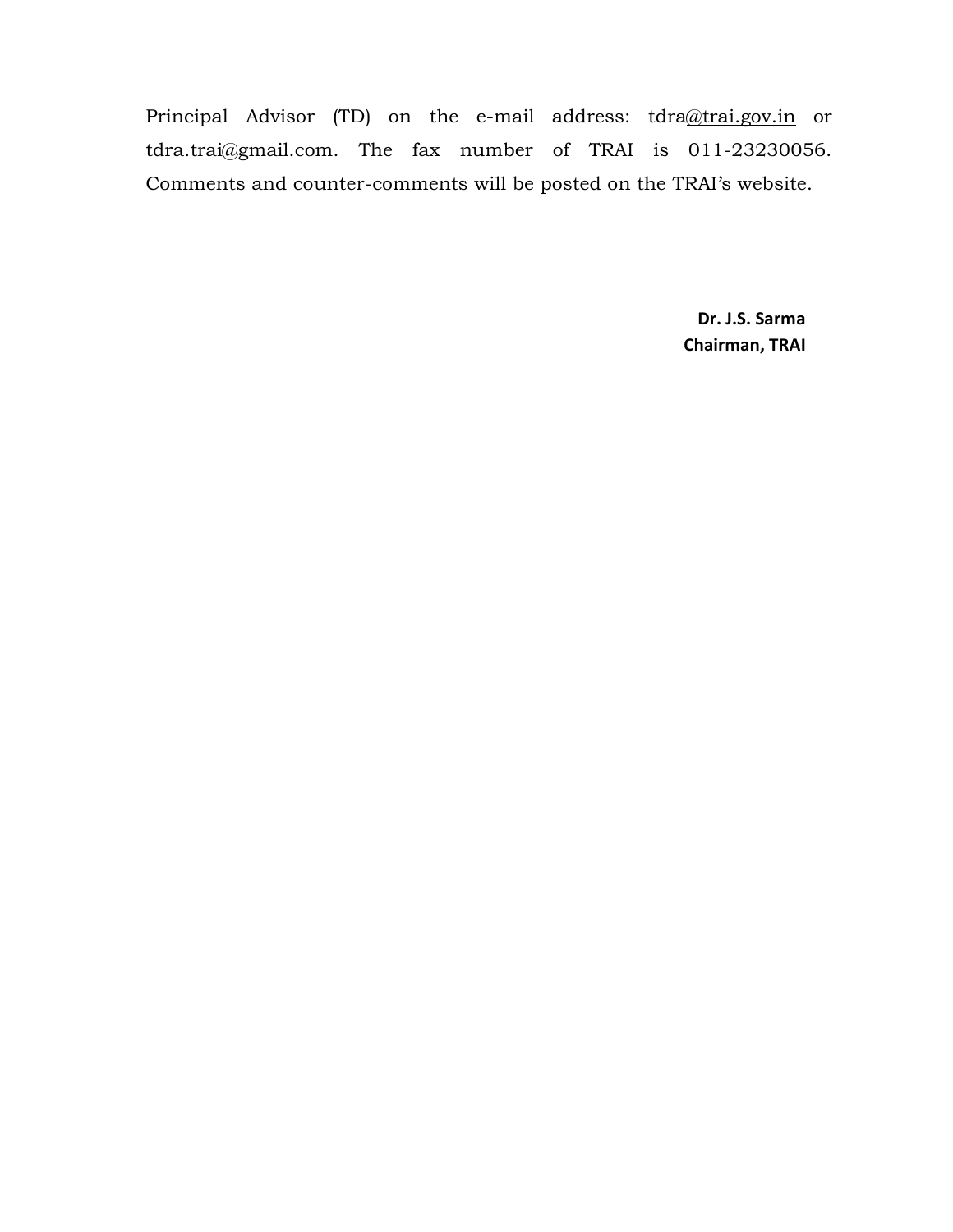## **TABLE OF CONTENTS**

| <b>TITLE</b>                           | <b>PAGE</b><br><b>NO</b> |
|----------------------------------------|--------------------------|
| Introduction                           |                          |
| Carbon Footprint of Telecommunications |                          |
| Industry                               |                          |
| Moving Towards Green Telecom           | 13                       |
| CHAPTER III Issues for Consultation    | 49                       |
|                                        |                          |

*List of Acronyms* 53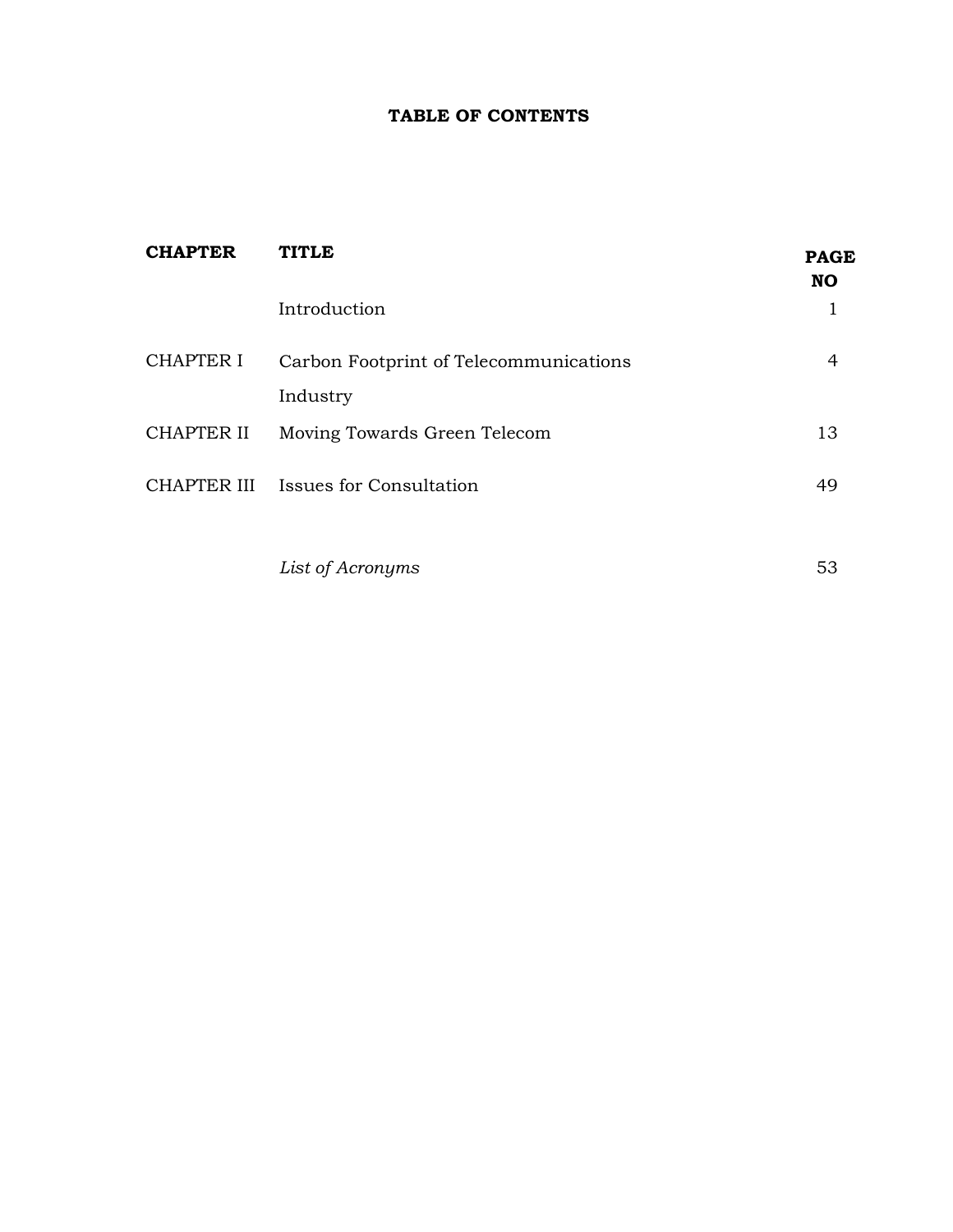#### **INTRODUCTION**

- 1. Climate change is one of the most compelling global challenges of our time. There has been a considerable increase in the average temperature of the earth in the past century. This rise in temperature is attributed to the effects of global warming brought about by the accumulation of greenhouse gases (GHG) in the atmosphere. The reason for increased GHG, mainly Carbon Dioxide  $(CO<sub>2</sub>)$ , is because of the increased energy consumption which results in emission of pollutants. Natural calamities like typhoons, floods and changes in the sea levels are attributed to the  $CO<sub>2</sub>$  fuelled greenhouse effect. It is estimated that during the last 30 years the  $CO<sub>2</sub>$  emissions have gone up by 73%. India is ranked 5th amongst the countries in the list of global GHG emission, with USA and China contributing about 4 times emission than that of India<sup>1</sup>. The Kyoto Protocol of 1997, which was signed by over 160 countries, including India, calls on all countries to reduce their emissions of greenhouse gasses by 5%, from the 1990 level, by the year 2012. Many governments around the world, including India has taken steps to reduce energy consumption and emissions. India is committed to reduce carbon intensity by 20-25% between 2005 and 2020.
- 2. The information and communications technology (ICT) industry alone accounts for about 2% or 860 million tonnes of the world's greenhouse gas emissions2. The main contributing sectors within the ICT industry include the energy requirements of PCs and monitors (40%), data centres about 23% and fixed and mobile telecommunications contribute about 24% of the total emissions. Compared to the other sectors such as travel and transport, construction and energy production, the ICT sector is relatively energy-lean with telecommunications contributing just 0.7 percent or about 230 million tones of green house gas emissions. The challenge for the telecom service providers, telecom equipment

 $^1$  India: Greenhouse Gas Emissions 2007, Ministry of Environment and Forests, Govt. of India, May 2010

 $2$  Gartner (2009), www.gartner.com/it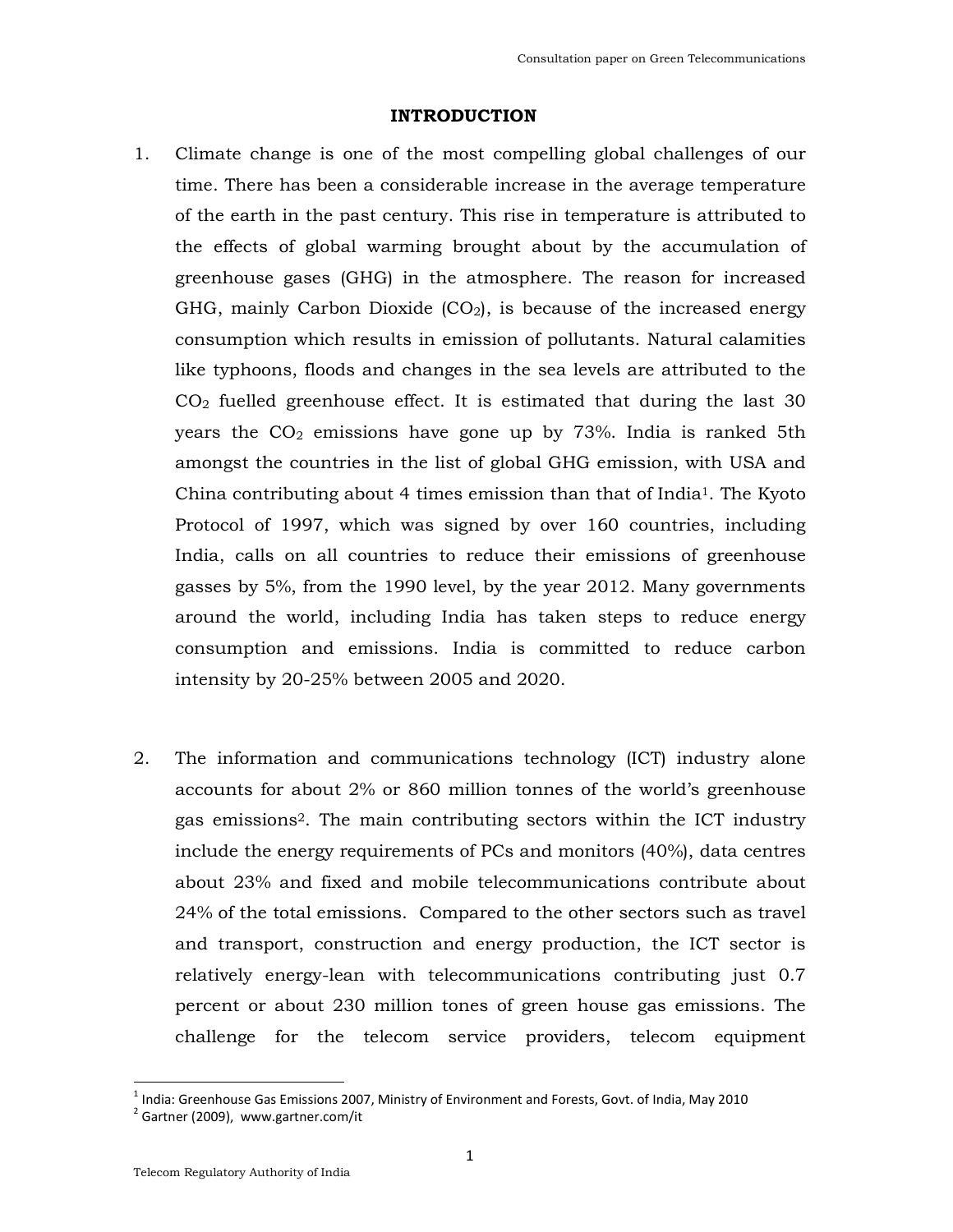manufacturers and the government is to pursue growth in telecom networks, while ensuring that the 2 percent of global emissions does not significantly increase over the coming years.

- 3. Energy costs are among the largest operating expenses for telecom network operators, and energy consumption from telecom networks is an increasing contributor to global greenhouse gas (GHG) emissions. As an ever increasing number of people around the world become connected by fixed and mobile telecommunications networks, the challenges related to providing electricity to these expanding networks are becoming greater as well. While telecom is relatively energy-lean, the telecom networks are still driven largely by fossil fuel energy and the energy costs represent a significant opex item. With the double whammy of increasing energy consumption and rising cost of fossil fuel, it is important that the focus shifts to energy efficient technologies and alternate sources of energy.
- 4. Increasing public demand for corporate social responsibility and a genuine desire to effect positive change in the environment are leading telecommunications service providers and their suppliers to reduce their carbon footprint. Going Green has also become a business necessity for telecom operators with energy costs becoming as large as 25% of total network operations costs. A typical communications company spends nearly 1% of its revenues on energy3 which for large operators may amount to hundreds of crores of rupees.
- 5. Whether out of compulsion of reducing cost or fulfilling corporate social responsibility (CSR) and projecting a humane face to the society, telecom service providers and manufacturers, all over the world, have taken steps towards greening of telecom. Efficient power management, infrastructure

 $^3$  Telecom's green future by Dawn Bushaus, NXTcomm daily news, 18<sup>th</sup> June 2008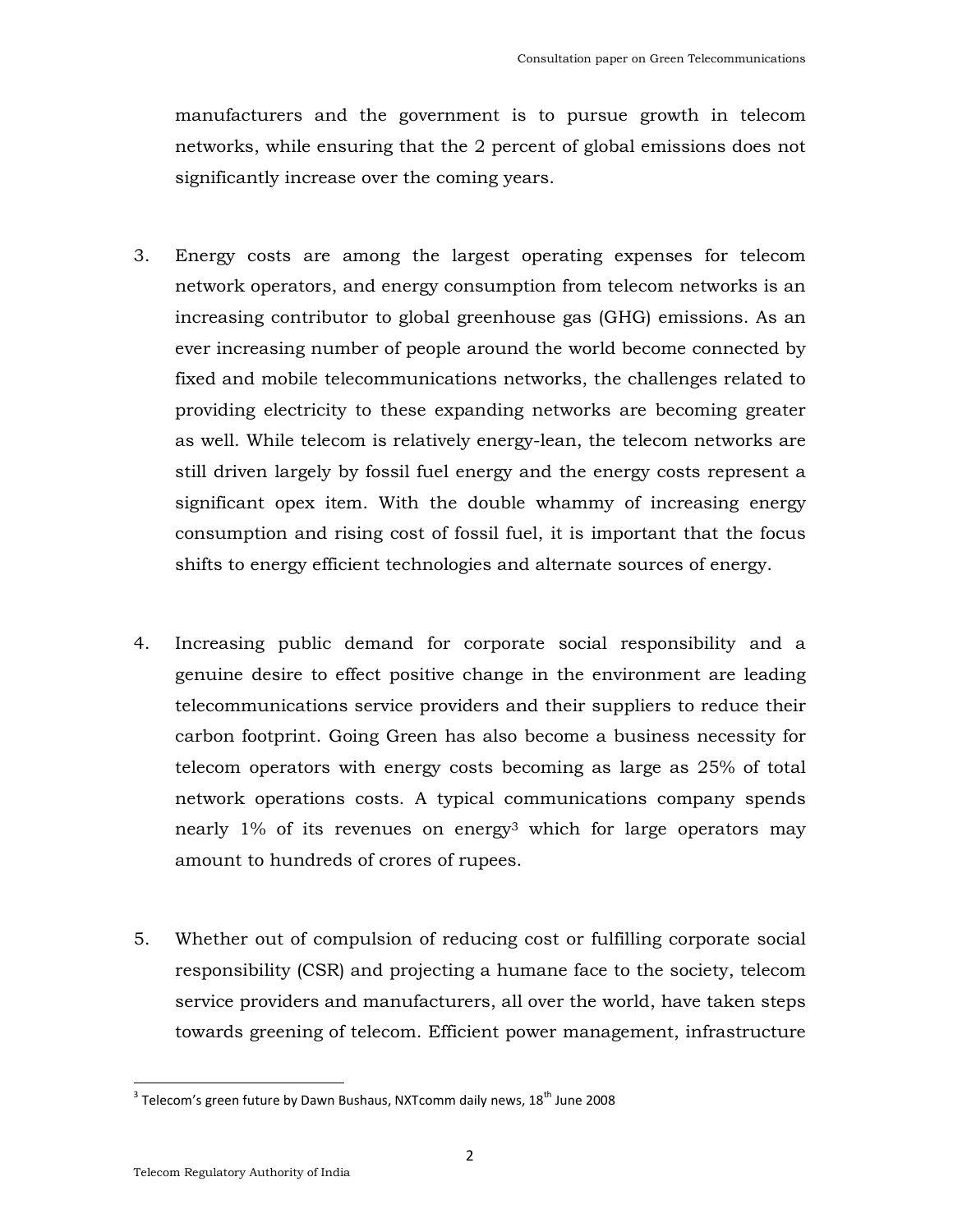sharing, use of eco-friendly renewable energy sources and cutting down carbon emission over the complete duration of the product lifecycle have been under intense consideration by telecom industry all over the world.

- 6. Besides being part of the problem, ICT is also a part of the solution. It enables significant reductions in the GHG emissions and costs across a range of sectors of the economy using multimedia communication, machine to machine communication and software control of processes to deliver smart solutions like smart grid, teleconferencing, smart logistics and transportation. For each tonne of greenhouse gas the ICT industry produces through powering servers, data centers, networks, etc, it can leverage a reduction or avoidance of up to 9 tonnes across the economy4.
- 7. This consultation paper has been issued by TRAI, *suo-motu,* to engage the industry in evolving mechanisms to assess and control carbon footprint and deliberate on the need and form of carbon credit policy for the telecom sector. Chapter I of this Consultation paper brings out the factors contributing to the carbon footprint and the need for carbon credit policy. Chapter II deals with methods to reduce carbon footprint and Chapter III gives the summary of the issues for consultation.

 $\overline{\phantom{a}}$ 

<sup>&</sup>lt;sup>4</sup> http://www.mckinseyquarterly.com/How\_IT\_can\_cut\_carbon\_emissions\_2221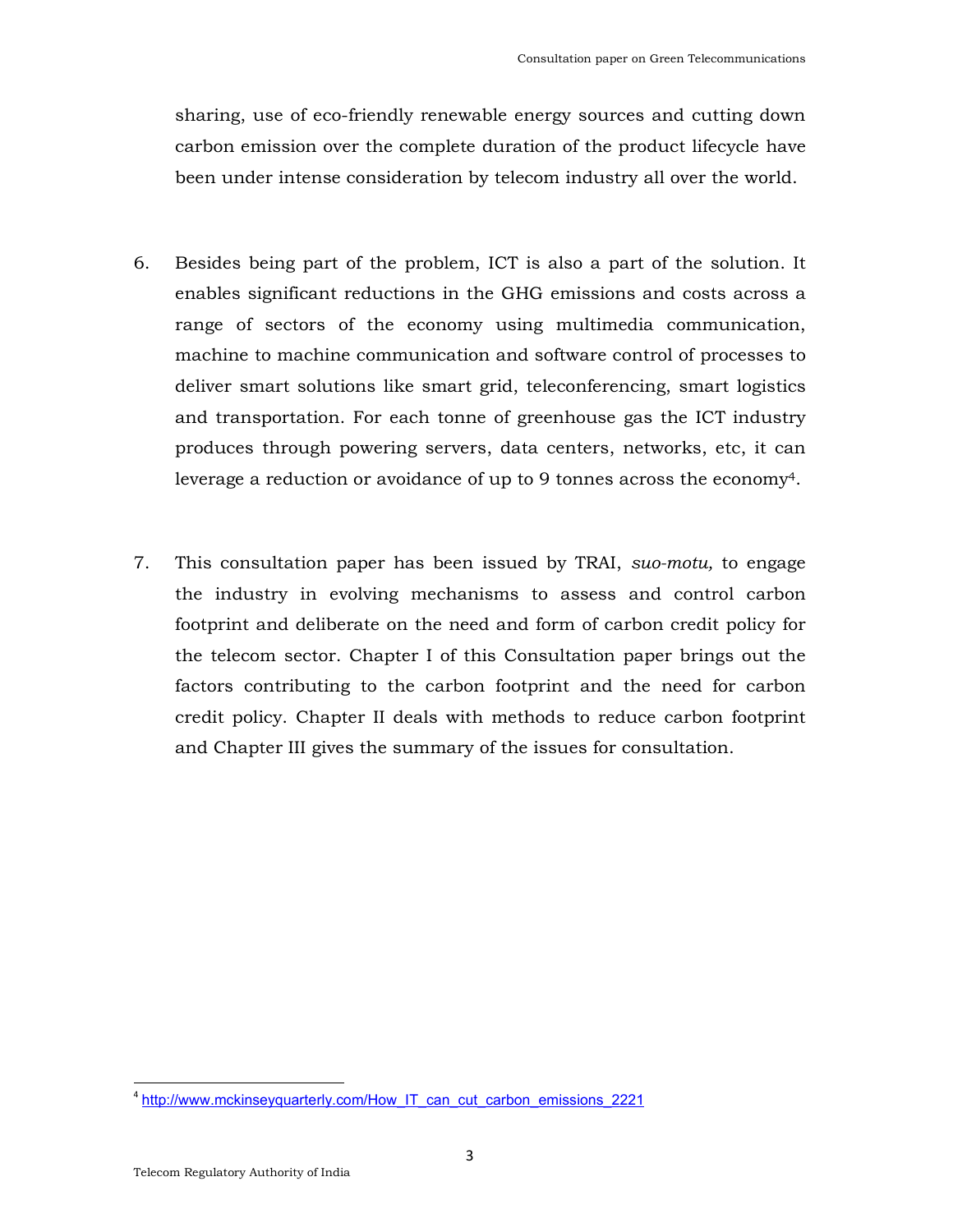### **CHAPTER I**

### **CARBON FOOTPRINT OF TELECOMMUNICATIONS INDUSTRY**

### **A - What is Green Telecom?**

- 1.1 Growing telecommunications infrastructure requires increasing amount of electricity to power it. Part of the electricity comes from the grid and remaining through burning of fossil fuel like diesel. Both of these sources contribute to emission of green house gases (GHG) with the attendant negative environmental effects. Reduction of the GHG produced or caused to be produced by the telecom sector is referred to as greening of telecom. Green telecom has many facets. It can be classified broadly in terms of greening of telecom networks, green telecom equipment manufacture, environment friendly design of telecom buildings and safe telecom waste disposal. These aspects are briefly described below:
	- (i) Green Telecom Networks: In telecom networks greening would refer to minimizing consumption of energy through use of energy efficient technology, using renewable energy sources and ecofriendly consumables.
	- (ii) Green Manufacturing: The greening process would involve using eco-friendly components, energy efficient manufacturing equipment, electronic and mechanical waste recycling and disposal, reduction in use of hazardous substances like chromium, lead and mercury and reduction of harmful radio emission.
	- (iii) Design of green central office buildings: optimization of energy power consumption and thermal emission, minimization of green house gas emission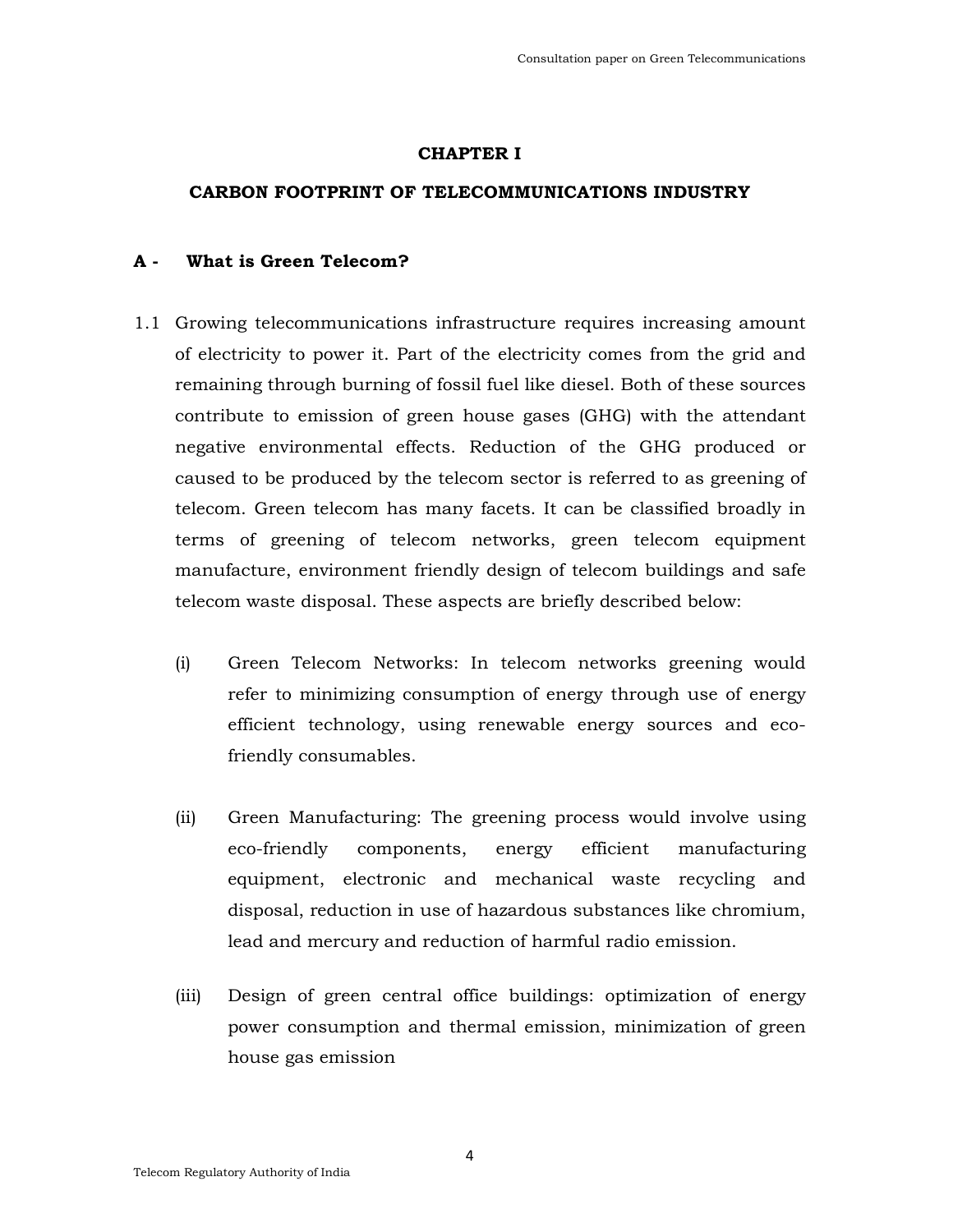(iv) Waste disposal: disposal of mobile phones, network equipment etc., in an environment-friendly manner so that any toxic material used during production does not get channelized into the atmosphere or underground water.

### **B- What are Green House Gasses and Carbon footprint?**

- 1.2 Greenhouse gases (GHG) are gases in the atmosphere that absorb and emit radiation within the thermal infrared range. These gases prevent heat from escaping from the atmosphere and make the earth warmer. This process is the fundamental cause of the greenhouse effect. The main greenhouse gases in the earth's atmosphere are water vapor, carbon dioxide, methane, nitrous oxide, ozone and chlorofluorocarbons. Human activities add significantly to the level of naturally occurring GHG. Carbon dioxide is released into the atmosphere by the burning of solid waste, wood and wood products, and fossil fuels (oil, natural gas, and coal). Nitrous oxide emissions occur during various agricultural and industrial processes, and when solid waste or fossil fuels are burned. Methane is emitted when organic waste decomposes, whether in landfills or in connection with livestock farming. Methane emissions also occur during the production and transport of fossil fuels. Some gases such as hydrofluorocarbons (HFCs), perfluorocarbons (PFCs), and sulfur hexafluoride (SF6) result exclusively from human industrial processes. Greenhouse gases vary in their ability to absorb and hold heat in the atmosphere. HFCs and PFCs are the most heat-absorbent. Nitrous oxide absorbs 270 times more heat per molecule than carbon dioxide, and methane absorbs 21 times more heat per molecule than carbon dioxide.
- 1.3 Carbon footprint is the total set of GHG emissions caused by an organization, event or product through burning fossil fuels for electricity. For simplicity of reporting, it is often expressed in terms of the amount of carbon dioxide  $(CO_2)$  or its equivalent of other GHGs, emitted. It is expressed in equivalent tonnes of carbon dioxide ie  $CO<sub>2</sub>e$ . A carbon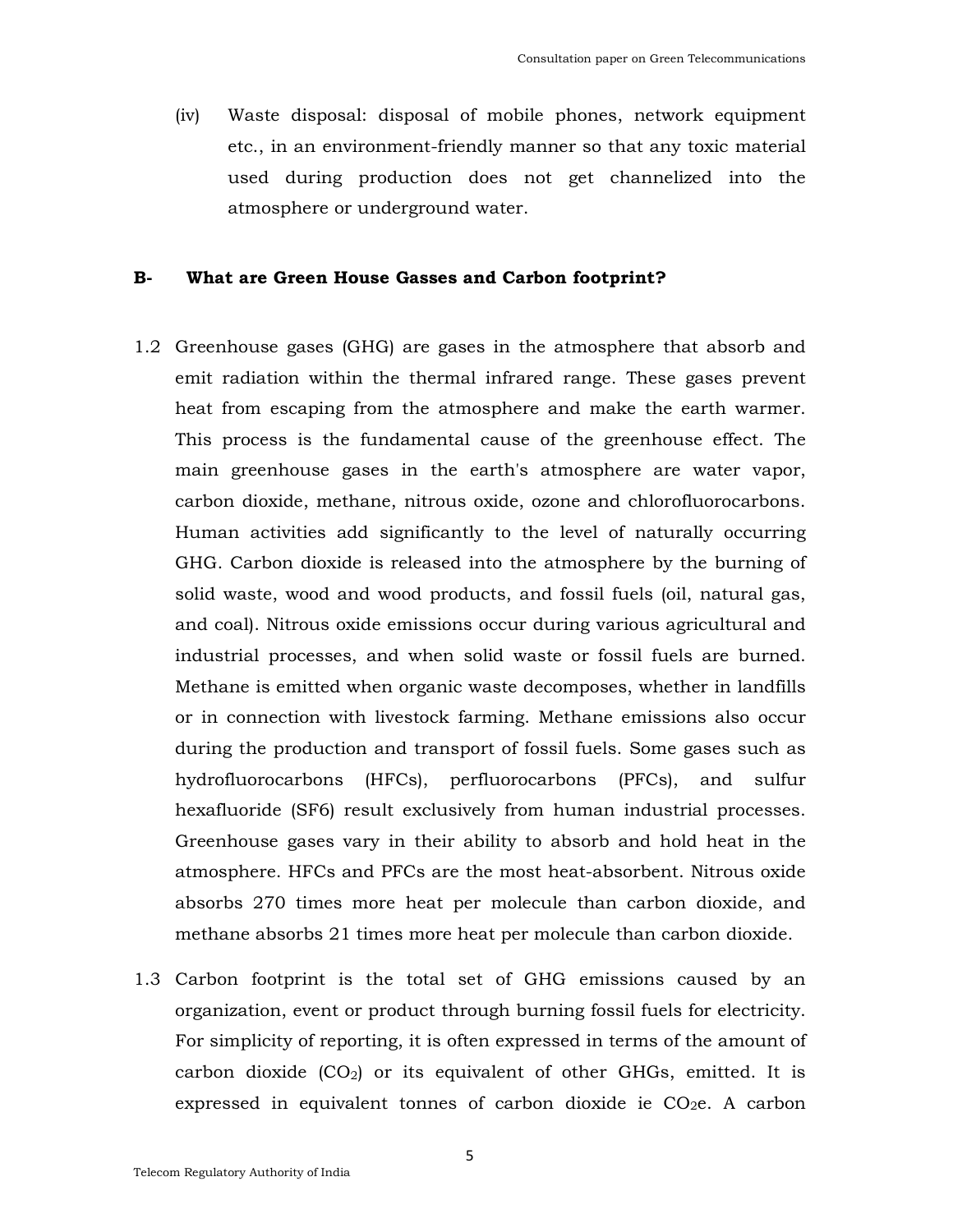footprint is a measure of the impact our activities have on the environment, and in particular climate change. Carbon footprints can be classified into primary and secondary footprints:

- $\bullet$  The primary footprint is a measure of the direct emissions of CO<sub>2</sub> from the burning of fossil fuels for the activities of the entity being carbon footprinted. For a telecom service provider it would include, for example, network operational cost, building lighting and cooling or heating and transportation. The service provider would have direct control over these.
- $\bullet$  The secondary footprint is a measure of the indirect  $CO<sub>2</sub>$  emissions associated with the manufacture and eventual breakdown during the whole lifecycle of the products that are used. Energy consumed in the manufacture of equipment like BTS causes secondary footprint for the service provider who uses it.

### **C- Motivations for Green Telecom**

- 1.4 Lately, people have become more conscious and concerned about the ills of climate change. Newspapers and TV are regularly carrying features about rising temperature, melting glaciers, rising sea levels, natural disasters and general deterioration of the ecosystem; all presumably because of green house effect created by emissions produced by burning fossil fuel for energy. Among the various sectors the service industries have been less visible pollutants. A number of factors have led to heightened interest in greening of service sector industries. In the case of telecommunications the factors that are leading to enhanced action on greening are as follows:
	- (i) Need to reduce the cost of operations of the telecom network by reducing energy cost.
	- (ii) Need to expand network into rural areas where power availability is poor.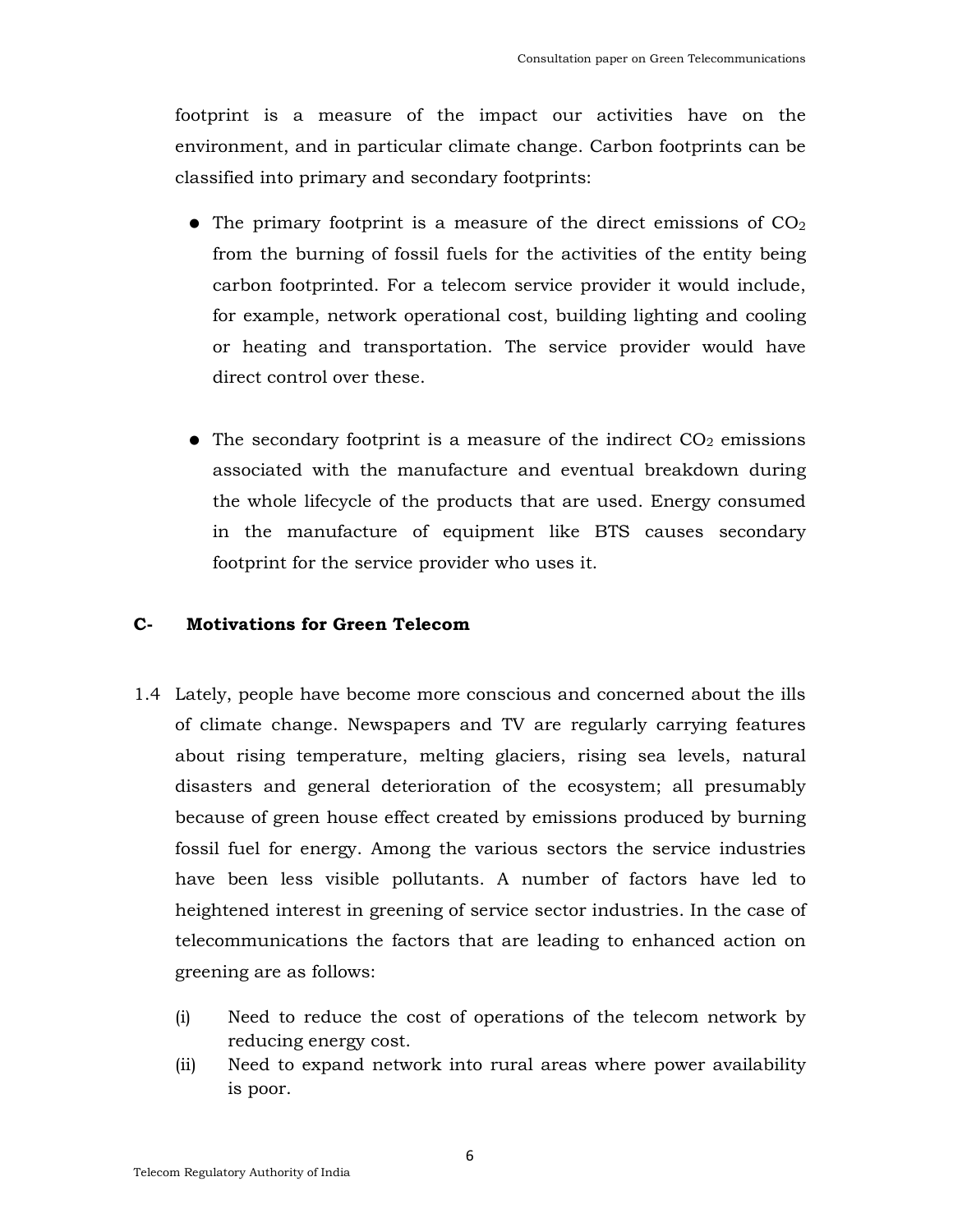- (iii) Renewable energy technology becoming available at increasingly reducing cost.
- (iv) Confluence of socio-political trends towards environmental responsibility, pressure groups against global warming
- (v) Creating sustainable businesses has become important where the objective is not only to create products and services through ethical means but also minimize environmental impact and improve communities.
- (vi) International treaties like Kyoto Protocol

### **D- Estimating carbon footprint**

- 1.5 Mobile subscriber base crossed 5 billion mark in July 2010 and is expected to cross 8 billion by 2020. With increasing demand for telecom services, the energy consumption has also grown significantly and poses an environment challenge in terms of larger carbon emission footprint of the telecommunication industry. The total global carbon footprint of the ICT industry as a whole is in the order of 860 million tonnes  $CO<sub>2</sub>$  which is approximately two percent of the global emissions. Of this, the contribution from global telecommunication systemsmobile, fixed and communication devices are around 230 million tons  $CO<sub>2</sub>$  or approximately 0.7% of global emissions.
- 1.6 How does one arrive at the carbon footprint of an activity? One can understand this by looking at one's own carbon footprint. One's carbon footprint is the sum of all emissions of  $CO<sub>2</sub>$ , induced by one's activities over a period of one year. A common way to calculate  $CO<sub>2</sub>$  emissions is to base it on the fuel consumption. This can be simplified by taking fuel consumption. One litre of petrol is equivalent to 2.3 kgs of carbon while one litre of diesel is equivalent to 2.7 kgs of carbon dioxide. The following activities add  $1 \text{ kg}$  of  $CO<sub>2</sub>$  to one's carbon footprint: Travelling by public transportation a distance of 10 to 12 km., driving on your car for a distance of 6 km, flying on a plane a distance of 2.2 km, operating computer for 32 hours, producing 5 plastic bags or 2 plastic bottles.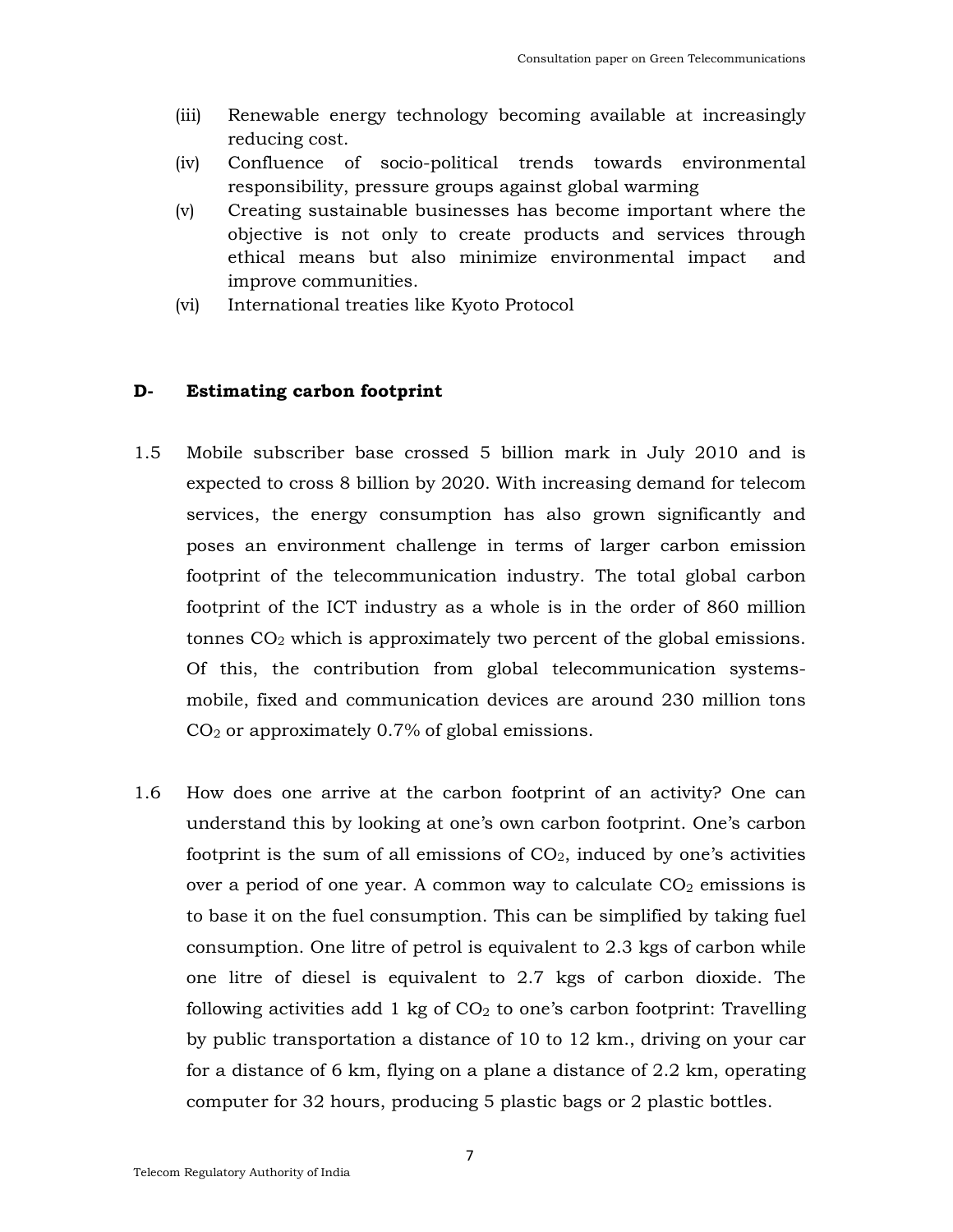- 1.7 To understand the contributory factors to the telecom carbon foot print one needs to understand the architecture of the telecom network, particularly the wireless telecom network. At the top level we have the telecom network and the rest of the assets like administrative offices. A telecom wireless network consists of the Radio Access Network and the Core network. Access mainly consists of the towers, antenna, BTS or Node B and BSC or RNC. When we refer to telecom towers, we generally refer to the towers and associated equipment like antenna, power system, BTSs, backhaul equipment etc. The core network mainly consists of MSC, SMSC, HLR, SGSN and GGSN. For any telecom operator the network uses 86% of the energy. The tower sites use 65% and the core network 21%. As compared to this all vehicles use just 1% and the corporate office 12%.
- 1.8 India has around 3,10,000 telecom towers of which about 70% are in rural areas. Presently 40% power requirements are met by grid electricity and 60% by diesel generators. The diesel generators are of 10-15 KVA capacity and consume about 2 liters of diesel per hour and produce 2.63 kg of  $CO<sub>2</sub>$  per liter. The total consumption is 2 billion litres of diesel and 5.3 million litres of  $CO<sub>2</sub>$  is produced. For every KWH of grid electricity consumed 0.84 Kg of  $CO<sub>2</sub>$  is emitted. Total  $CO<sub>2</sub>$  emission is around 5 million tones of  $CO<sub>2</sub>$  due to diesel consumption and around 8 million tons due to power grid per annum.

### **The following issues emerge for consultation:**

- **1. How should the carbon footprint of Indian telecom industry be estimated?**
- **2. What is your estimate of the carbon foot print of the fixed, mobile and broadband networks?**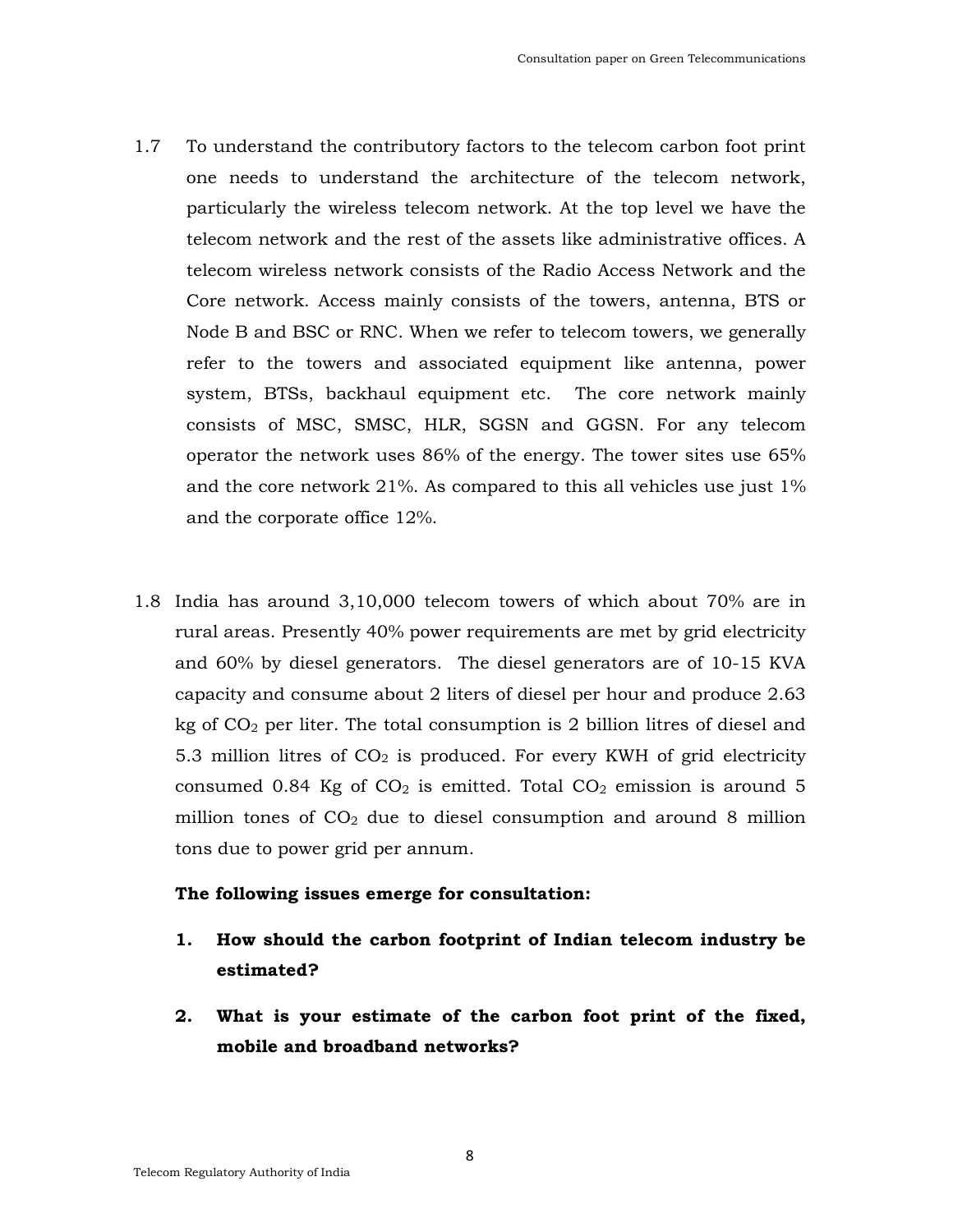**3. In case of mobile what would be the individual footprints of the radio access network and the core network? How are these likely to change with 3G and 4G technologies?** 

### **Carbon Credit Policy for telecom industry**

- 1.9 One carbon credit is equal to one tonne of carbon dioxide, or in some markets, carbon dioxide equivalent gases. A carbon credit is a generic term meaning that a value has been assigned to a reduction or offset of greenhouse gas emissions. Carbon credits and markets are key components of national and international attempts to mitigate the growth in concentrations of Green House Gases (GHGs). Greenhouse gas emissions are capped and then markets are used to allocate the emissions among the group of regulated sources. The goal is to allow market mechanisms to drive industrial and commercial processes in the direction of low emissions or less carbon intensive approaches than those used when there is no cost to emitting carbon dioxide and other GHGs into the atmosphere.
- 1.10 A country needs to have a carbon credit policy to encourage reduction of carbon footprint. Such a policy is administered by the Government or a nominated authority. The policy would usually involve setting a limit or cap on the amount of a GHG that can be emitted by a company or an industry. The limit or cap is allocated or sold to firms in the form of carbon credits which represent the right to emit or discharge a specific volume of the green house gasses. Firms are required to hold a number of carbon credits equivalent to their emissions. The total number of credits cannot exceed the cap, limiting total emissions to that level. Firms that need to increase their credits must buy them from those who have a smaller footprint than permitted. This transfer of credits is referred to as carbon trading. In effect, the buyer is paying a charge for polluting, while the seller is being rewarded for having reduced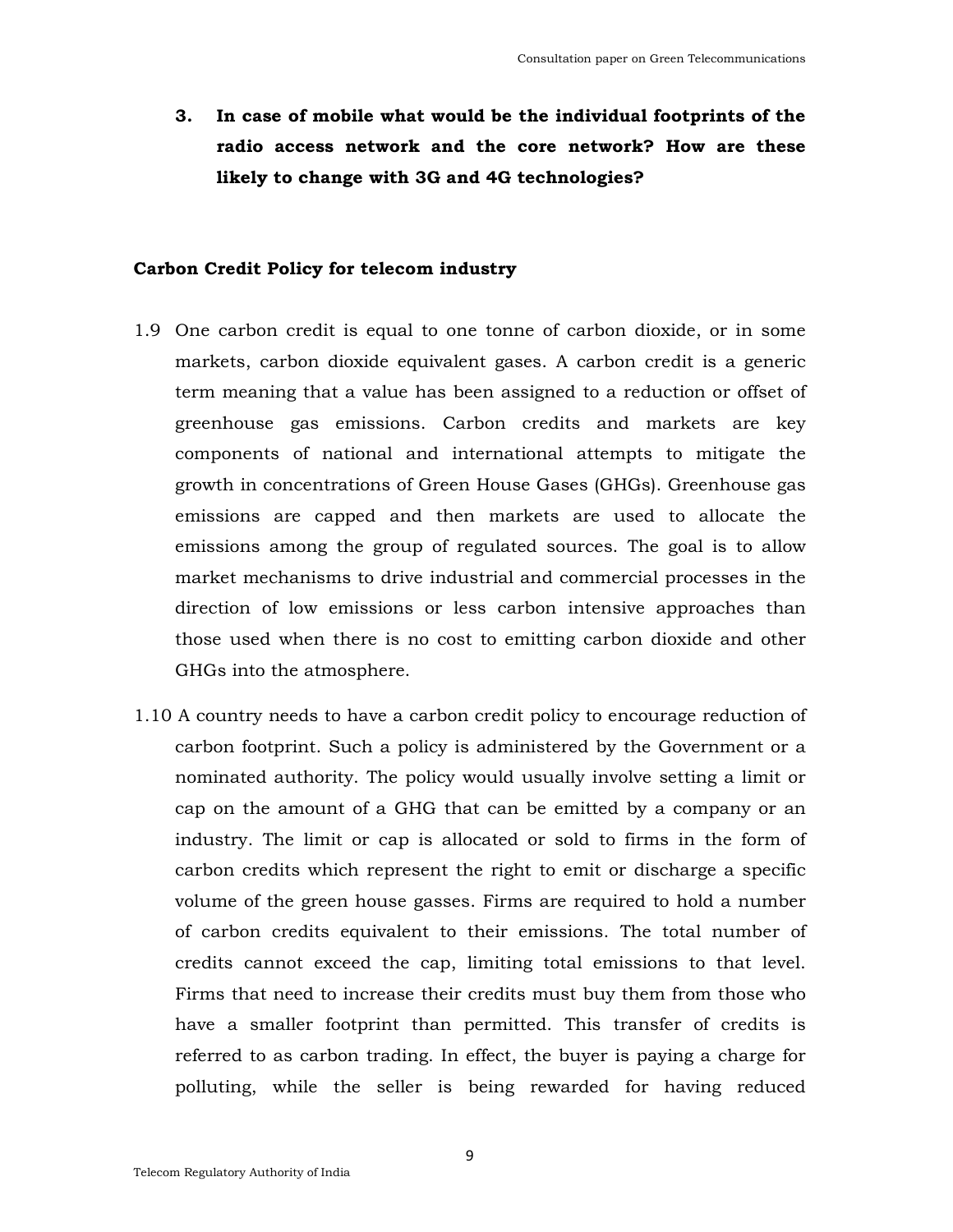emissions. The policy provides a real or implicit price of carbon. It can create incentives for producers and consumers to significantly invest in low GHG products, technologies and processes. Such policies could include economic instruments, government funding and regulation.

- 1.11 A carbon credit policy would indicate the services that have high carbon footprints so that customers can use them sparingly. The service providers would get an indication of products that use more, less or no carbon during the manufacturing process so that firms can go for low carbon inputs. It may also specify the rating of various products that are used in a telecom network so that the ones that emit lesser  $CO<sub>2</sub>$  can be selected. This would also lead to market incentives for inventors and innovators to develop and introduce low-carbon products and processes that can replace the current generation of technologies. A polluting company that has to buy too many carbon credits to be within its cap would see its products become more expensive than the competitors. It is also possible to have subsidies and incentives.
- 1.12 When a firm in India invests in a renewable energy source to meet growing energy needs, it would be able to acquire carbon credits. These carbon credits are sold on international markets generating income for the owner of the credits. Firms in the European Union and the OECD member countries are buying carbon credits, also called CER (Certified Emission Reductions, from firms in India. The World Bank estimates that in 2006 approximately US \$5 billion worth of CER were sold. The CER for December 2008 delivery was trading at about US \$30 (EU  $\epsilon$ 21) on September 1, 2008 on the European Climate Exchange. Current rate of the Carbon Credit is US\$ 14.
- 1.13 The Indian government has approved more than 1,400 projects as part of the Clean Development Mechanism (CDM) that could attract around \$6 billion(Rs 28,000 crore) into the country by 2012 through sale of Certified Emission Reduction (CER) certificates5. A 6.5-megawatt (MW)

 $\overline{\phantom{a}}$ 

<sup>&</sup>lt;sup>5</sup> Business Standard, Leslie D'Monte / New Delhi Dec 11, 2009, 00:44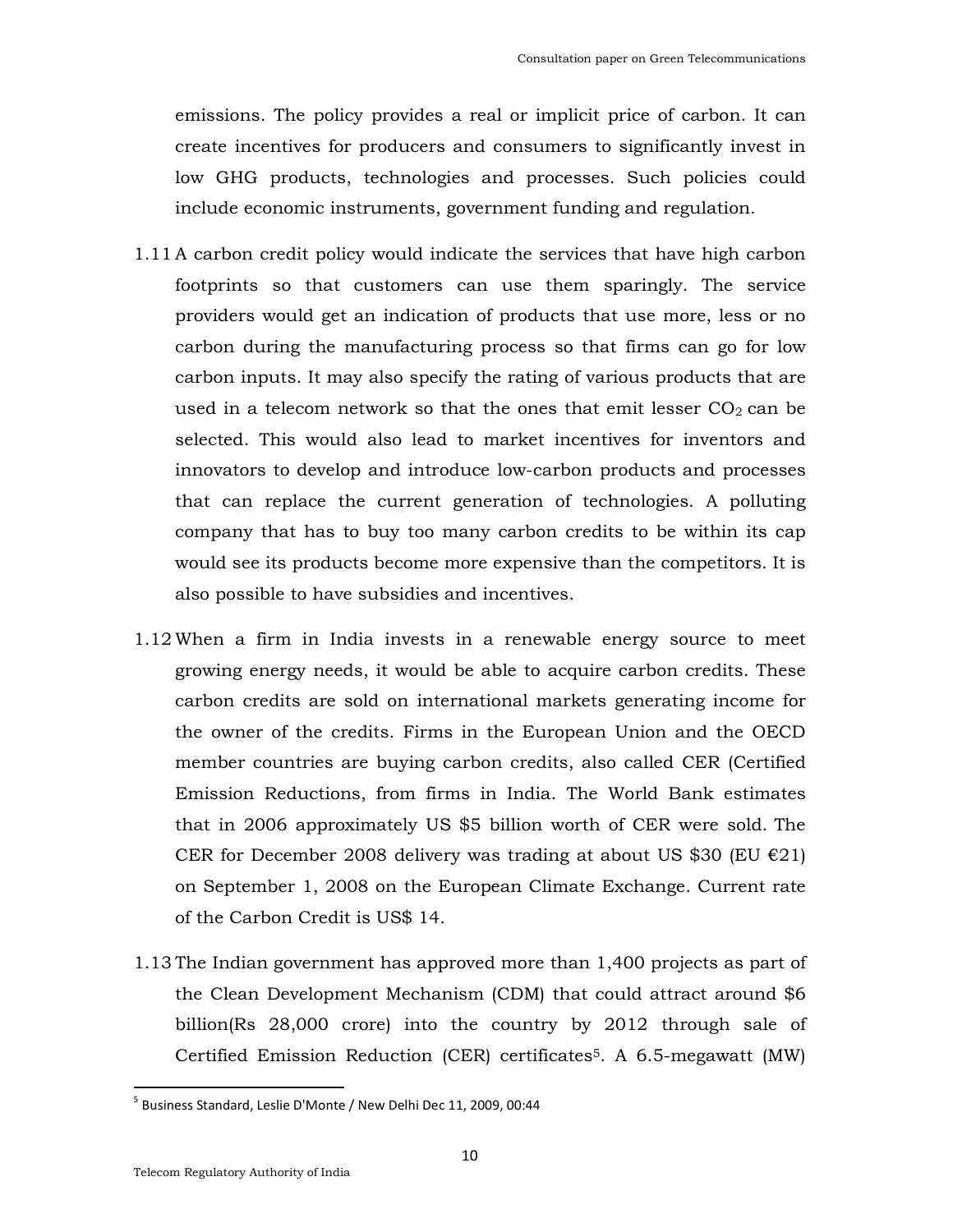wind energy project in the state of Madhya Pradesh was issued 10,413 CER for offsetting green house gas emissions over a 13-month period.

- 1.14 India currently has more than 3,10,000 cell phone towers, which consume about 2 billion litres of diesel per year. The move from diesel to solar and other alternate sources of energy will result in a reduction of 5 million tons of  $CO<sub>2</sub>$  emissions as well as a savings of \$1.4 billion in operating expenses for telecom tower companies. Move to renewable energy sources can generate millions of carbon credits that could offset the opex on their towers. In addition saving in the energy bill would further reduce the operating expense.
- 1.15 With regard to carbon credit policy for the telecom sectors the main comments given by the stakeholders' comments are as follows:
	- A carbon credit policy would incentivize move towards renewable energy sources.
	- To promote environment friendly telecom infrastructure, TRAI may propose to give carbon credits to operators for using eco-friendly fuels to power their exchanges and mobile base stations.
	- The energy solutions companies are innovating on technologies that can reduce GHG emissions drastically. Also many sites are working on green energy. Both of these activities can earn carbon credits.
	- As the carbon trading is a premature concept, government/TRAI needs to formulate a comprehensive frame work for carbon credit trading for Telecom companies.
	- A clear Policy should be mandated with detailed modalities of how the carbon credit can be used /exchanged in the telecom market place. What benefit the telcos can enjoy if they reduce the carbon emission or alternatively what price they need to pay in case they fail to achieve the benchmarked figure of permissible  $CO<sub>2</sub>$  emissions.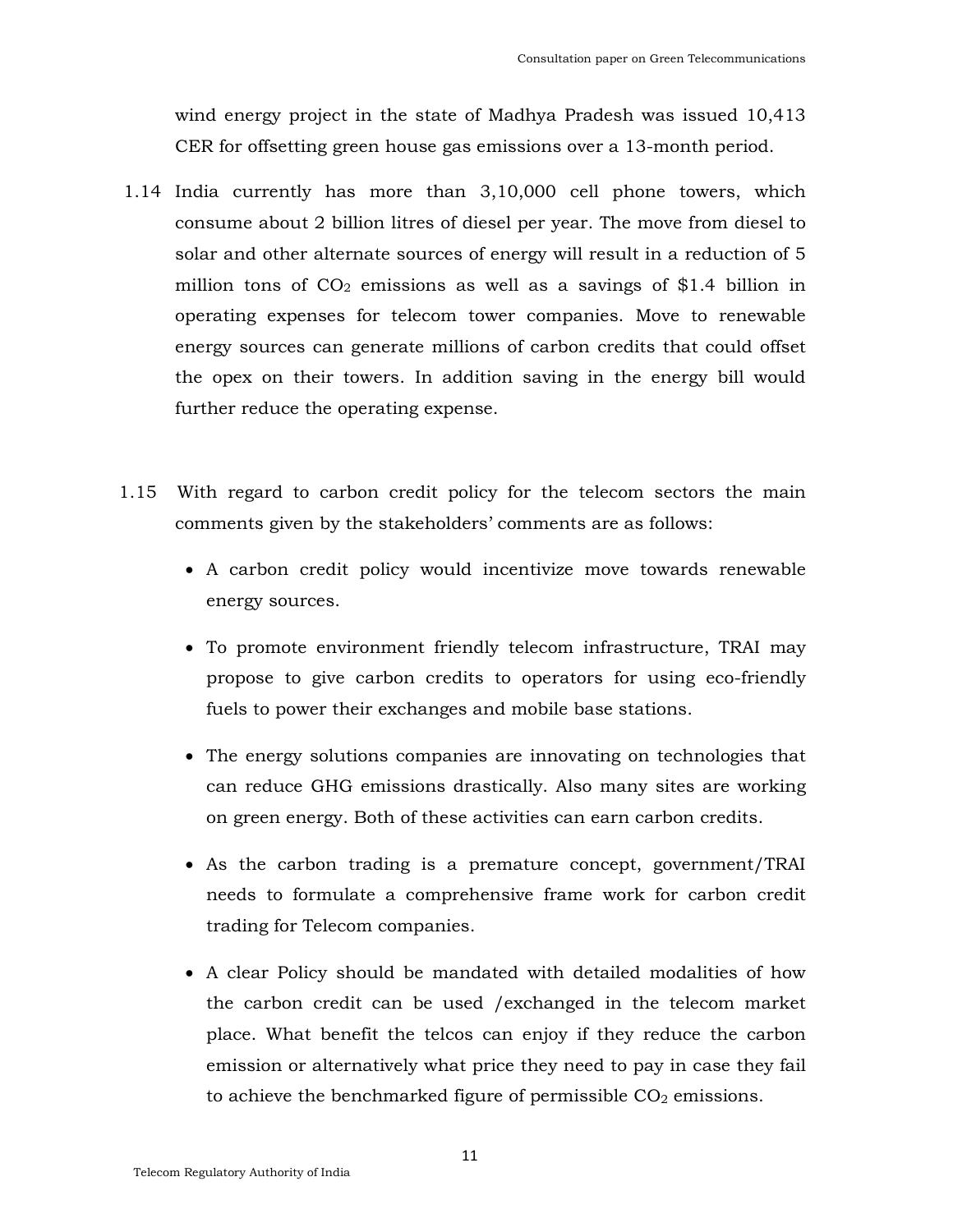• Prior to initiating or enabling any carbon credit policy, a comprehensive assessment within the Indian Telecom sector is critical to qualify the potential for mitigation within the sector, segregated further as high and low cost mitigations. The framework should ensure that Indian companies are demonstrably taking real action, with offsetting not hampering Indian company's potential / inclination to mitigate.

# **Comments are invited on the following issues relating to carbon credit policy:**

- **4. How should the carbon credit policy for Indian telecom sector be evolved? What should be the timeframe for implementing such a policy?**
- **5. What should be the framework for the carbon credit policy?**
- **6. What should be the metric to ensure success of the carbon credit policy in reducing the carbon footprint of the telecom industry?**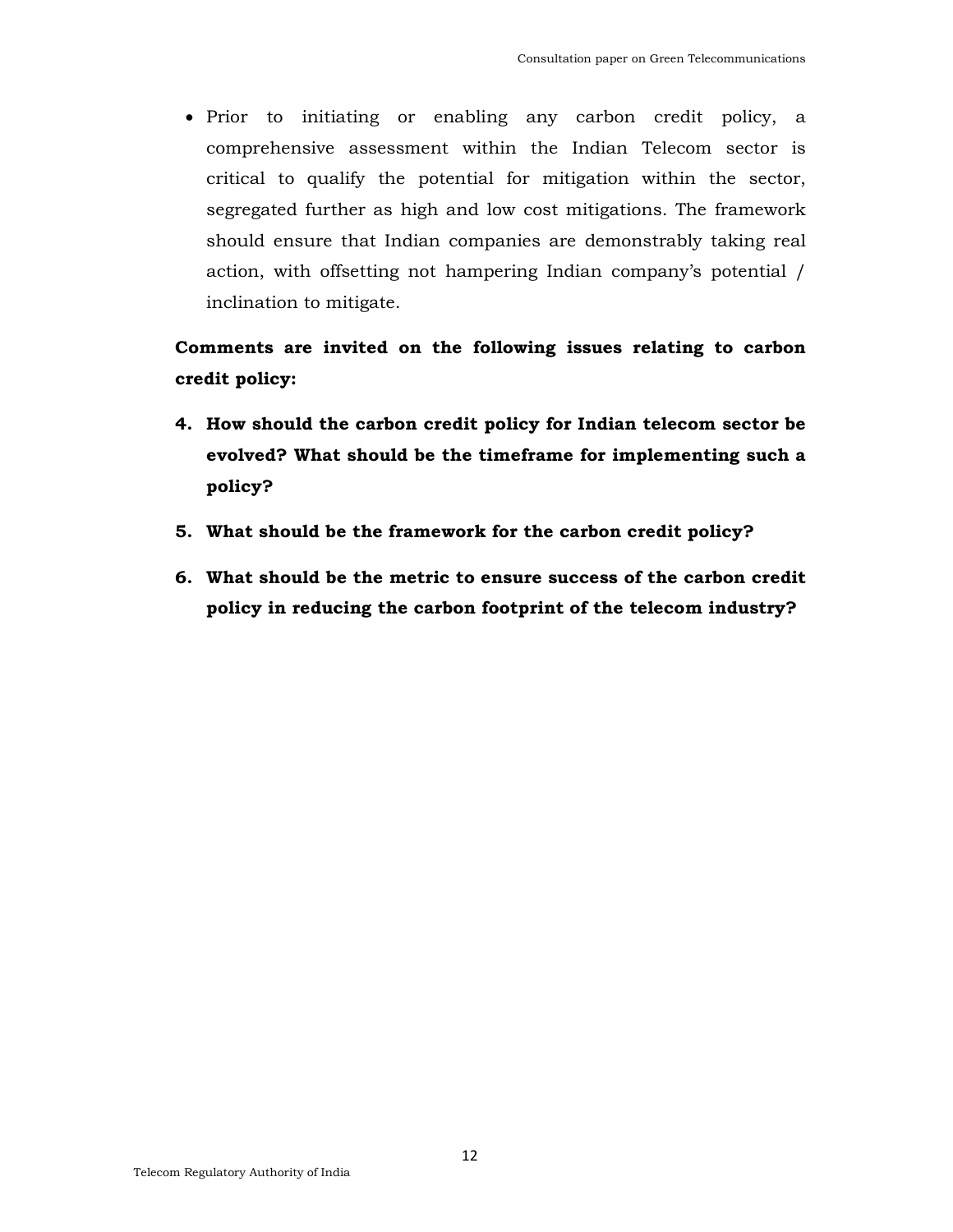#### **CHAPTER II**

### **MOVING TOWARDS GREEN TELECOM**

2.1 In the march towards green telecom, the ultimate goal for all stakeholders would be to achieve carbon-neutrality or net zero carbon footprint. This can be achieved by balancing a measured amount of carbon released with an equivalent amount offset. In other words it refers to the practice of balancing carbon dioxide released into the atmosphere from burning fossil fuels, with renewable energy that creates a similar amount of useful energy, so that the carbon emissions are compensated. Alternatively, companies can buy enough carbon credits to make up the difference. The Kyoto Protocol allows carbon offsets as a way to earn carbon credits from countries or companies that they can then trade on the open market. After reaching carbon neutrality, companies are encouraged to make money by selling their credits to other companies that are not carbon neutral. The World Bank plays a major role in the carbon credit market, and has rolled on the Clean Development Mechanism (CDM) carbon trading6. It allows the developed countries to earn "certified emission reduction units (CERs)". The CERs can be applied to partially meet their GHG reduction commitments under the Kyoto Protocol whenever they undertake GHGreducing projects that contribute to sustainable development in a listed developing country, where land, technology and labor are less costly, & concomitantly result in real, measurable, verifiable and long-term GHG reductions that are additional to any that would otherwise occur. The concept of carbon trading came to India in 2002 and since then India has developed an attractive portfolio of CDM market share of nearly 12.6%<sup>7</sup>. The Indian market is extremely receptive to Clean Development Mechanism (CDM). Having cornered more than half of the global total

<sup>6</sup> www.worldbank.com

 $^7$  CDM Projects India, http://indscanblog.com/cdm-knowledge-base/carbon-credits-indian-scenario/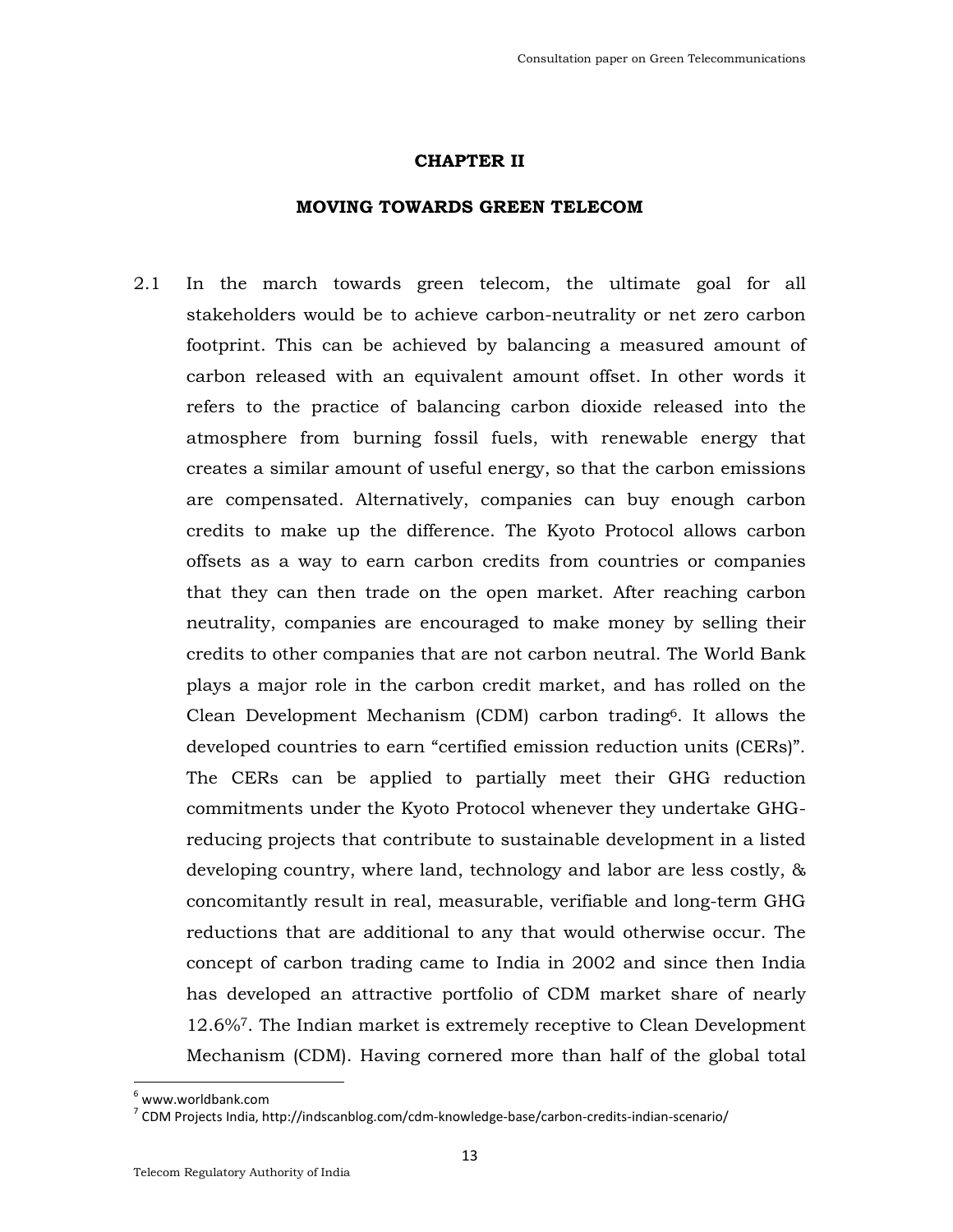in tradable CERs, India's dominance in carbon trading under the clean development mechanism (CDM) of the UN Convention on Climate Change (UNFCCC) is beginning to influence business dynamics in the country.

- 2.2 Faced with the economic and environmental realities, telecom network operators and their equipment vendors have begun to take new initiatives to improve the energy efficiency of telecom networks and reduce their associated carbon emissions. These efforts include reductions in the electricity required to power network elements, integration of renewable energy sources such as solar and wind, more energy efficient practices for network operations and a greater focus on recycling and reuse of network equipment. Pike Research's analysis indicates that these initiatives are likely to result in a significant reduction in energy-related operating expenses in addition to a dramatic decrease in GHG emissions related to telecom network operations.
- 2.3 Several sources<sup>8</sup> estimate that the Information and Communications Technologies sector contributed 2-2.5% of global greenhouse gas (GHG) emissions in 2007 and that it is increasing. By 2020, with expanding telecom networks and increasing PC penetration, this figure is estimated to double unless actions are taken to change the direction in which the world is moving right now. At 2% the ICT industry would account for 800 million tonnes of the world's greenhouse gas emissions through burning of fossil fuel. At present the energy component of operational expenses is nearly 25 percent of the total network operating costs. A typical communications company may spend nearly 1% of its revenues on energy which for large operators can amount to hundreds of crores of rupees. A redeeming factor is that compared to other sectors such as travel and transport, buildings and energy production,

 $\overline{\phantom{a}}$ 

<sup>8</sup> Sources: Gartner 2007; ITU 2007; SMART-2020, 2008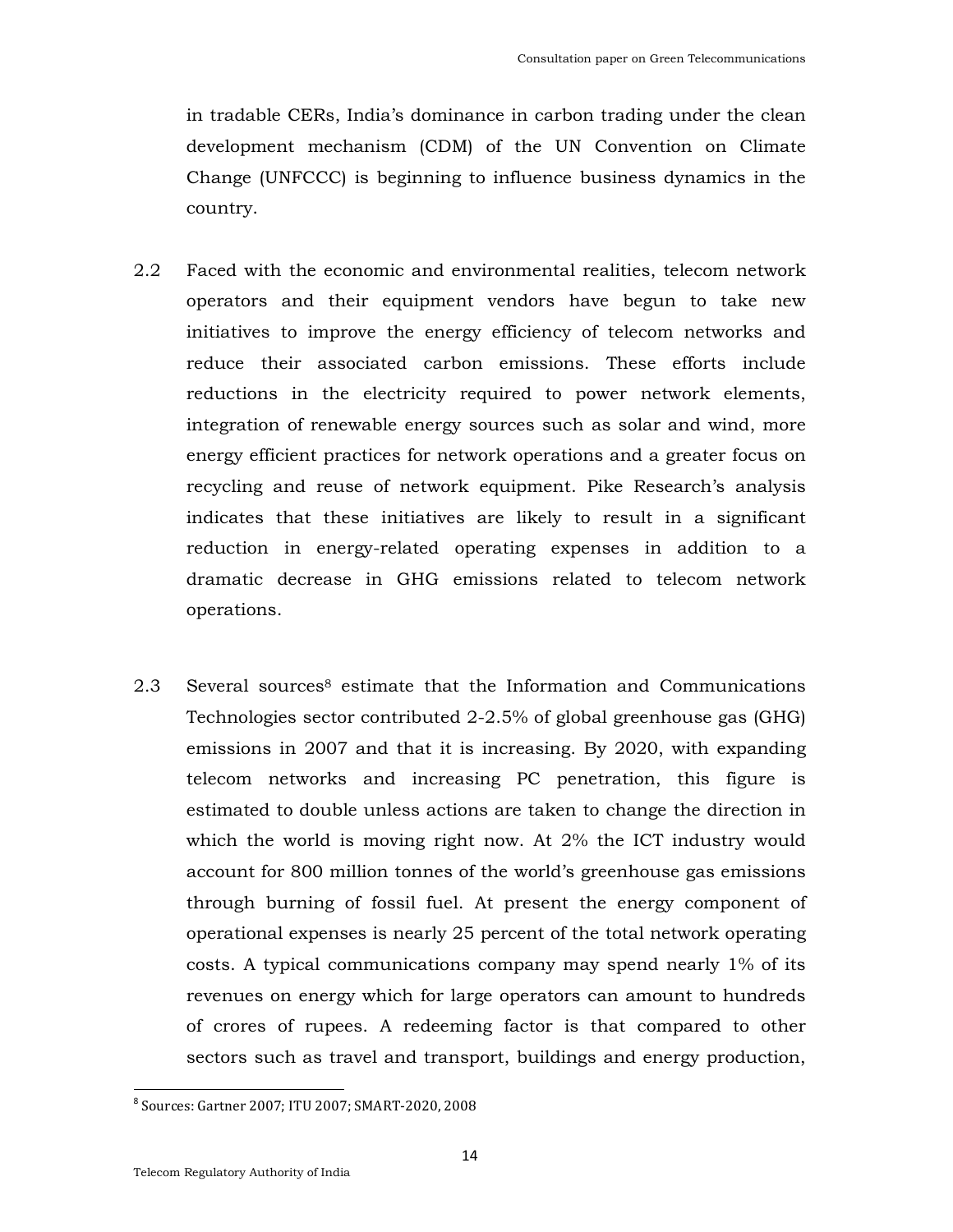the ICT sector is relatively energy-lean (with telecom representing just 0.7 percent or about 280 million tonnes).

2.4 India has 12% power shortage<sup>9</sup>. In the five years to 2007, the country added 20,950MW of capacity, against a target of 41,110MW. It had an installed capacity of 1,50,000 MW in 2009. While 80 percent of Indian villages have at least an electricity line, less than 52.5% of rural households have access to electricity. In urban areas, the access to electricity was 93.1% in 2008. In 2009 the overall electrification rate in India was 66.3% while 403.7 million people were without access to electricity.<sup>10</sup> Due to the precarious power situation about 40% of the telecom towers have grid/Electricity Board power availability of less than 12 hours. Table 3.1 shows availability of power in different types of cell site locations.

| <b>Cell</b><br><b>Sites</b> | <b>EB Availability</b> | Description                                                                                                                |
|-----------------------------|------------------------|----------------------------------------------------------------------------------------------------------------------------|
| 10%                         | $>20$ hrs              | Mainly metro cities of Mumbai, Kolkota,<br>Chennai, some cities of Gujarat, State of<br>Chattisgarh, some cities of Punjab |
| 20%                         | $16-20$ hrs            | Covers most other major cities and towns in the<br>rest of the country                                                     |
| 30%                         | $12-16$ hrs            | All semi-urban and small uran towns in all<br>states                                                                       |
| 25%                         | $8-12$ hrs             | Mostly rural areas                                                                                                         |
| 15%                         | $8$ hrs<br>Off grid    | Mostly parts of Bihar and some towns of<br>Assam, NE states, UP and J&K                                                    |

**Table 2.1 Power Availability for Tower Sites** 

Source: Intelligent Energy Limited

2.5 Deficient grid power makes it imperative to use non-grid sources, the most common being diesel gensets. The telecommunications industry in India uses about 2 billion liters of diesel fuel each year which results in  $5$  million tonnes of  $CO<sub>2</sub>$ . This consumption would only increase as more new operators roll out their services existing operators expand their network further and launch 3G service BWA services. As per

<sup>&</sup>lt;sup>9</sup> LiveMint.com May 5, 2009

<sup>&</sup>lt;sup>10</sup> International Energy Agency, World Energy Outlook, 2010 new Electricity access Database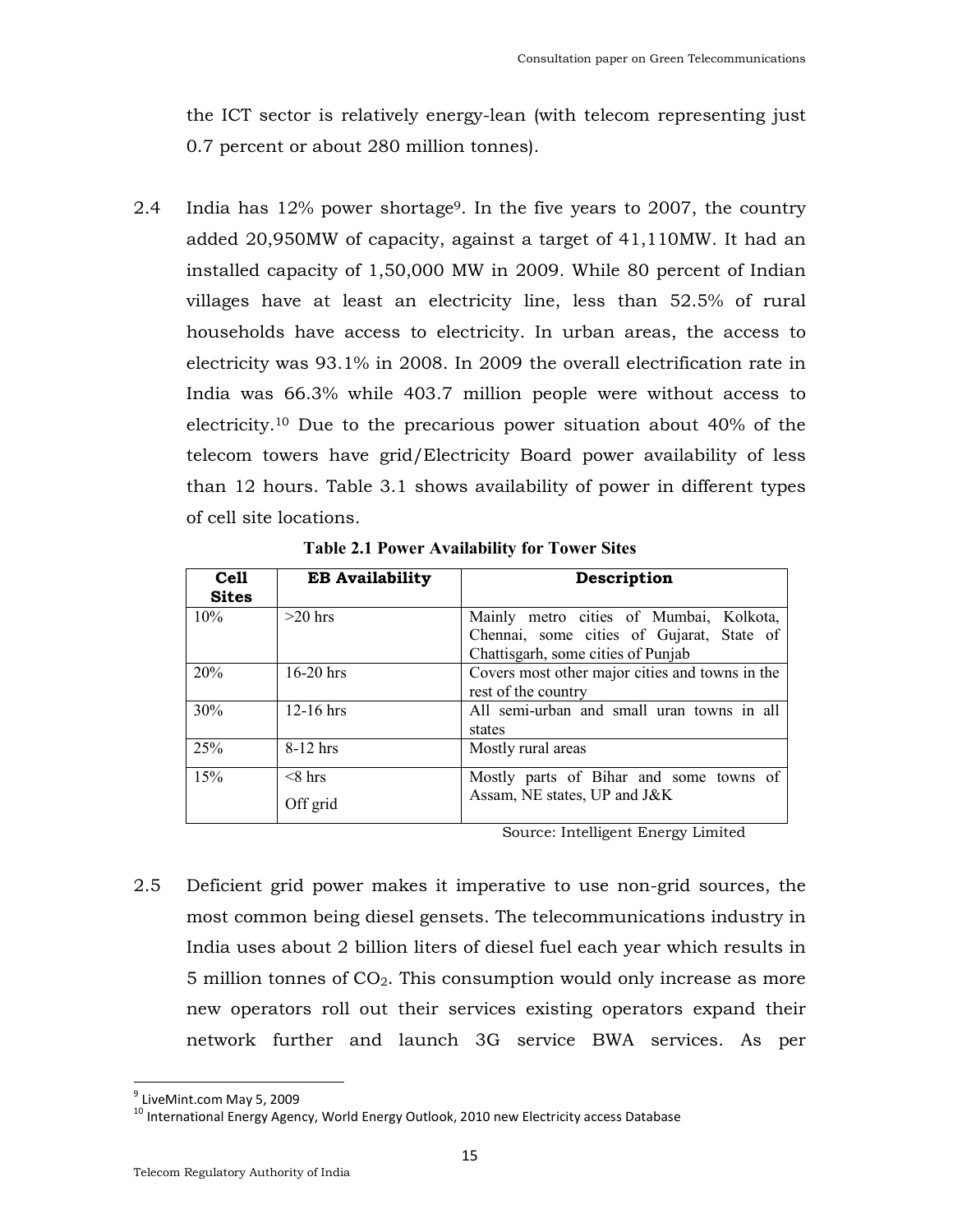estimates<sup>11</sup> almost Rs 300 cr (US  $$67$  million) is being spent every month by the telecom operators on running diesel generators in remote locations where the grid power remains cut off for long hours.

- 2.6 Given that the international supply and demand gap is resulting in increase in the price of diesel which would result in increase in the operational cost associated with managing networks, this may affect the profitability of operators, some of whom are already seeing profit erosion because of competition. To reduce costs, operators worldwide are trying to use innovative technologies that consume less energy and also making use of renewable energy sources and are increasingly opting for sharing. There are governments that subsidise use of renewable energy technology and regulators who have allowed active infrastructure sharing. Manufacturers of telecom equipment and handsets are also contributing. **The following issues arise in relation to availability of power:**
	- **7. What proportion of tower infrastructure is in rural areas? Please comment on the grid/electricity board power availability to these towers.**
	- **8. To what extent can active sharing reduce the carbon footprint and operational expenses?**

### **A - Domestic efforts for reduction of carbon footprint**

2.7 India's deficient energy generation hampers its industrial and economic progress while making it heavily dependent on fossil fuels for its energy needs. Most of the power generation is carried out by coal and mineral oil-based power plants which contribute heavily to greenhouse gases emission. It is, therefore, essential to tackle the energy crisis through judicious utilization of abundant renewable energy resources, such as

 $11$  MAZAR & CMAI report "Role of renewable energy in telecom"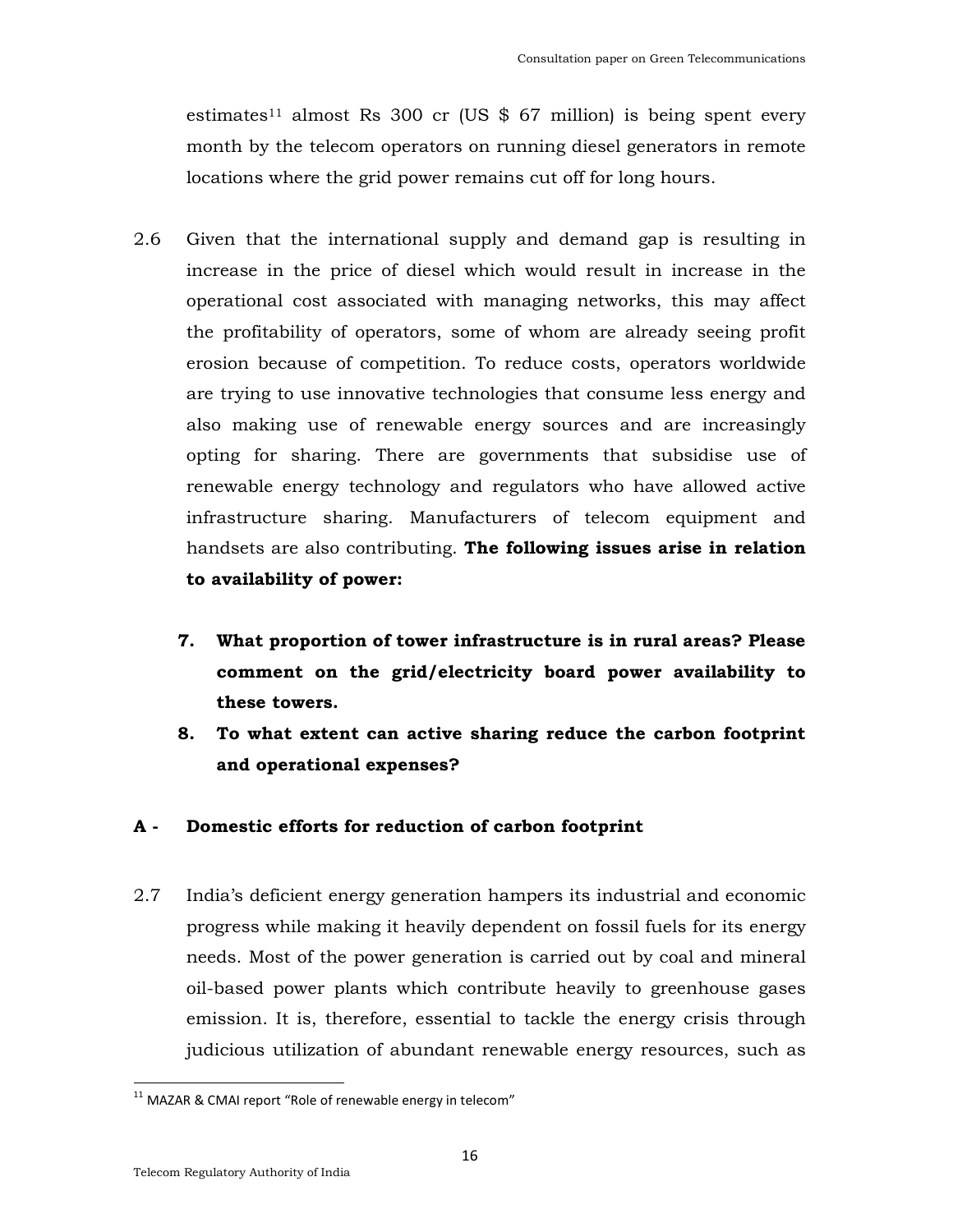biomass energy, solar energy, wind energy and geothermal energy. Apart from augmenting the energy supply, renewable resources will help India in mitigating climate change. India is the world's fifth largest producer of wind power after Denmark, Germany, Spain, and the USA. There is a significant potential in India for generation of power from other renewable energy sources like small hydro, biomass, and solar energy. Greater reliance on renewable energy sources offers enormous economic, social, and environmental benefits.

- 2.8 While the Indian government is concerned that the rich nations are trying to shift a disproportionate burden of handling the climate crisis to the developing world, many companies in India have intensified the effort to reduce their carbon intensity<sup>12</sup>. At least a few large domestic corporations claim to have voluntarily developed technology road maps for cutting their carbon footprint. Some experts feel that these efforts are meager given the enormity of the task in hand. These experts think a lot more needs to be done with a sense of urgency in the areas of fuel switching and reduction of carbon consumption in manufacturing processes.
- 2.9 During the run-up to the UNFCC meet in Copenhagen in December 2009, where the international community strove to come up with a comprehensive agreement to combat climate change, India made a significant announcement that it intends to reduce 20% to 25% of its carbon intensity by 2020 against a 2005 baseline. India has a relatively low carbon footprint and a steadily declining carbon intensity over the last decade, and this voluntary target will further India's contribution. Even though India has a low-carbon per capita footprint, it has had some success in reducing its carbon intensity, being one of the few nations whose carbon intensity declined in 10 years preceding 2006. According to a World Bank study<sup>13</sup>, the carbon intensity of the five sectors the five sectors that account for  $75\%$  of the  $CO<sub>2</sub>$  emission(power

<sup>&</sup>lt;sup>12</sup> Adapted from Financial exp 19 Jan 2011

 $13$  Energy Intensive Sectors of the Indian Economy: Options for Low Carbon Development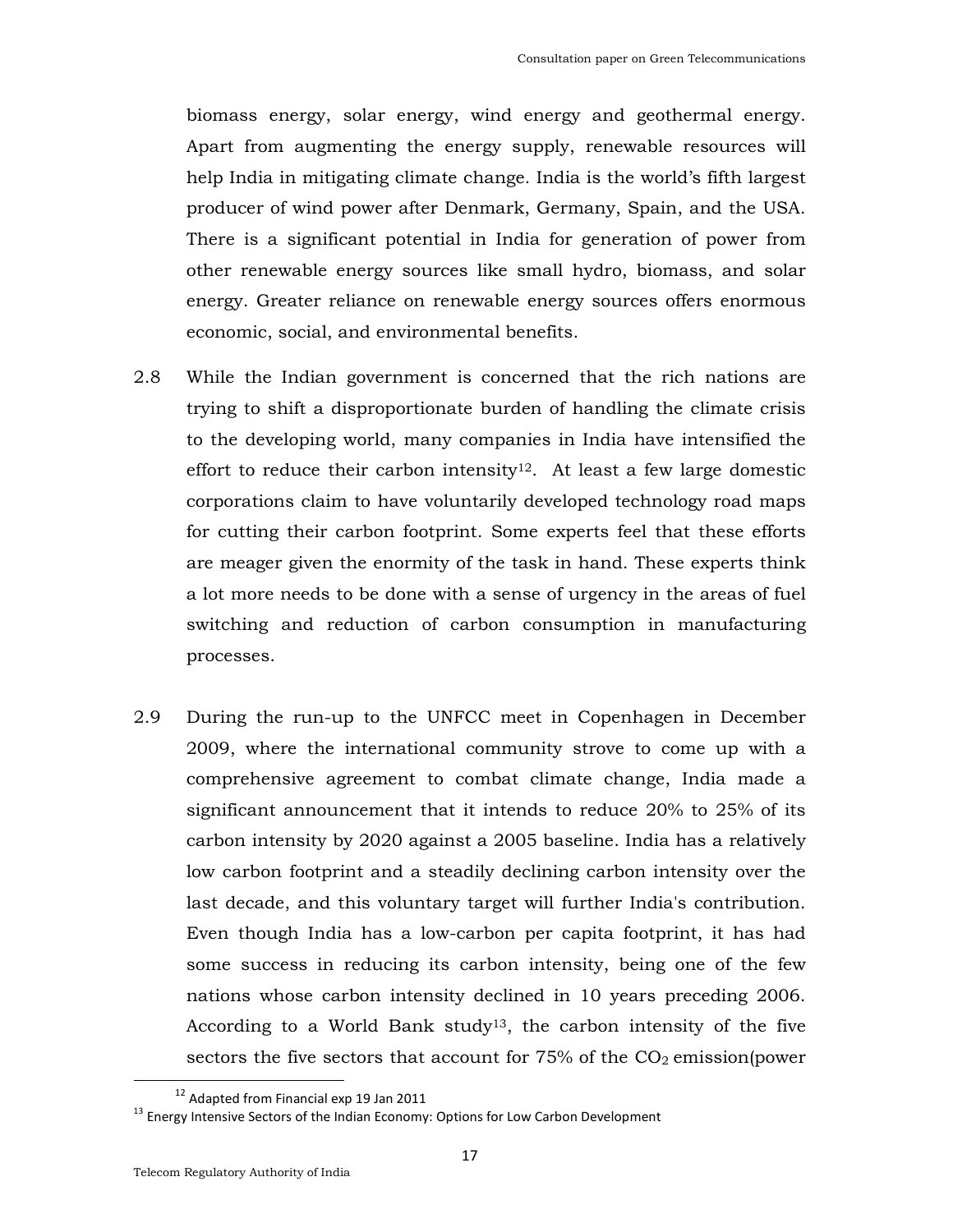generation, energy-intensive industries, road transportation, commercial buildings and residential housing) is set to improve by 33 percent between 2005 and 2031 (19 percent by 2020) with existing plans, but could improve by as much as 45 percent by 2031 (and 30 percent by 2020) with an all-out effort on the technical, financial and institutional fronts to reduce carbon emissions. The study said that the rate of decline will be determined by, among other initiatives, the timing of investments to maximize domestic sources of renewable energy and enhance energy efficiency.

- 2.10 India's current renewable energy base is 13,250 MW (7.7% of total installed base). Indian Wind Energy Association has estimated the 'onshore' potential for utilisation of wind energy for electricity generation is of the order of 65,000 MW. In wind power, India's total installed capacity is planned to at least double by 2022 and the nation is emerging as an important manufacturing base for the global wind industry. In July 2009, India unveiled a \$19 billion plan, Jawaharlal Nehru National Solar Mission, to produce 20,000 MW of solar power by 2020. India's National Solar Mission aims to see solar energy achieve grid parity with the cheapest coalfired capacity by 2030 and establish the country as a global leader in the field. Other major renewable technologies are on the agenda too, making India one of the world's most important markets for the clean energy sector $14$ .
- 2.11 The Indian telecom sector has also taken some steps towards reducing carbon footprints and are working on a number of initiatives to develop energy efficient networks and energy efficient handsets. Some efforts that have been reported are:
	- Launch of green shelter concept to save energy consumption by Airtel.

<sup>14</sup> http://www.renewableenergyworldindia.com/index.html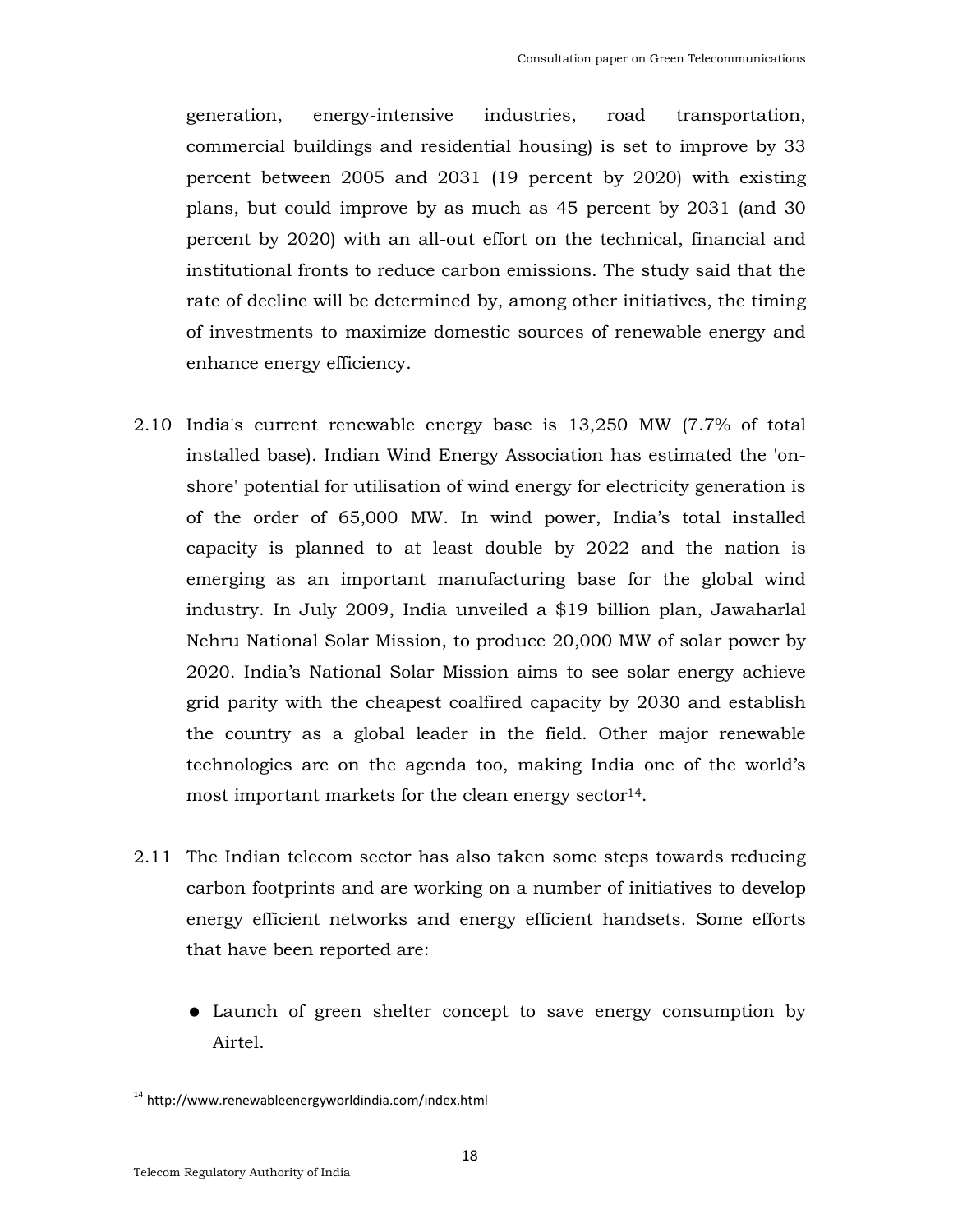- Idea Cellular currently has many sites running on biodiesel in India. The biodiesel for these base stations comes from used cooking oils from restaurants.
- Bharti Infratel has set a target of deploying 2000 renewable energy sites by the financial year 2010-11. This initiative is expected to result in estimated savings of US\$16.67 million per year. The project is also expected to result in an estimated reduction of 58,170 tonnes of CO2 emissions per year.
- BSNL has taken up pilot projects for 10KW solar plants at 14 sites and Wind power project at 6 USO funded sites in Rajasthan, Gujarat, Tamil Nadu, Karnataka and Maharashtra.

## **The following issues in relation to domestic efforts in reducing carbon footprint may be commented upon:**

- **9. What proportion of non-grid power supply to towers in rural areas can be anticipated to be through renewable sources of energy in India in the next 5 years?**
- **10. How much saving accrues per tower if supply is through a renewable source instead of diesel for towers that do not get grid power for 12 hours or more?**
- **11. How can migration to renewable sources be expedited?**
- **12. If you are a service provider, what steps has your company taken towards use of renewable sources of energy? Have the gains from this move been quantified?**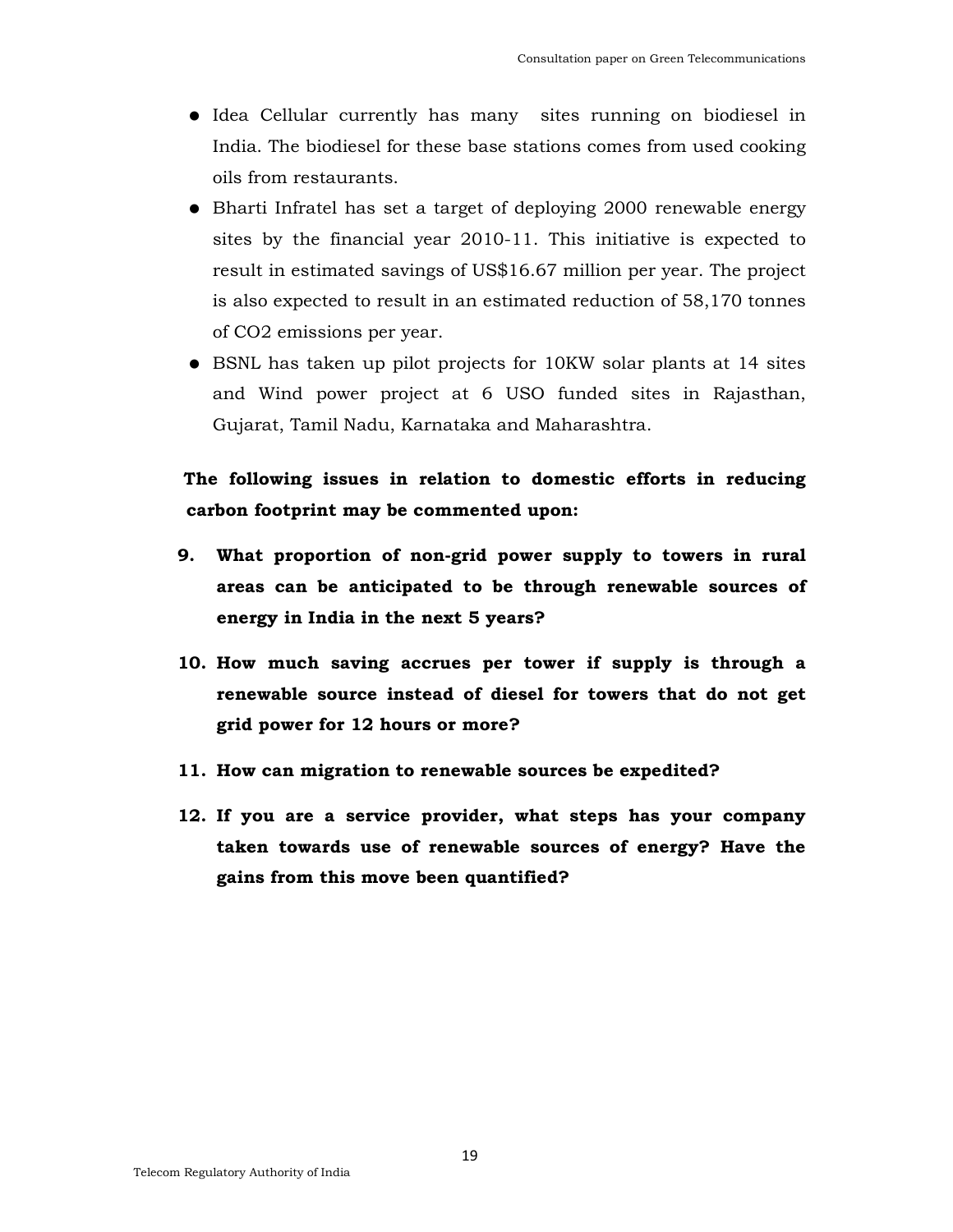### **B- Global efforts for reduction of carbon footprint**

- 2.12 Some of the initiatives taken by telecom players globally include:
	- China Mobile has one of the world's largest deployments of green technologies to power its base stations. China Mobile had 2,135 base station powered by alternative energy in 2008. Of these 1,615 were powered by alternative solar energy, 515 by solar and wind energy and 5 by other alternative sources. According to a study low-carbon telecommunications solutions saved China 48.5 million metric tons of direct carbon dioxide emissions in 2008 and 58.2 million metric tons in 2009 and projected to deliver as much as 615 tons in carbon savings by the year 2020.
	- Active sharing agreements have been entered into by T-mobile and 3 Group in UK, Telstra and 3 Group, as well as Vodafone and Optus, in Australia, Tele 2 and Telia in Sweden.
	- Swisscom has successfully implemented its "Mistral Mobile" cooling system at 30 of its BTS, leading to a reduction of up to 80% in the energy needed for cooling mobile network equipment.
	- Nokia has launched a recycling initiative in many countries(including India) by placing kiosks at public places. The Kiosks are used to collect old phones to be recycled and used. Nokia plants a tree for every phone dropped and provides the customer with a unique URL and instructions with which to view their tree through Google Earth.
	- Alcatel-Lucent's Bell Labs and partners such as China Mobile, Telefonica and AT&T, have formed a new consortium called Green Touch that vows to develop networking equipment that can cut energy consumption by a factor of 1,000, reducing emissions in the process.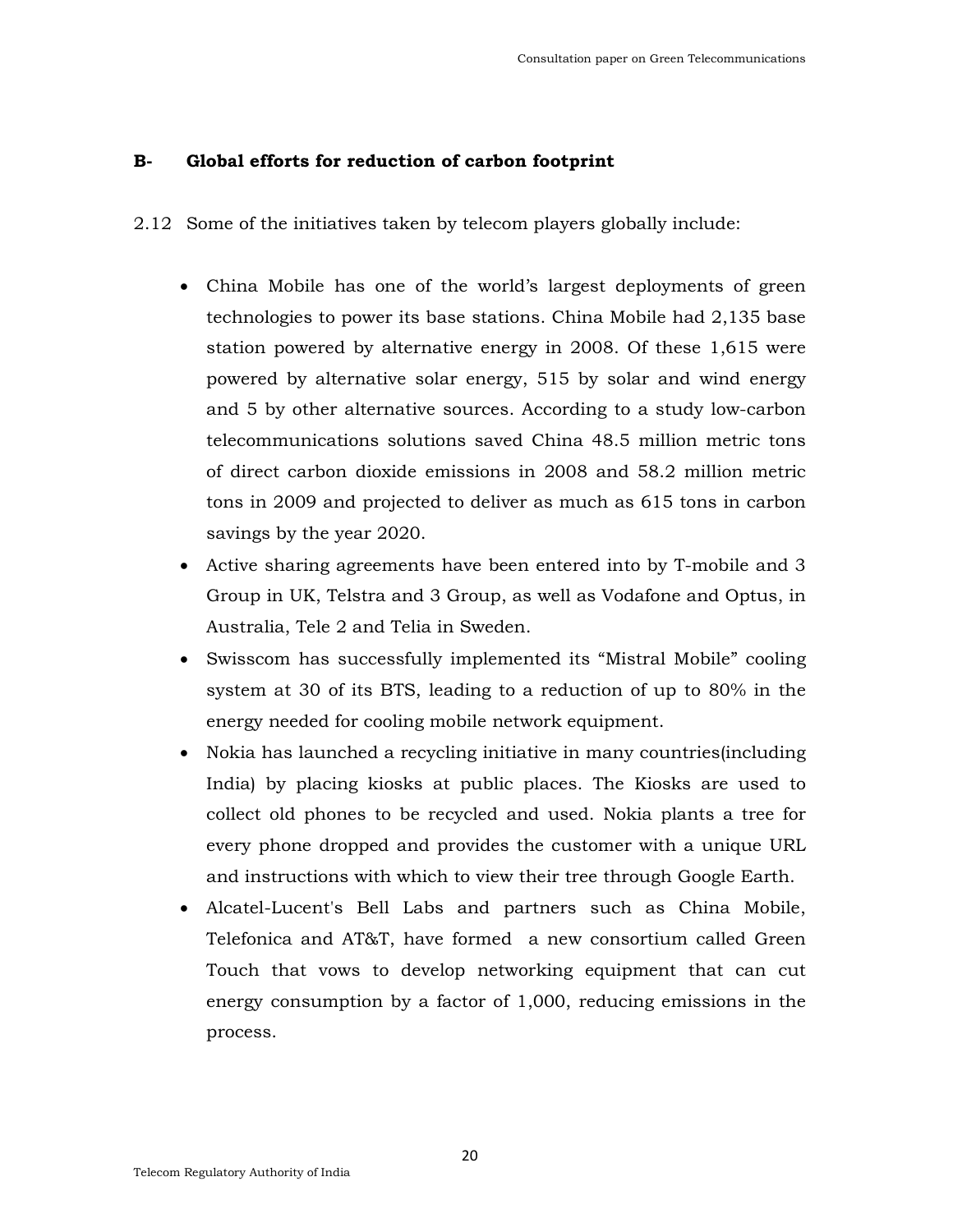- Ericsson has installed more than 200 photovoltaic 'Sunsites' (solarpowered base stations) in Morocco, Mexico and Ethiopia, among many other countries.
- Indonesian operator PT Telekomunikasi Selular (Telkomsel) is using latest generation low power consumption RBSs which are powered by Solar technology from Ericsson to provide macro coverage in Sumatra and rural areas of Indonesia.
- Village Solar Chargers have been deployed in all Millennium Villages in the ten countries in sub-Sahara Africa where Ericsson is working.
- Bell Canada, BT, Nippon Telegraph & Telephone and other European telcos have calculated and published their carbon footprints and have set goals for reducing them. These companies have publicly reported their emissions in corporate social responsibility reports and through the Carbon Disclosure Project, an independent organization that requests carbon disclosures from the world's largest companies.
- As part of a commitment to going green, AT&T has invested about \$14 million to take specific actions to improve efficiencies based on the results of comprehensive energy audits of the company's highest energy-consuming facilities
- Sprint has indicated that 75% of the energy used at Sprint's 200-acre headquarters facility in Overland Park, Kan., is generated by wind. That makes Sprint the 15th-largest purchaser of renewable energy in the U.S.
- Globally, BT gets credit for being one of the most aggressive in reducing its carbon footprint. The company's  $2006$  CO<sub>2</sub> footprint measurement in the United Kingdom was .64 million metric tons of carbon emissions — a reduction of  $60\%$  from its 1996 total of 1.6 million metric tons. BT has pledged an 80% reduction of its 1996 total by 2016. In the U.K., nearly all of BT's electricity now comes from renewable sources and combined heat and power plants.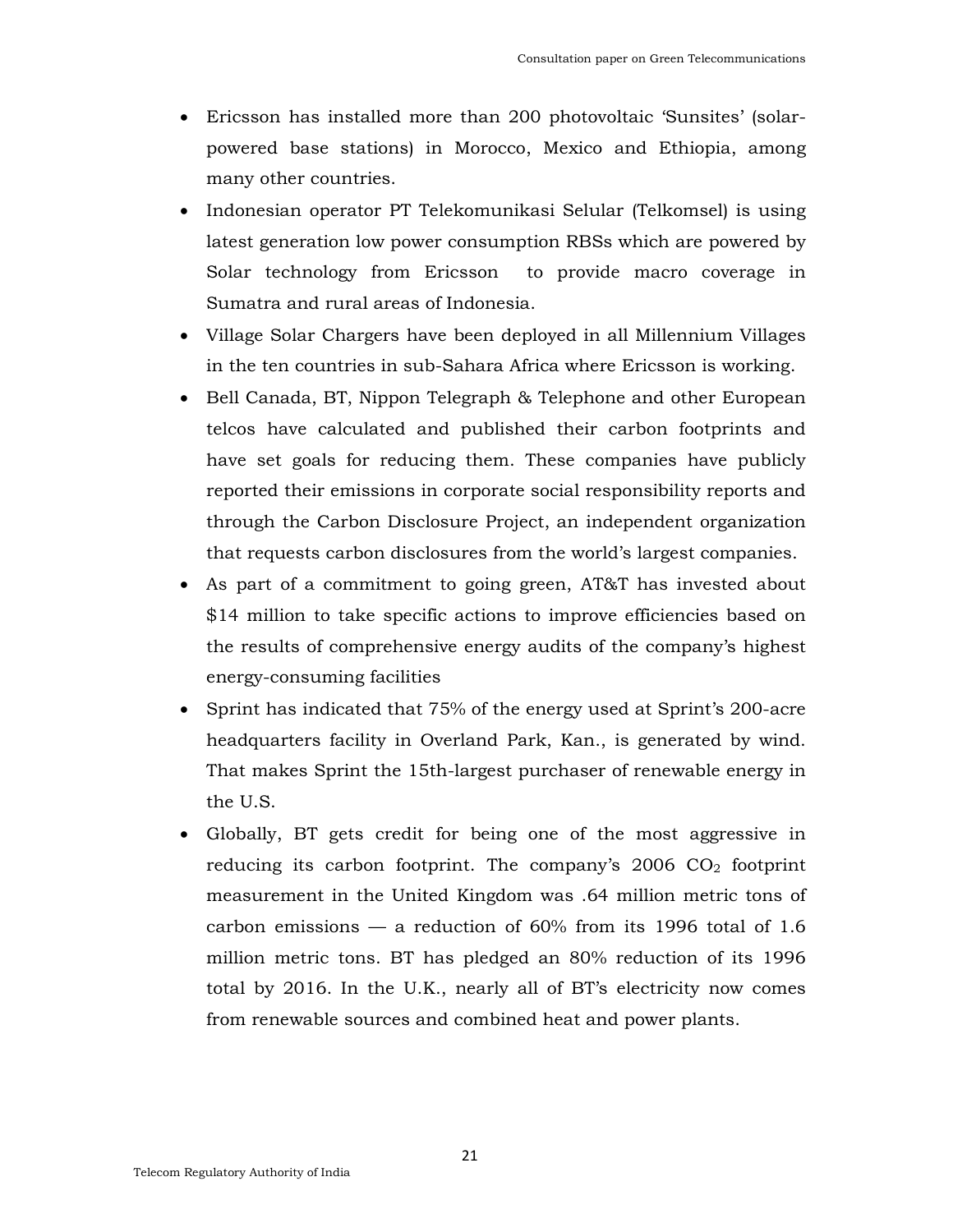### **C- Methods of reducing carbon footprint**

- 2.13 International experience shows that there can be considerable reduction in the telecom carbon footprint through a number of activities of the telecom value chain. From the manufacture of electronic components through telecom network equipment and handsets to their operational life span and eventual disposal there are activities that produce green house gases directly or indirectly. We have seen earlier that telecom operators' 80% energy use is for network operation and 20% for remaining activities. Of the energy used for network operation 90% is used for radio network and 10% for the core network. The base stations consume the largest amount of energy. Energy is required both for running the base stations as well as to provide airconditioning to keep the equipment within operational range of temperature. Energy from the grid causes lesser emission compared to diesel gensets but many of them are located in areas of poor grid power availability and need to be powered by diesel. The service providers can take a number of steps to reduce their carbon footprint e.g. proper radio planning to reduce number of BTSs, sharing of passive and active infrastructure, sharing of backhaul, adoption of green shelters, replacing air-conditioners with forced air cooling, HFC free cooling systems, precision air-conditioning, intelligent remote airconditioning control, installing outdoor base-stations, using energy efficient technology and renewable energy sources. Mobile device life cycle emission could be reduced through recycling.
- 2.14 Besides what the telecom operators and manufacturers could do, according to the stakeholders, there are other steps that need to be taken to encourage telecom ecosystem to go green. Metric for certifying products, equipment and services as green need to be defined for the Indian milieu. There should be test and certification labs for validation of telecom equipment and networks as green. Further funding from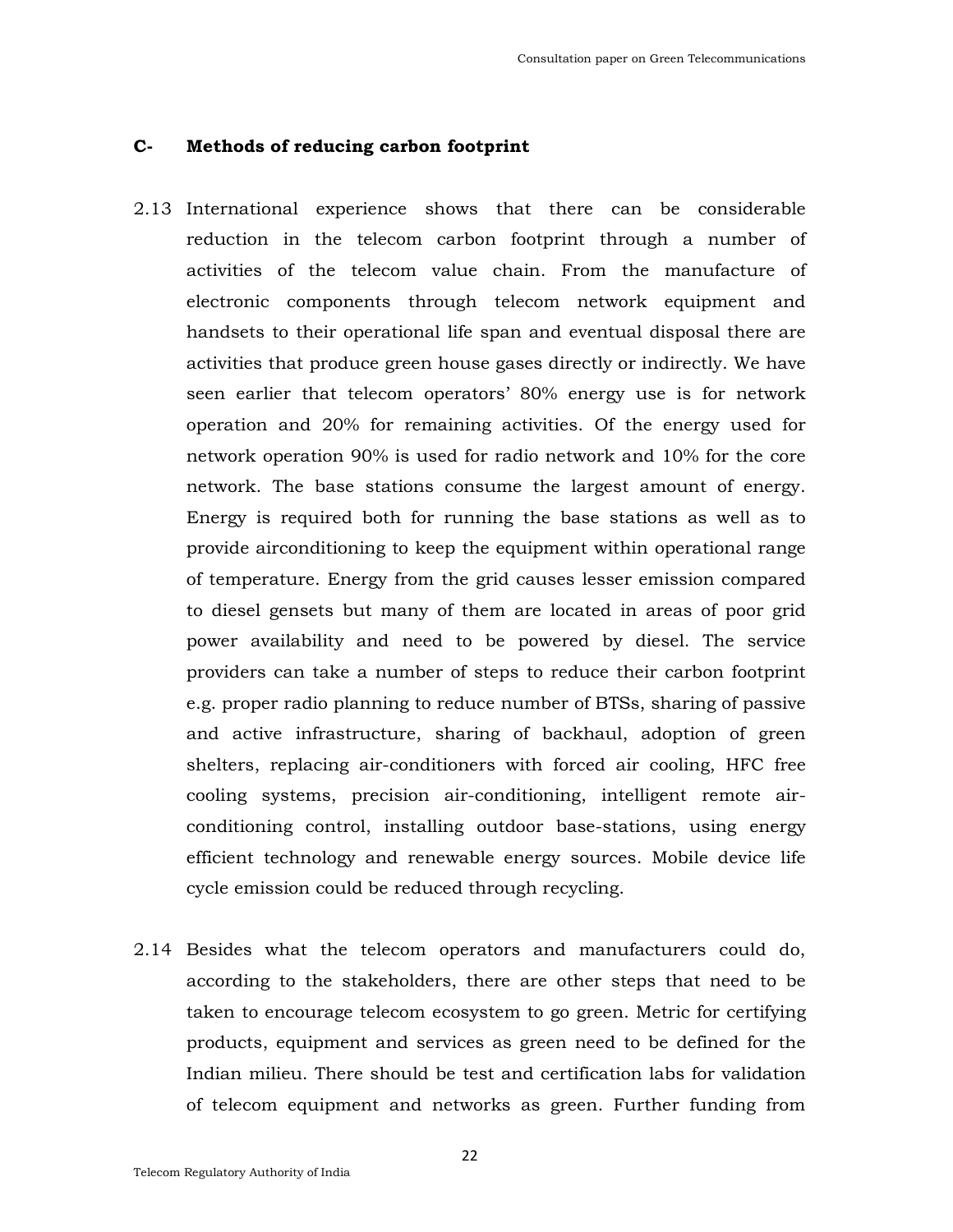USOF may also be given to projects that use alternative or hybrid sources of energy for tower and related equipment. Spectrum charges may also be linked with carbon credits earned by various operators. Public funding and support in the form of tax benefit may be considered for various projects in the green space. There is also need to monitor and report on the carbon footprint of different segments telecommunications industry.

**The following issues relate to metric for certification of products and services:** 

- **13. What should be the metric for certifying a product green?**
- **14. Who should be the metric for certifying a network or service as green?**

### **Measures for reducing telecom carbon footprint**

- 2.15 We would examine the measures that can be undertaken to reduce the telecom sector footprint under the following categories:
	- (i) Adoption of energy efficient equipment and innovative technologies
	- (ii) Use of Renewable sources of energy
	- (iii) Infrastructure Sharing
	- (iv) Improvement of grid supply
	- (v) Waste Management
	- (vi) Better network planning: more outdoor BTS, less BTS, less airconditioning requirement to cool sites
	- (vii) Standardization of equipment, test and certification
	- (viii) Manufacturing process
	- (ix) Monitoring and reporting
	- (x) Government support subsidies, taxes & levies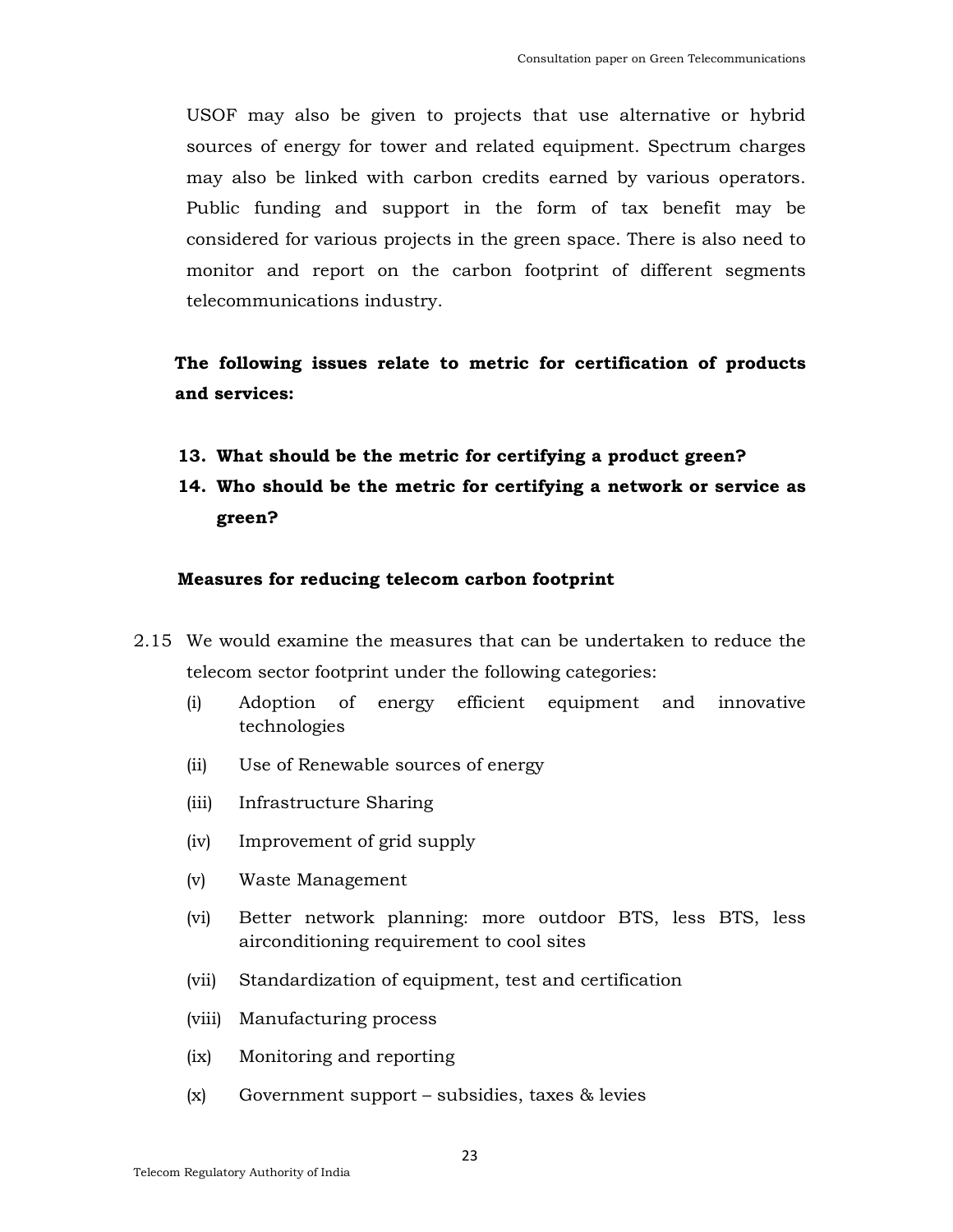# (i) **Adoption of energy efficient equipment and innovative technologies**

- 2.16 Telecom service providers and others in the ICT industry can bring into play an expansive array of technologies and services that will substantially improve the environmental footprint of commercial enterprises as well as that of consumers. It is important to understand that the technologies underlying a green communication initiative are largely currently available. What is required is to organize these into green ICT solutions that can be effectively marketed and used.
- 2.17 Energy costs account for more than half of a mobile operators' operating expenses and about 65% of this is for the tower site equipment. Therefore, radio network solutions that improve energyefficiency are not only good for the environment, they also make commercial sense for operators and support sustainable, profitable business. A way to compare energy efficiency of products is to assess annual  $CO<sub>2</sub>$  emission during the life time operation of products. This would involve the subscriber instrument and what was required to produce, deliver and operate the network to provide the service. In a study<sup>15</sup> it has been found that the annual  $CO<sub>2</sub>$  emissions per average GSM subscriber is now about 25kg down from around 180kg for firstgeneration networks in 1985. The 25kg  $CO<sub>2</sub>$  equates to the same emissions created by driving an average European car on the motorway for around one hour. The average 3G subscriber has a footprint of about  $30kg CO<sub>2</sub>$ . As the mobile phone becomes smart subscribers can perform many more services for a reduced  $CO<sub>2</sub>$  impact compared with previous generations of mobile devices.

<sup>&</sup>lt;sup>15</sup> Ericsson Press Release "Energy-saving solutions helping mobile operators meet commercial and sustainability goals worldwide", June 2008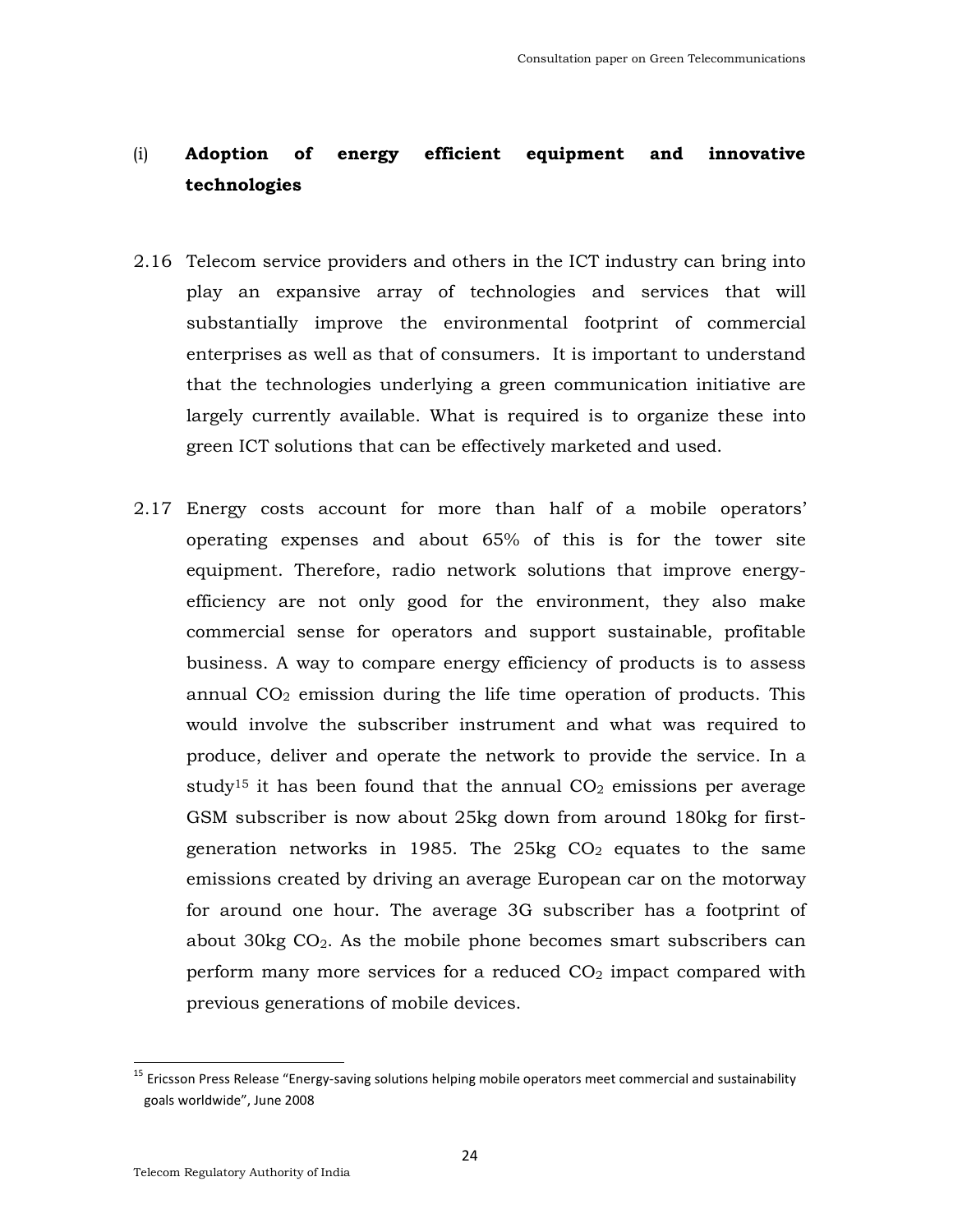- 2.18 A key element of the delivery of this  $CO<sub>2</sub>$  reduction is the energyefficiency of radio base station products. A feature that has been introduced is automatic control of BTS Power based on the traffic. This feature reduces energy consumption in mobile networks during low traffic periods by putting the radio resources of the network, that are not being used, into standby mode. This energy-saving feature does not disrupt existing traffic or subscriber experience. Depending on network traffic patterns, the feature can reduce energy consumption by up to 25 percent in the radio access network. In many cases this feature can be introduced through a software upgrade.
- 2.19 In general, larger equipment have greater energy requirement. Today, such energy – in the region of 10 kilowatt – is being provided by diesel generators, which leave a large carbon footprint. It may be possible to design distributed systems that are spatially separated and together serve a large area and yet requires lesser energy than, say 1 kilowatt at each location.

### **The following issues with regard to energy efficient technologies may be commented upon:**

- **15. As a manufacturer/service provider have you started producing/using energy efficient telecom equipment? How is energy efficiency achieved? Please explain.**
- **16. How does the cost of energy efficient and the normal equipment compare?**

### **(ii) Use of Renewable Energy Technologies**

2.20 Renewable energy is energy generated from natural resources such as water, sunlight, wind, rain, tides, fuel cells and biomass sources as energy crops. Renewable energy sources are energy sources that are continually and naturally replenished in a short period of time. In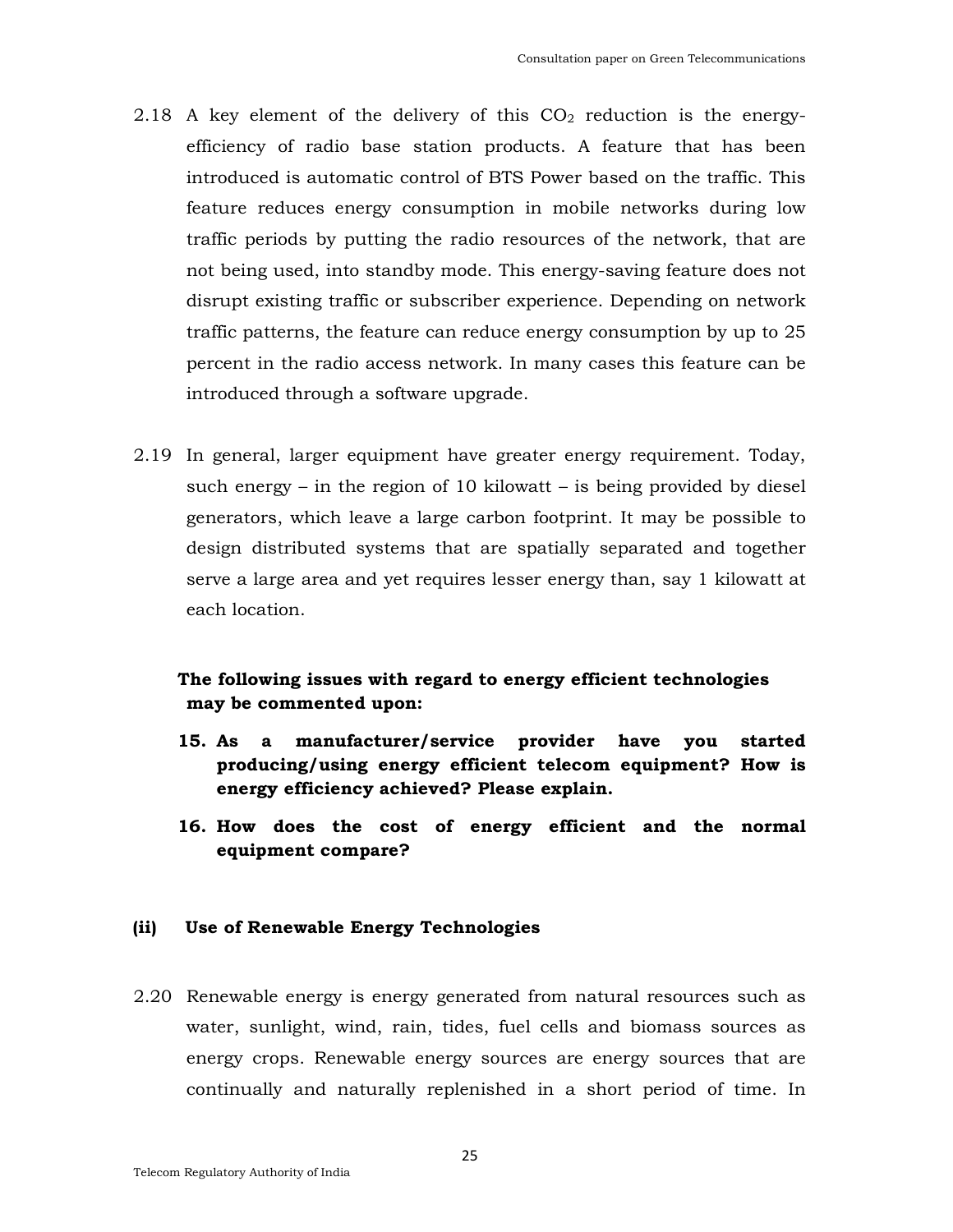contrast, fuels such as coal, oil, and natural gas are non-renewable. Renewable Energy Technologies (RETs) are those that utilize energy sources in ways that do not deplete the Earth's natural resources and are as environmentally benign as possible. These sources are sustainable in that they can be managed to ensure that they can be used indefinitely without degrading the environment<sup>16</sup>. By exploiting these energy sources, RETs have great potential to meet the energy needs of rural societies in a sustainable way, albeit most likely in tandem with conventional systems. The decentralized nature of some RETs allows them to be matched with the specific needs of different rural areas(Table 2.2)

|                                       | <b>RETs</b>                          |                               |  |
|---------------------------------------|--------------------------------------|-------------------------------|--|
| Energy source                         | <b>Energy for domestic use</b>       | Electricity                   |  |
| Elemental renewables                  |                                      |                               |  |
| Solar                                 | Solar pump, solar cooker             | Solar PV                      |  |
| (including<br>Water                   |                                      | Micro- and pico-hydroelectric |  |
| wave/tidal)                           |                                      | generating plant              |  |
| Wind                                  | Wind-powered pump                    | Wind turbine generator        |  |
| Geothermal                            |                                      | Geothermal generating plant   |  |
| Biological renewables                 |                                      |                               |  |
| Energy crops                          |                                      | Biomass generating plant      |  |
| Standard crops (and by-<br>products)  |                                      | Biomass generating plant      |  |
| Forestry and forestry by-<br>products | Improved cookstoves                  | Biomass generating plant      |  |
| Animal by-products                    | Biogas digester, improved cookstoves | Biogas digester               |  |

**Table 2.2 Renewable Sources and corresponding RETs** 

Source: Renewable Energy Association 2009.

2.21 Where sites are beyond the reach of an electricity grid or where the electricity supply is unreliable, and are remote enough to make the regular maintenance and refueling of diesel generators prohibitive, there are several cost-effective alternative energy sources available. The importance of these alternative energy sources is increasing as the costs of expanding into remote areas grow. As radio sites have become more energy-efficient, it has become more economically and technically

<sup>&</sup>lt;sup>16</sup> Renewable Energy Association, 2009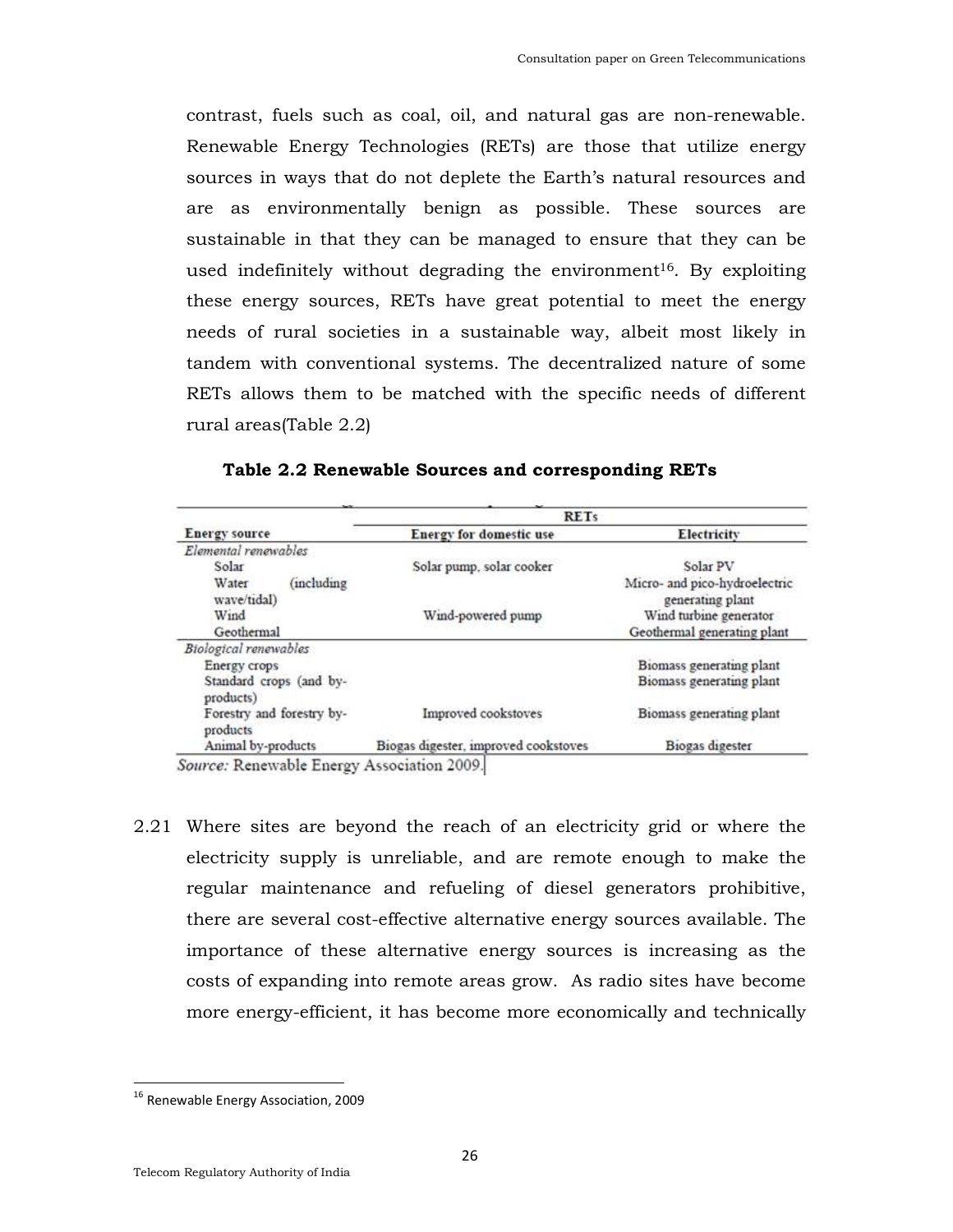feasible to use alternative energy sources. The following approaches have been considered singly or in combination:

- Solar energy
- Wind energy
- Ocean/Tidal energy
- Pico hydro energy
- Biomass energy
- Fuel cell energy

### **Solar Energy**

- 2.22 Solar power is generated using the photovoltaic properties of semiconductors to convert light energy into electricity. With the reduced power consumption of modern telecommunications equipment, solar electricity has become an economically and technically attractive alternative to conventional energy sources. Solar power can be used in microwave repeaters, cellular base stations, VSATs, telephone exchanges and satellite earth stations etc. Solar transmission towers and repeater stations can be located in remote locations, even in the most rugged terrain, far from utility lines, allowing for the best placement of the site. Many existing sites that operate 24/7 on diesel fuel can transition to solar to reduce the burden of costly fuel and maintenance of generators. Very often a combination of solar, wind, and generator is used.
- 2.23 Solar is perhaps the most matured amongst all alternative energy technologies. The main advantages are that it is clean and causes no direct production of GHG, it has no moving parts so minimal maintenance cost, has a lifetime of about 20 years, it is easy to manage and is more reliable than diesel generator powered systems. New generation power efficient base stations for a macro coverage site only requires much smaller solar panels making them easier to install and manage. There are some concerns, though. Although sunlight is free, solar cells and the equipment needed to convert their direct-current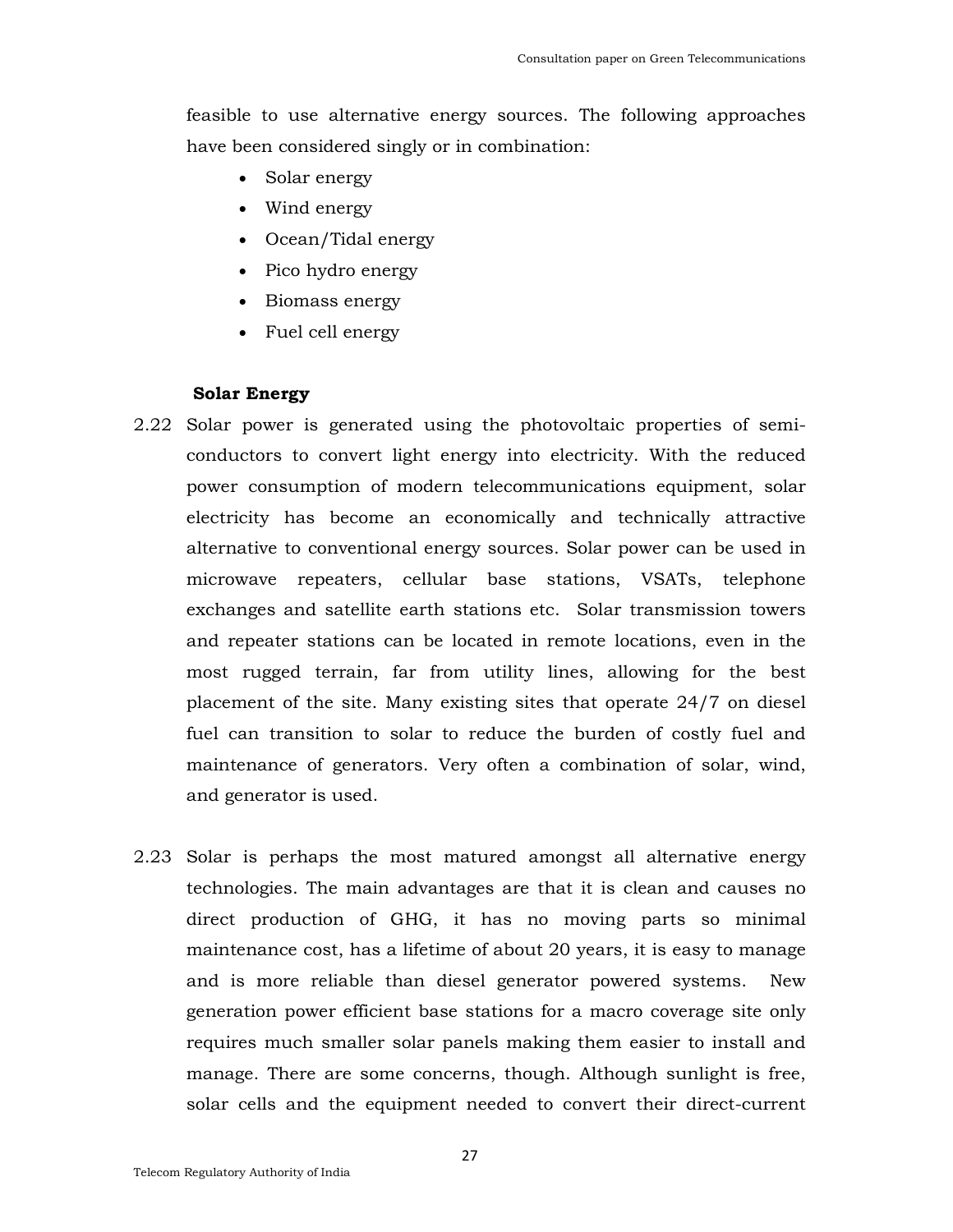output to alternating current for use in a house is expensive. Electricity generated by solar cells is still more than twice as expensive as electricity from fossil fuels. The arrays can be target for theft or vandalism. The solar cell itself may be non-polluting but the production of collectors and storage devices is not pollution free.

- 2.24 Often a site is too large for a purely solar power solution to be viable, so alternative solutions are needed to improve energy-efficiency and cut running costs. Hybrid solar and diesel solutions can lead to 50 percent reduction in energy-related costs.
- 2.25 Besides the network equipment some mobile companies have developed solar mobile phone charges for rural areas. These can charge a number of mobile batteries per day and many mobile phones simultaneously.

### **Wind energy**

2.26 In recent years, wind has become an increasingly attractive source of renewable energy and, according to some sources, the world's fastestgrowing energy technology. To generate power, a wind turbine attached to an electrical generator converts wind power to electrical energy. Wind turbines placed at sites with strong, steady winds can economically generate electricity without producing pollutants. The source is free, clean and green. Smaller systems can be mounted on existing radiomasts, reducing costs. Site–selection must be carefully done for deployment of wind–turbines (ISO–20 wind maps must be studied before deploying wind turbines). However, the cost per kW of electricity is currently higher than solar or diesel. Wind velocity is often erratic, thus we need a very efficient charge controller and a sink for excess power. Sink for excess power can be a tube-well for example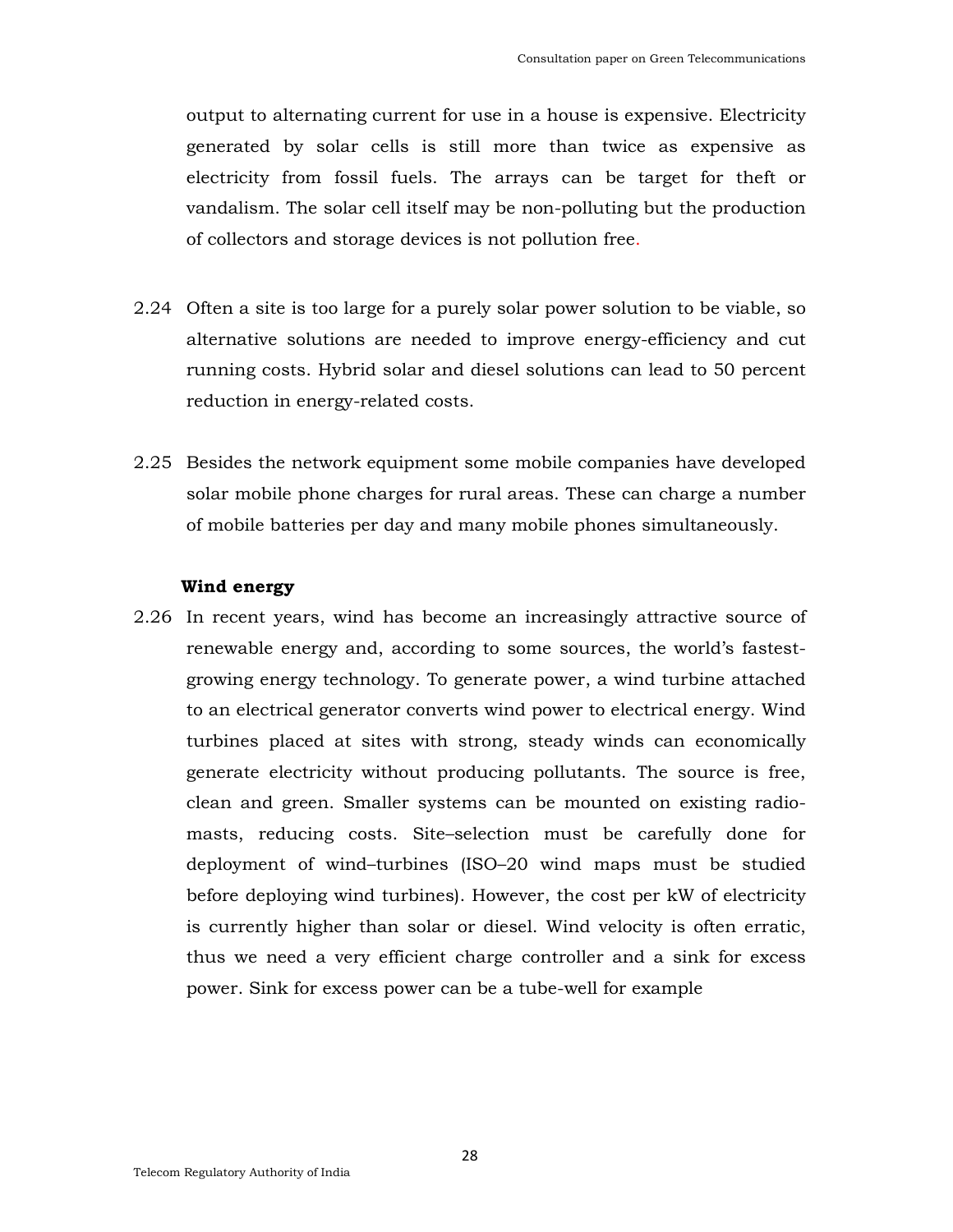### **Ocean/Tidal**

- 2.27 The world's oceans have potential of becoming an important energy source but right now there are very few ocean energy power plants and most are fairly small. There are three basic ways to tap the ocean for its energy. We can use the ocean's waves, we can use the ocean's high and low tides, or we can use temperature differences in the water.
- 2.28 Wave Energy: Kinetic energy exists in the moving waves of the ocean. This energy can be used to power a turbine. Waves can be used to cause air movement in a special chamber which spins a turbine which can turn a generator. Alternatively, up and down motion of the wave can be used to power a piston that moves up and down inside a cylinder and can turn a generator. Most wave-energy systems are very small.
- 2.29 Tidal Energy: Another form of ocean energy is called tidal energy. When tides come onto the shore, they can be trapped in reservoirs behind dams. Then when the tide drops, the water behind the dam can be let out just like in a regular hydroelectric power plant. In order for this source to be effective, tides should be large. An increase of 16 feet between low tide and high tide is usually needed. There are only a few places where this tide change occurs around the earth. Tidal plant in La Rance, France makes enough energy from tides to power 240,000 homes.
- 2.30 Ocean Thermal Energy Conversion (OTEC): The third ocean energy idea uses temperature differences in the ocean. Power plants can be built that use this difference in temperature to make energy. A difference of at least 38 degrees Fahrenheit is needed between the warmer surface water and the colder deep ocean water.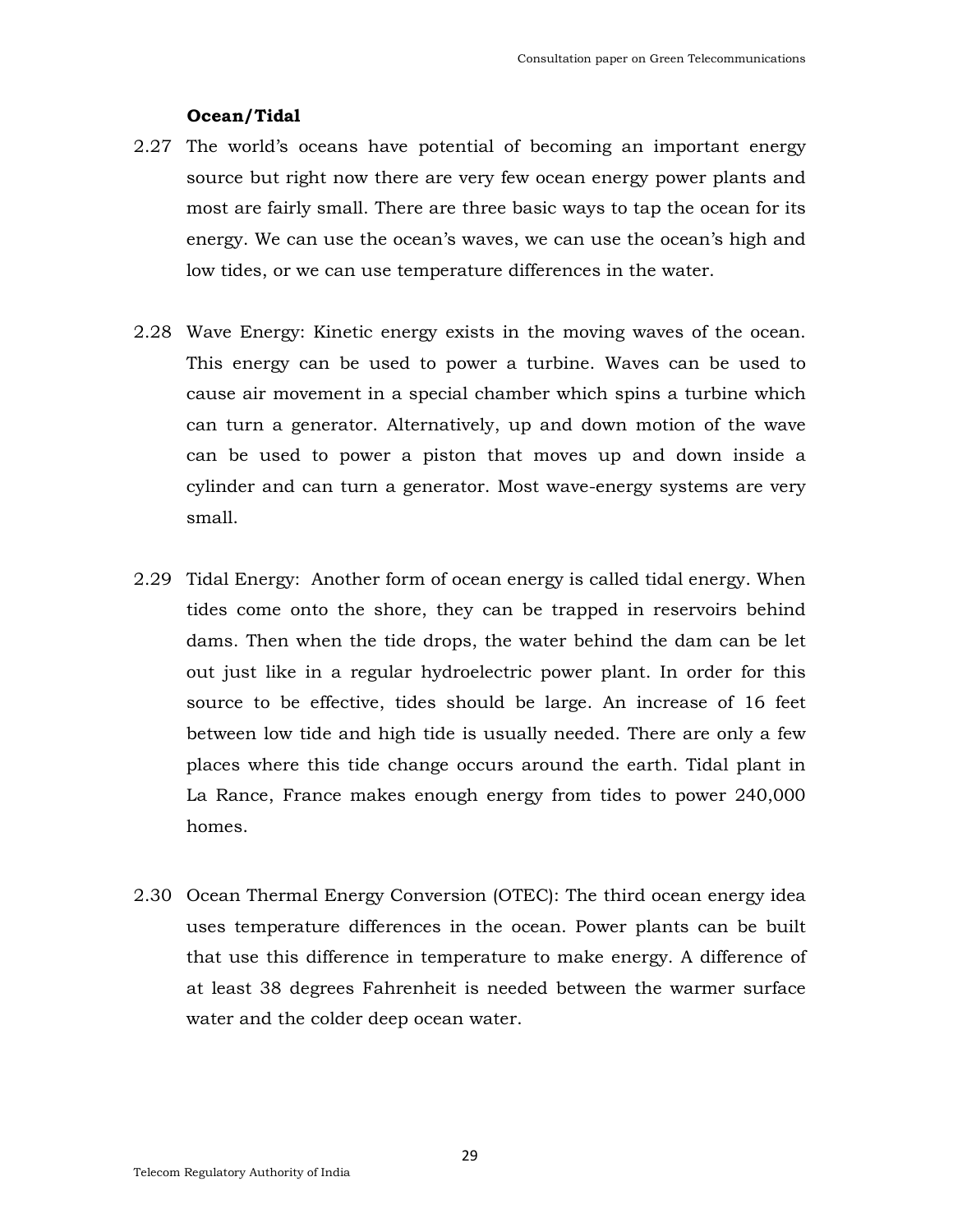### **Pico Hydro Energy**

2.31 The term pico hydro refers to very small hydro systems. Hydro systems provide constant energy during times of normal rainfall. Today, the primary use of pico hydro is for lighting and basic electrical needs in remote areas. However, areas with high rainfall, steep flowing streams and rivers provide an ideal source of power for wireless communication network base stations, allowing the low cost, low maintenance deployment of wireless communications to emerging markets. The potential energy stored in the elevated water supply flows through a pipe called a penstock, to drive a turbine which drives a generator which converts the mechanical energy to electrical power. Typical energy efficiency in such a system is  $40-50\frac{1}{7}$ . Successful trials have been carried out but Pico hydro as a commercial alternative power solution is very much in its early stages. Commercially, governments and action groups are supporting hydro power.

### **Biomass Energy**

2.32 Biomass power is obtained from the energy in plants and plant-derived materials, such as food crops, grassy and woody plants, residues from agriculture or forestry and the organic component of municipal and industrial wastes. Biomass power is not only a source of renewable energy but also helps in waste management. The energy crops, coupled with high-efficiency conversion technologies, can help respond to global climate change concerns. Electricity generated from biomass is also called biopower. Biopower facilities use many different technologies; the most common is burning of wood or other biomass feedstock to produce steam which then is used to drive turbines and produce electricity. Some generators use a mix of biomass and fossil fuels to generate electricity, while others burn methane, a product of the natural decay of organic materials. Biomass power is close to a carbon-

 $\overline{\phantom{a}}$ 

<sup>&</sup>lt;sup>17</sup> Motorola white paper on "Alternatives for Powering Telecommunications Base Stations, Motorola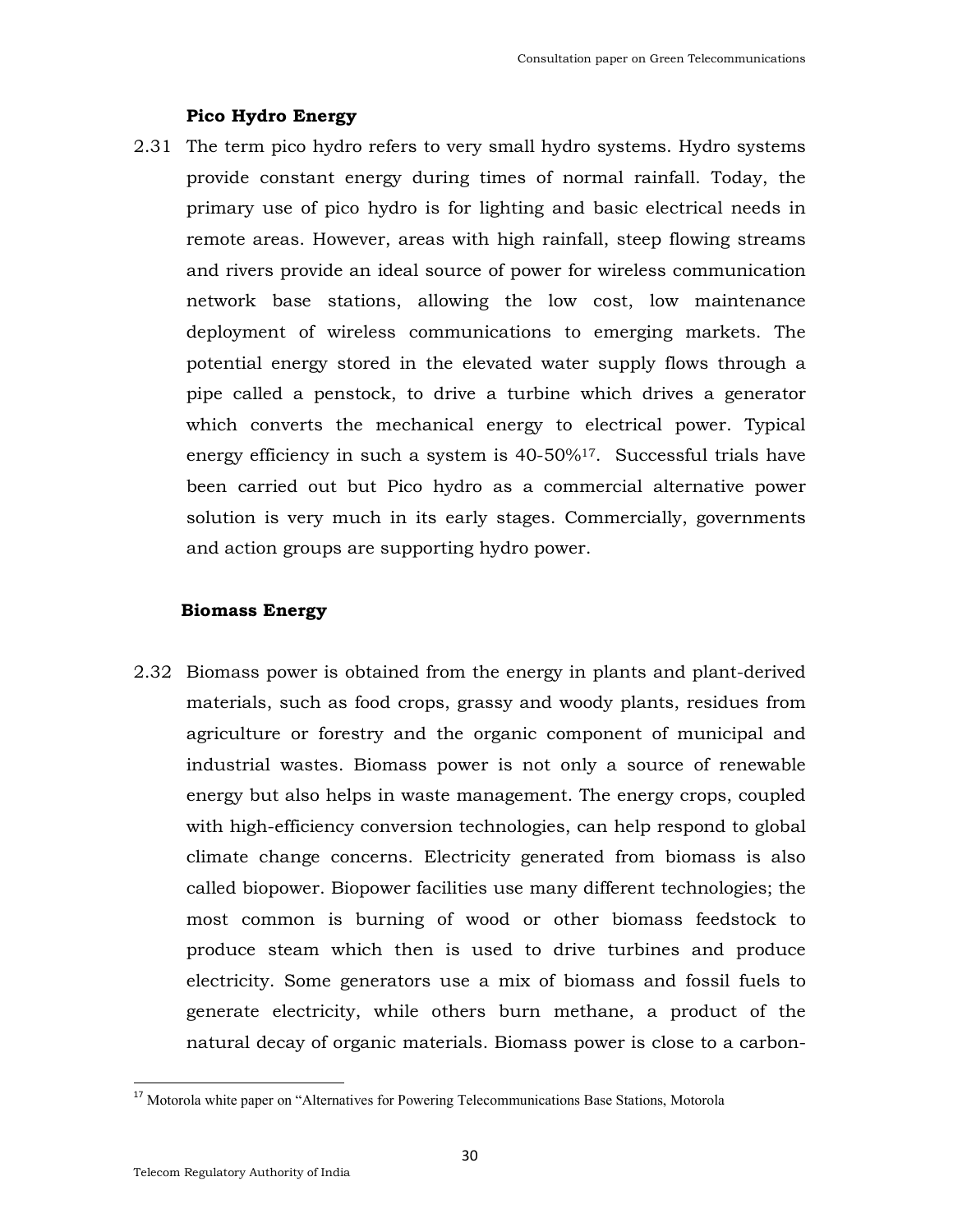neutral electric power generation option as biomass absorbs carbon dioxide from the atmosphere during its growth and then emits an equal amount of carbon dioxide when it is processed to generate electricity. Thus, biomass fuels "recycle" atmospheric carbon, and may reduce global warming impacts. Biofuels are liquid fuels produced from plants. The two most common types of biofuels are ethanol and biodiesel.

2.33 While biomass is a renewable energy resource, it can have both negative and positive environmental impacts. It may reduce emissions and pollutants, but factory farming of biomass crops can reduce biodiversity and negatively impact wildlife habitat. Safe disposal of ash/residue is also important. Municipal solid waste may contain toxins which could cause pollution if it is used as a biomass feedstock. As with other renewable resources, use of appropriate technology will promote the most positive environmental impacts. The DG which is part of the previous hybrid solution can be made to use biomass instead of costly and polluting fossil fuel. It reduces the dependence on diesel. In India some operators are deploying base stations powered by biofuels in rural areas that have not previously had access to a mobile network and are located in areas with unreliable power supply. In the long term, it is expected that locally produced jatropha oil will be used, as soon as this is available in sufficient quantities.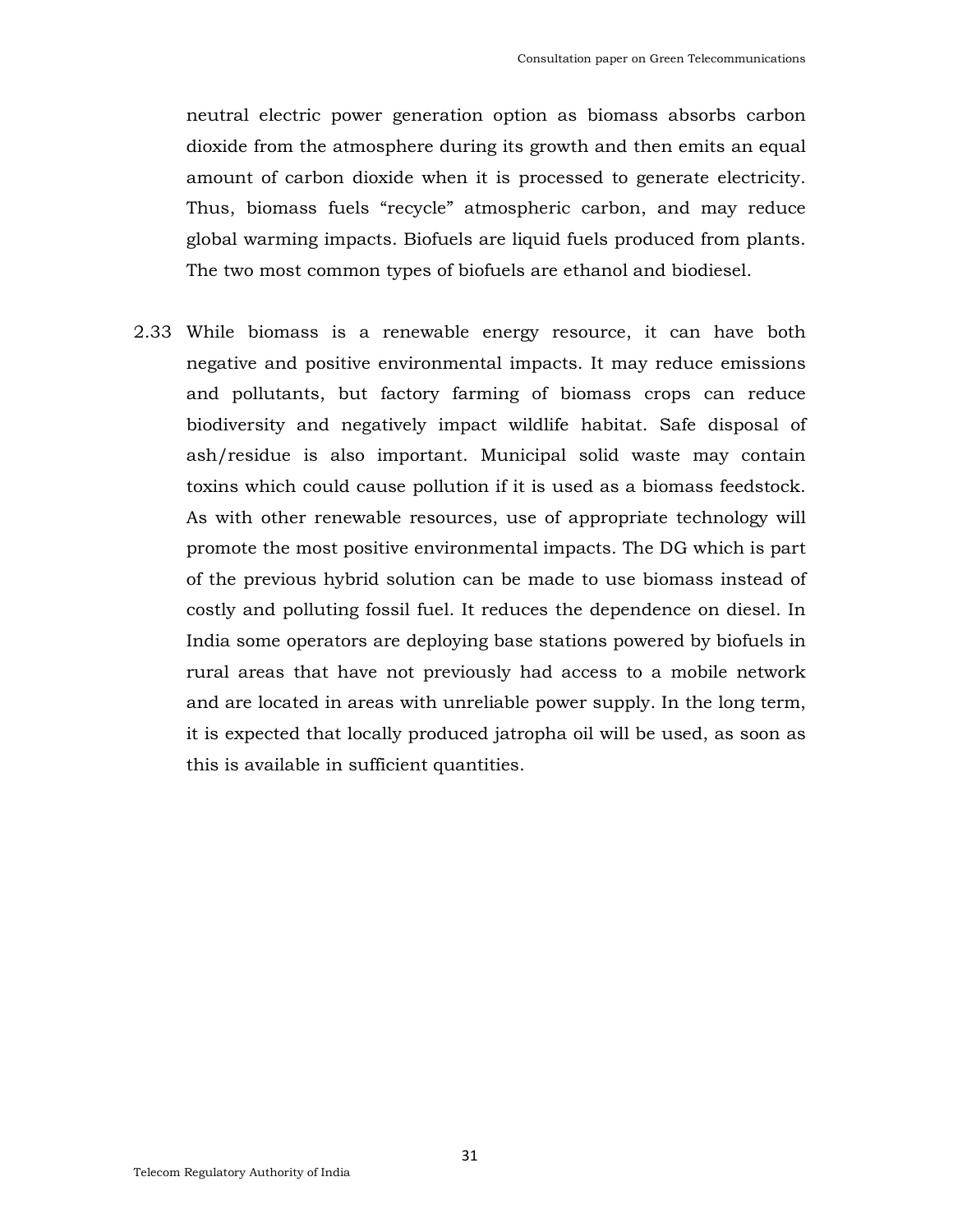#### **Fuel cell**

- 2.34 Fuel cells that electrochemically combine hydrogen and oxygen to produce electricity and heat offer the promise of making hydrogen an ideal universal fuel. Hydrogen also can be found in many organic compounds, as well as water. It's the most abundant element on the Earth but does not occur naturally as a gas. It's always combined with other elements, such as with oxygen to make water. Once separated from another element, hydrogen can be burned as a fuel or converted into electricity
- 2.35 Fuel cells are emerging as a strong alternative power source candidate. The technology has matured in recent years and has many benefits compared to generators, such as fuel efficiency, climate resistance, reliable start-up, and being very compact (fits in a 19" rack). Having reached volume manufacturing and with prices falling, they will challenge conventional engine driven generators in terms of cost and reliability. There are, however, some concerns like availability of hydrogen on continuous basis at identified locations, requirement of covered storage space for hydrogen storage and safety & security issues with hydrogen cylinders.

**The following arises with respect to use of renewable energy sources:** 

**17. What are the most promising renewable energy sources for powering telecom network in India? How can their production and use be encouraged?** 

### **(iii) Infrastructure Sharing**

**2.36** Passive site sharing involves components such as the tower, ground based or rooftop, cables, physical site or rooftop, shelter cabinets, power supply, air-conditioning, alarm systems, etc. In addition to capex saving, tower sharing saves utilization of precious natural resources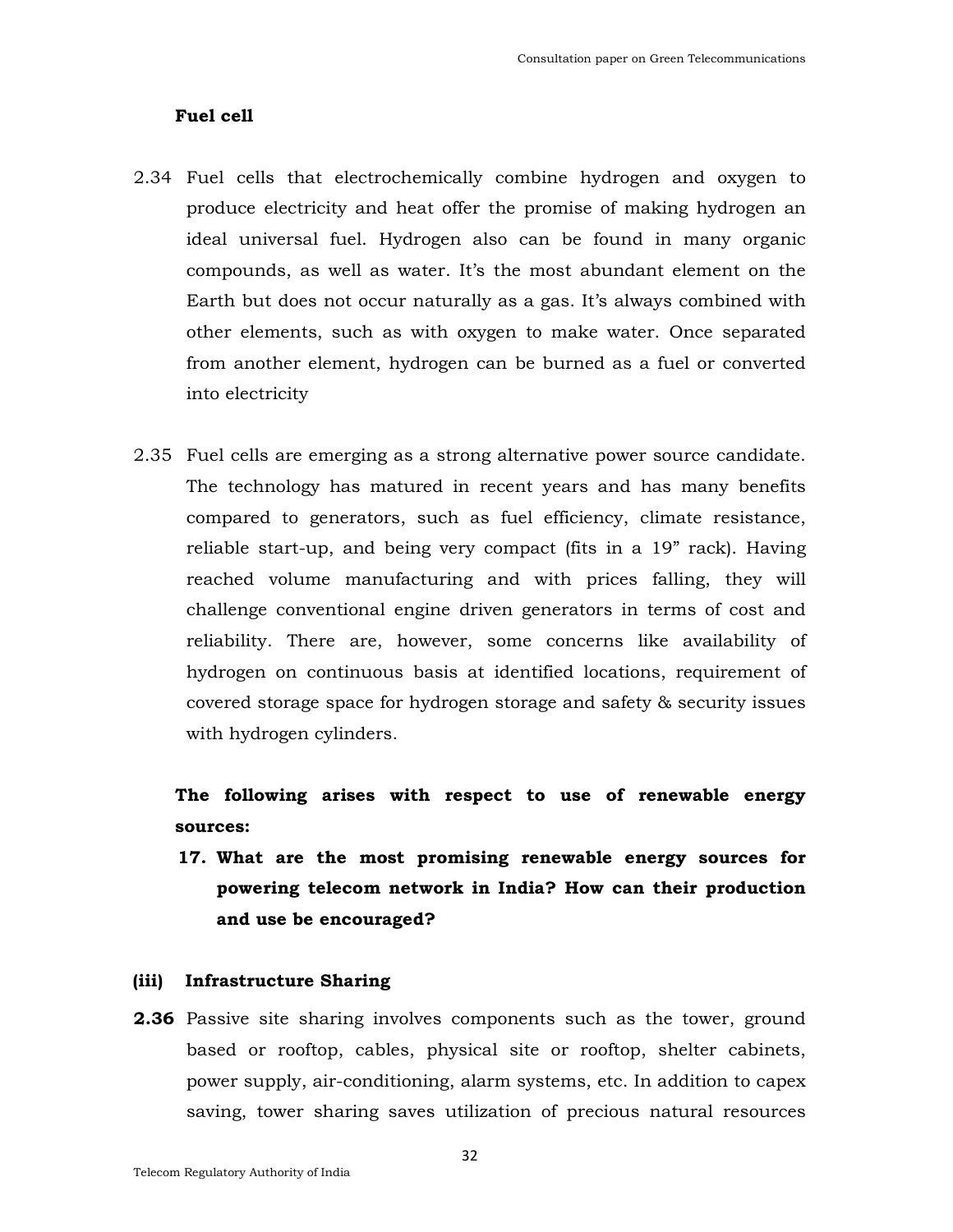like steel (approximately 10 tonnes), cement, concrete, Zinc (500 litres used for galvanization), land & soil conservation and optimised use of Power. In addition, active sharing of network infrastructure, which involves the sharing of the antennae systems, backhaul transmission systems and the base station equipment itself, will allow operators to save an additional 40% on top of available savings from passive infrastructure sharing. Active sharing could save mobile operators globally about US\$60 billion over the next five years18. **The following issues regarding infrastructure sharing becomes important:** 

### **18. What is the potential of infrastructure sharing in reduction of energy consumption?**

### **(iv) Improvement of grid supply**

2.37 The total installed power capacity(as on 30-11-2010) is 1,67,077.36 MW out of which power from renewable energy sources is 16,786.98 MW or 7.7 %. The Ministry of Power has set a goal of power for all by 2012. A comprehensive blueprint has been prepared encompassing an integrated strategy for the sector development with the objective of sufficient power to achieve GDP growth rate of 8%. It aims to give reliable and good quality power at optimum cost. With the increase in availability of grid power in rural and remote areas consumption of diesel for telecom tower sites would reduce resulting in reduction of carbon footprint. As more and more energy comes from renewable sources, the footprint would reduce further.

 $^{18}$  "Charting the future of mobile infrastructure"; www.greentelecomlive.com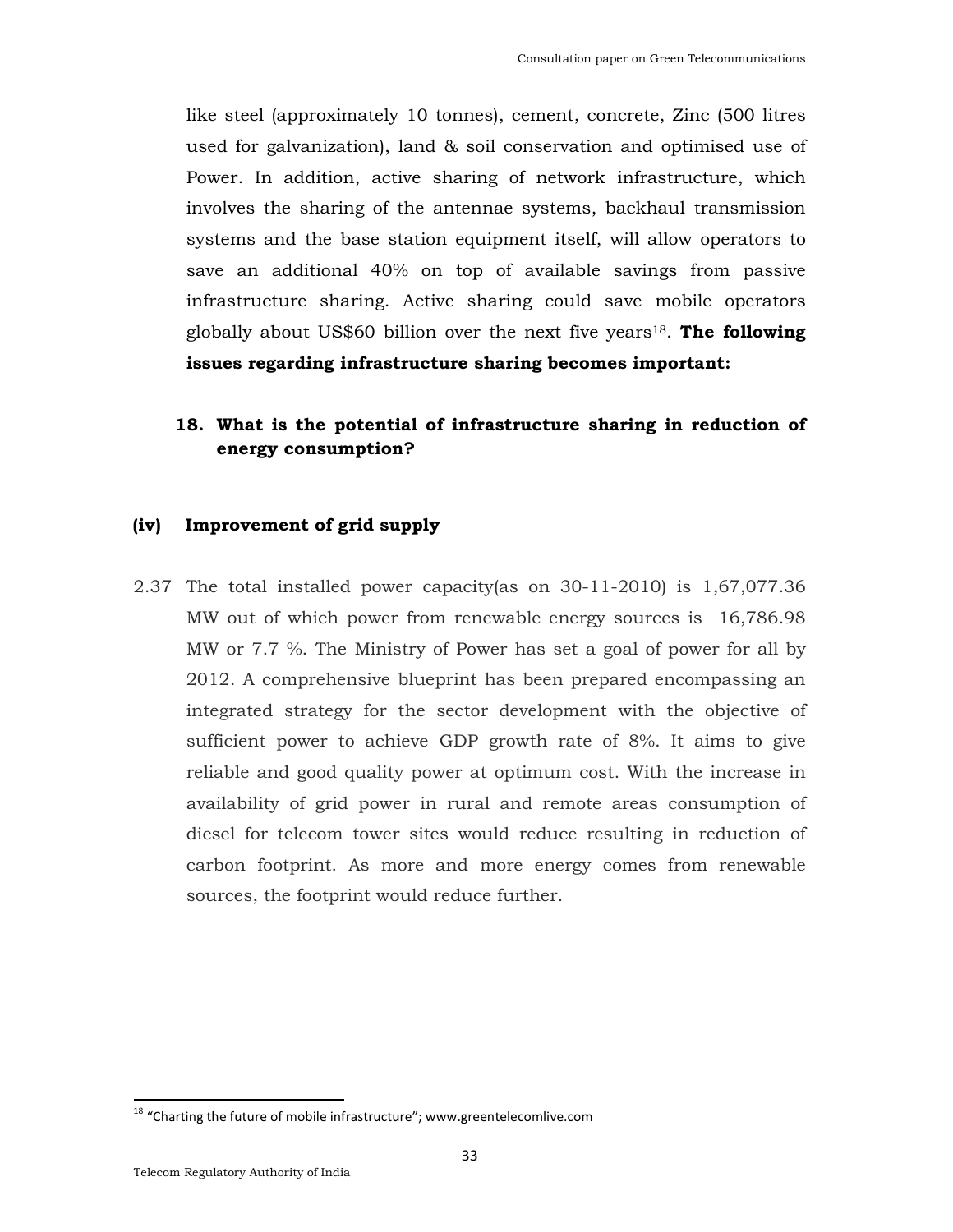#### **(v) Waste Management**

- 2.38 Rapid industrial development has led to the generation of huge quantities of hazardous wastes, which have further aggravated the environmental problems in the country by depleting and polluting natural resources. Therefore, rational and sustainable utilization of natural resources and its protection from toxic releases is vital for sustainable socio-economic development. Hazardous waste management is a new concept for most of the Asian countries including India. The lack of technical and financial resources and the regulatory control for the management of hazardous wastes in the past had led to the unscientific disposal of hazardous wastes which posed serious risks to human, animal and plant life. In order to manage hazardous waste, MoEF, Government of India notified the Hazardous Waste (Management & Handling) Rules (HWM Rules) on July 28, 1989 under the provisions of the Environment (Protection) Act, 1986 and was further amended in the year 2000 & 2003. India is also a party to the Basel Convention on transboundary movement of hazardous wastes. The basic objectives of the Basel Convention are for the control and reduction of transboundary movements of hazardous and other wastes subject to the Convention, prevention and minimization of their generation, environmentally sound management of such wastes and for active promotion of the transfer and use of cleaner technologies. As a party to the Convention, India is obliged to regulate and minimise the import of hazardous waste or other wastes for disposal or re-cycling and also to prohibit export of waste to parties, which have prohibited the import of such wastes. Further, hazardous waste generated in the country is also required to be managed in an environmentally sound manner.
- 2.39 The hazardous waste generated in the country per annum is estimated to be around 4.4 million tonne. Out of this, 38.3% is recyclable, 4.3% is incinerable and the remaining 57.4% is disposable in secured landfills. The amount of hazardous waste generated in this country is quite small in comparison to that of the USA, where as much as 275 million tonnes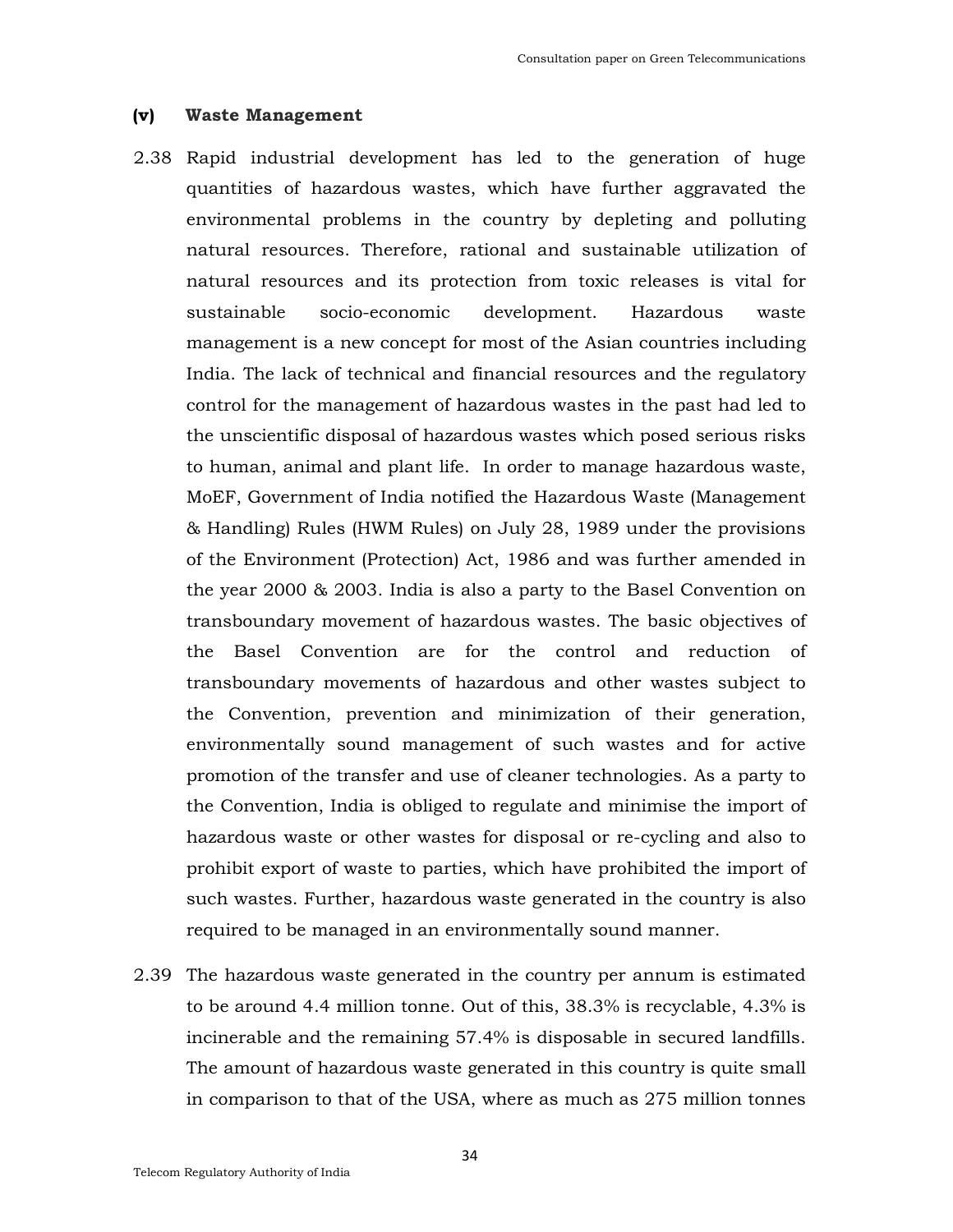of hazardous waste was generated annually. Nevertheless, considering the fragile ecosystem that India has even this low quantum of hazardous wastes can cause considerable damage to natural resources if untreated before releases.

2.40 Some countries are imposing strict regulation on disposal of electronic waste that consists of network equipment as well as handstes. Recycling is on the increase driven by increasingly strict regulation. One example is the Waste Electrical and Electronic Equipment Directive (WEEE Directive) of the European Community imposing responsibility for the disposal of waste electrical and electronic equipment on the manufacturers of such equipment which became European law in February 2003. This has substantially changed the way equipment recycling is handled, mainly by equipment vendors but also responsible operators. Mobile phone recycling is reducing the environmental impact of the telecom industry not only by reducing CO2 emissions, but also by limiting the release of toxic elements into the environment. With more than 3 billion mobile phone users globally, it is estimated that over 500 million tons of mobile phones have been retired worldwide so far<sup>1920</sup>. These devices contain numerous toxic elements, like arsenic, beryllium and lead, which risk being disposed of in landfills.

**Stakeholders are invited to comment on the following issues relating to waste management:** 

- **19. What is the current procedure for storing, disposing and recycling telecom waste by the service providers and manufacturers?**
- **20. How can waste management be made more green?**

<sup>19</sup> Source: GRC Wireless Recycling 2009

 $20$  Taking the temperature on green telecom, White paper, www.northstream.com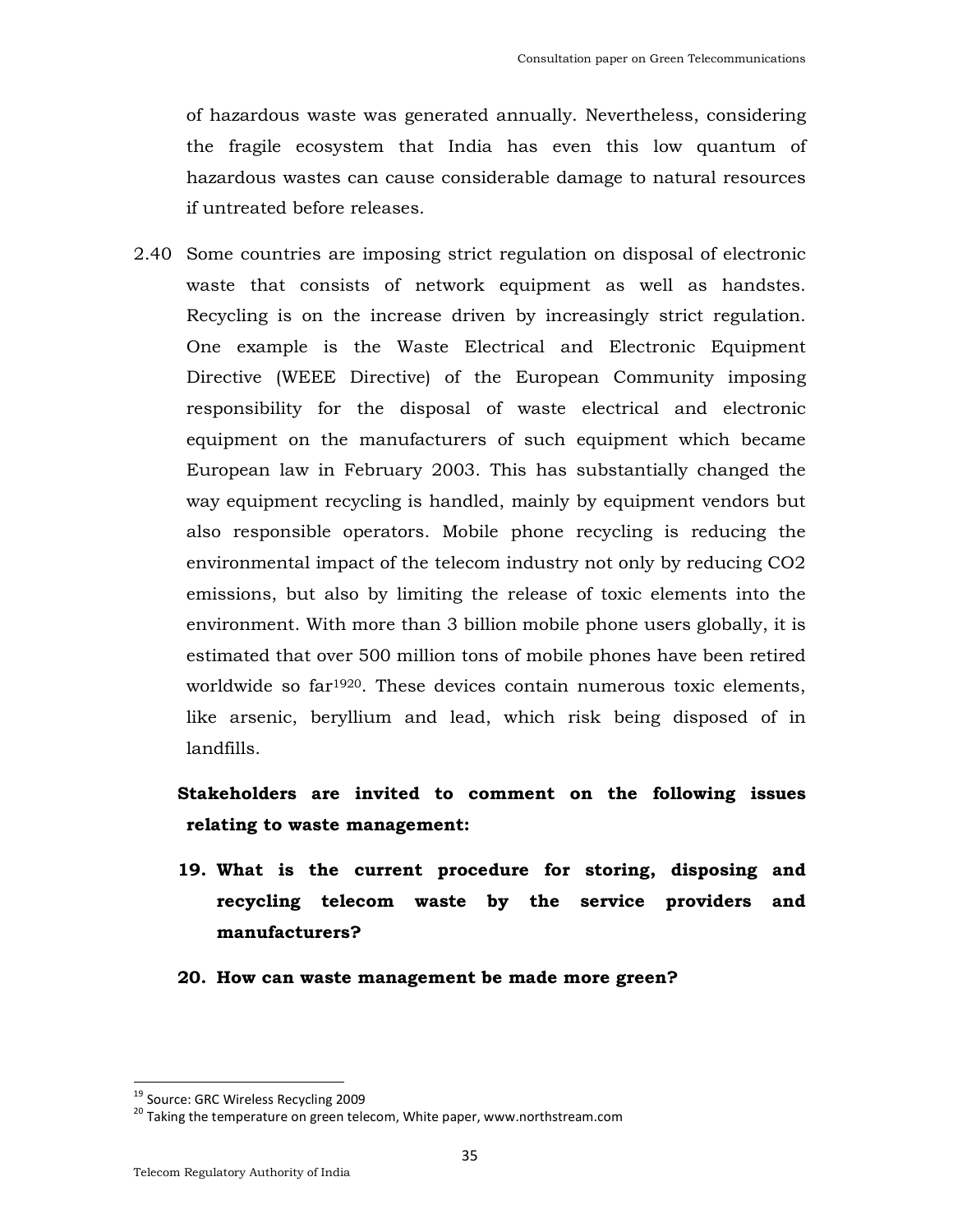### **(vi) Better network planning**

2.41 Network planners can help reduce the carbon footprint in a number of ways. New network design methodologies, radio techniques and site technologies have been developed to reduce energy consumption across the board: from radio equipment, through climate and power systems to radio access networks with a focus on improving both new network roll-out, as well as the operation of existing networks. Energy consumption can be reduced if network solutions and services can be designed to use fewer sites and to reduce energy consumption. It is not difficult to see that energy is not only required to power the equipment and make it work. When equipment, like base stations, operate they dissipate some power as heat which raises the ambient temperature of the equipment. If the equipment is not cooled, by bringing the ambient temperature within the operational range, then the equipment may malfunction or breakdown. The chambers were equipment is housed are therefore airconditioned. Airconditioning needs energy for operation. It therefore follows that energy demand and therefore the carbon footprint can be reduced if planners use energy efficient equipment that need less energy to work and also dissipate lesser power as heat. Equipment that allow control of power based on the user traffic can also be used. Planners can also serve the cause of green telecom and bring savings to their companies by judiciously using a mix of micro and macro sites and also home-based femto cells. The core network can also be planned with technologies with sleep mode and energy efficient elements like routers. Backhaul may be designed for sharing using adaptive Ethernet transmission rate switching depending on traffic load. There are techniques like MIMO(Multiple Input Multiple Output), HARQ(Hybrid Automatic Repeat Request), beam forming, wireless mess networks, distributed equipment that would be more energy efficient. Innovative methods like using telecom towers as wind towers and solar panels as shelter roofs can also deliver some benefits. Software based power management systems can be used by telecom service providers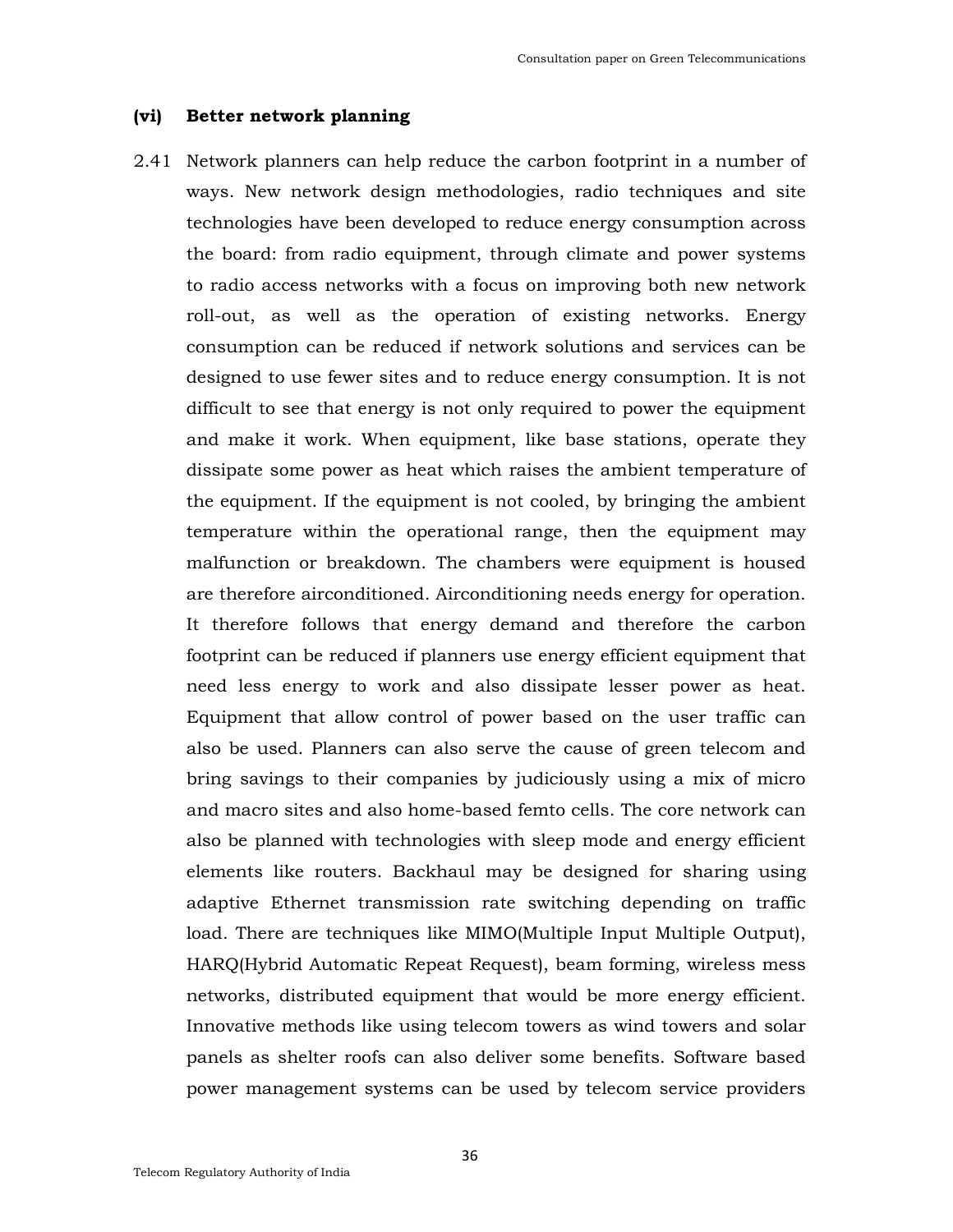to do a real-time monitoring and management of energy consumption in their facilities. Properly planned systems can save them 15% to 35% on energy costs. **This discussion gives rise to the following issue:** 

### **21. What steps can be taken by the service providers in planning green networks?**

### **(vii) Standardization of equipment, test and certification**

- 2.42 There are some existing global standards for green telecom that telecom equipment should conform to e.g. ISO 14001:2004, OHSAS 18001:1999 and EuP. The EuP is a new regulation that sets eco-design requirements for energy-using products. The international standards WRI/WBCSD GHG Protocol and the ISO 14067 standard "Carbon Footprint of Products" are moving closer to completion. Furthermore, significant developments are taking place in different countries that will shape the practical implementation of product carbon footprinting in the future. In TRAI pre-consultation the stakeholders have suggested the following:
	- International standards stimulate large production of standard equipment and help vendors to exploit economies of scale. Standards if adopted internationally can help larger adoption of green technologies. However, there are conflicts between defining standards and technology neutrality and therefore while defining any standards, it should always be borne in mind that no technology is preferred over the other.
	- Universal mobile phone charger and a common base station for dual technology should be considered for use. A common base stations for dual technology can also be considered.
	- The market is still innovating rapidly, therefore forcing standardisation may reduce innovation/advances.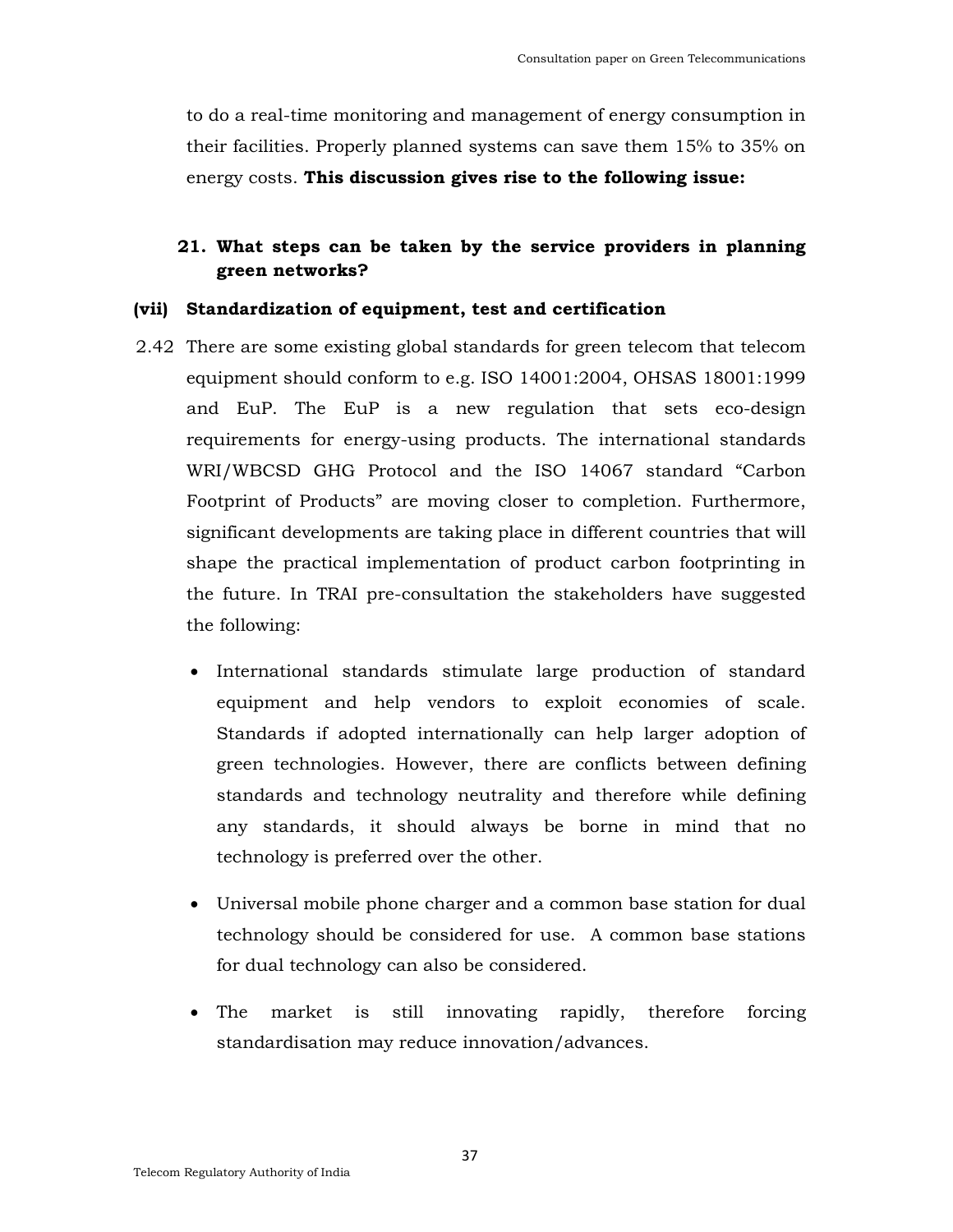- Base stations, and their locations/markets are very different to each other and therefore very difficult to select 'one size fits all' solutions. By selecting/promoting specific designs/products the procurement decisions shift away from the people that know best i.e. the MNOs /tower companies. However, it is possible to make recommendations that operators/tower companies move towards standardised designs.
- Use of smarter equipment that may lead to less number of towers
- BEE(Bureau of Energy Efficiency) is working out star ratings for industrial equipments. TRAI could insist on star ratings or equivalent rating systems on products being used by telecom operators.
- Publicly Available Specification (PAS 2050) developed by British Standards Institution is widely accepted global standard for product footprint. It provides a method for assessing the GHG emissions arising from products across their life cycle, from initial sourcing of raw materials through manufacture, transport, use and ultimately recycling or waste.
- To further improve the penetration of Green Energy solution Standards need to be formed by Government in terms of defining the total energy used/Carbon emission for every type of sites. Strict enforcement of these regulations can bring in substantial improvement in Carbon emission.

### **The following issues relating to standardization, testing and certification may be commented upon:**

- **22. What standards do you propose to be followed in Indian telecom network for reducing the carbon footprint?**
- **23. Who should handle the testing and certification of green equipment and networks?**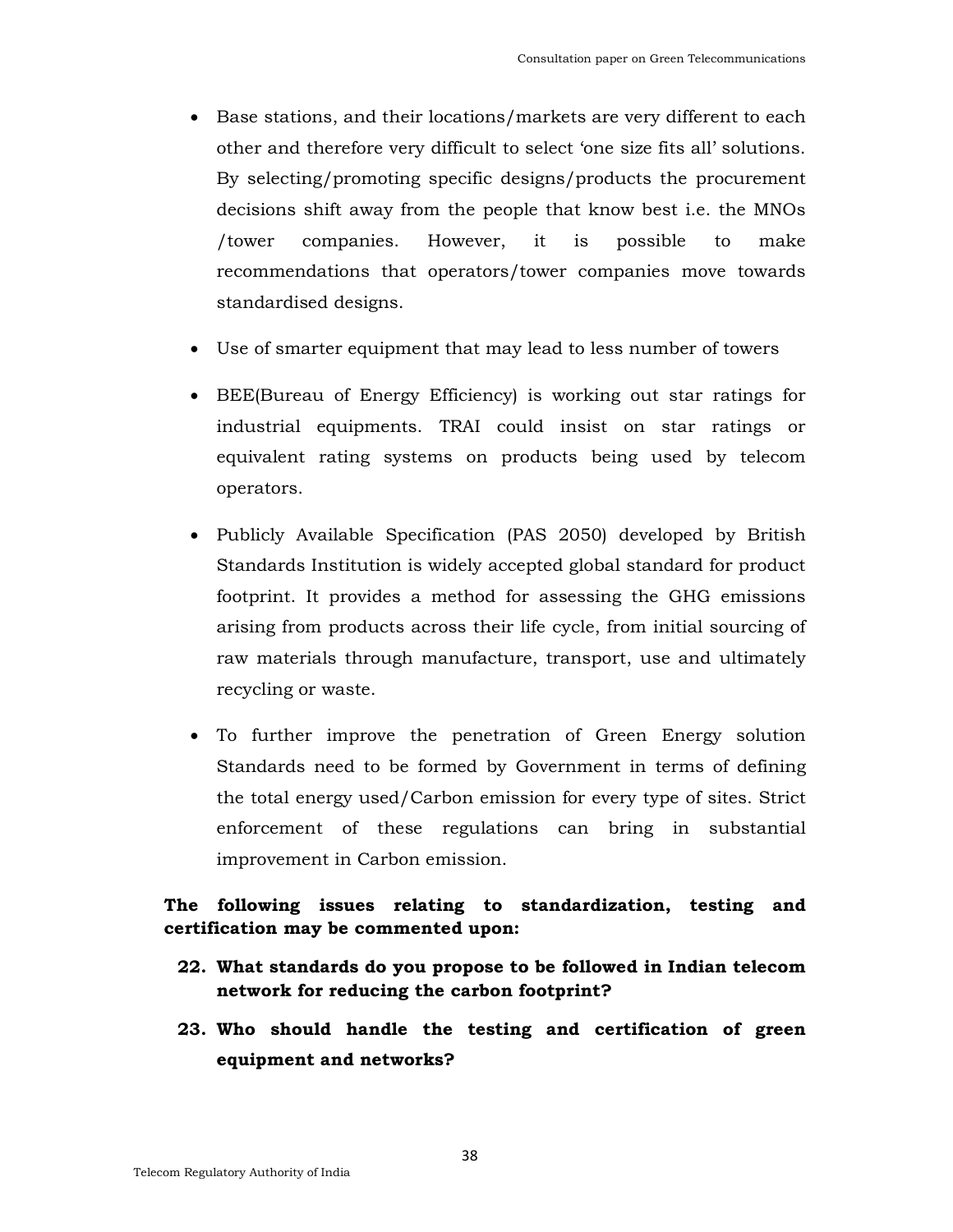#### **(viii) Manufacturing process**

- 2.43 A green product development initiative is often about responding to market interest in environmentally friendly products. For telecom equipment manufacturers the case is no different. The value of a green product for these companies isn't just about environmental goodwill. It's often also about the lowered operating costs their products boast from improved energy efficiency. Developing these products often come with high investment and research costs of green or new requirements that can be difficult to understand. However, finding ways to overcome these challenges is crucial for manufacturers intent on transforming market differentiation into product profitability.
- 2.44 The pressure on businesses to develop strategies which embrace environmetal sustainability has increased dramatically in recent years. Given both governmental and consumer pressure, many companies have become more proactive in their attempts to deliver products and services which do not adversely impact the environment. The mobile industry is seeking to develop its own environmentally sustainable businesses. With regard to mobile handsets, vendors and operators must analyse emissions across the life cycle of the handset from raw material extraction to end-of-life and then put in place policies to reduce direct and indirect emission. (Figure 2.1)



**Figure 2.1 Mobile Handset Lifecycle**

Source: Juniper Research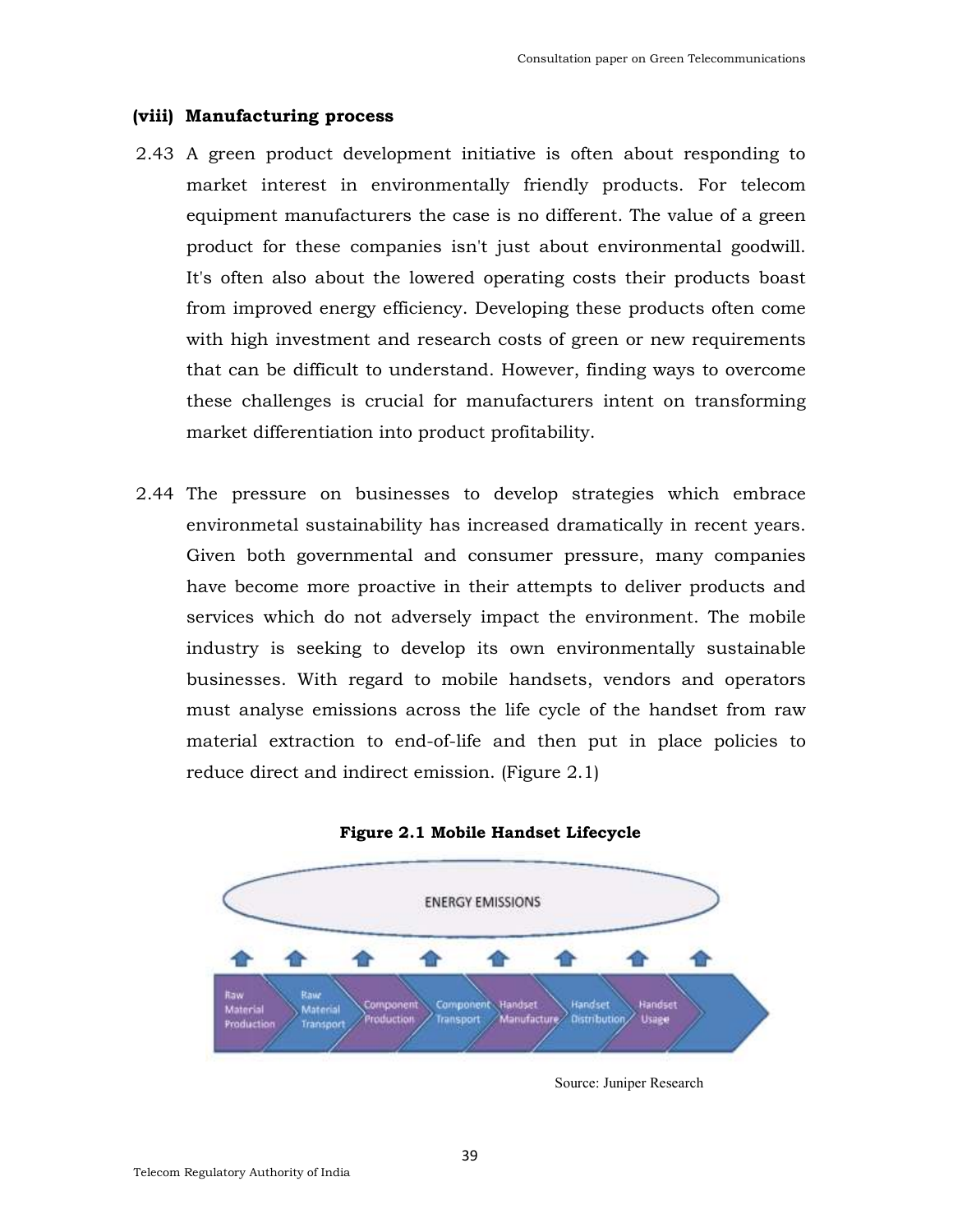- 2.45 The following list highlights a number of key means whereby opportunities exist to address direct or indirect  $CO<sub>2</sub>$  emissions:
	- Increasing energy efficiency in the handset
	- Increasing energy efficiency of the charger
	- Seeking to utilize solar-power handsets or solar-powered chargers
	- Reducing transport emissions
	- Ensuring that handsets are manufactured using materials sourced from companies with green credentials
	- Reducing packaging
	- Encouraging hand recycling
- 2.46 Telecom equipment manufacturers need to carry out research and development of environment friendly equipment which minimize emission from conceptualisation to product delivery. The design should promote environmental conservation, quality enhancement and efficient use of resources. The equipment should be designed to lower operational costs by effectively reducing the cost of leasing, electricity, air-conditioning, and manpower. The manufacturer should use renewable materials to manufacture products and recycled materials for packaging as far as possible. The telecom equipment should conform to global standards for green telecom. The impact on the environment will be considered at every stage of the product life cycle and assessed in the aspects of resource and energy consumption, waste, recycling, etc., so as to ensure product quality and environmental protection**. The following issues, therefore, becomes important and needs to be considered:**

### **24. How can manufacturers help in reducing GHG across the complete product life-cycle?**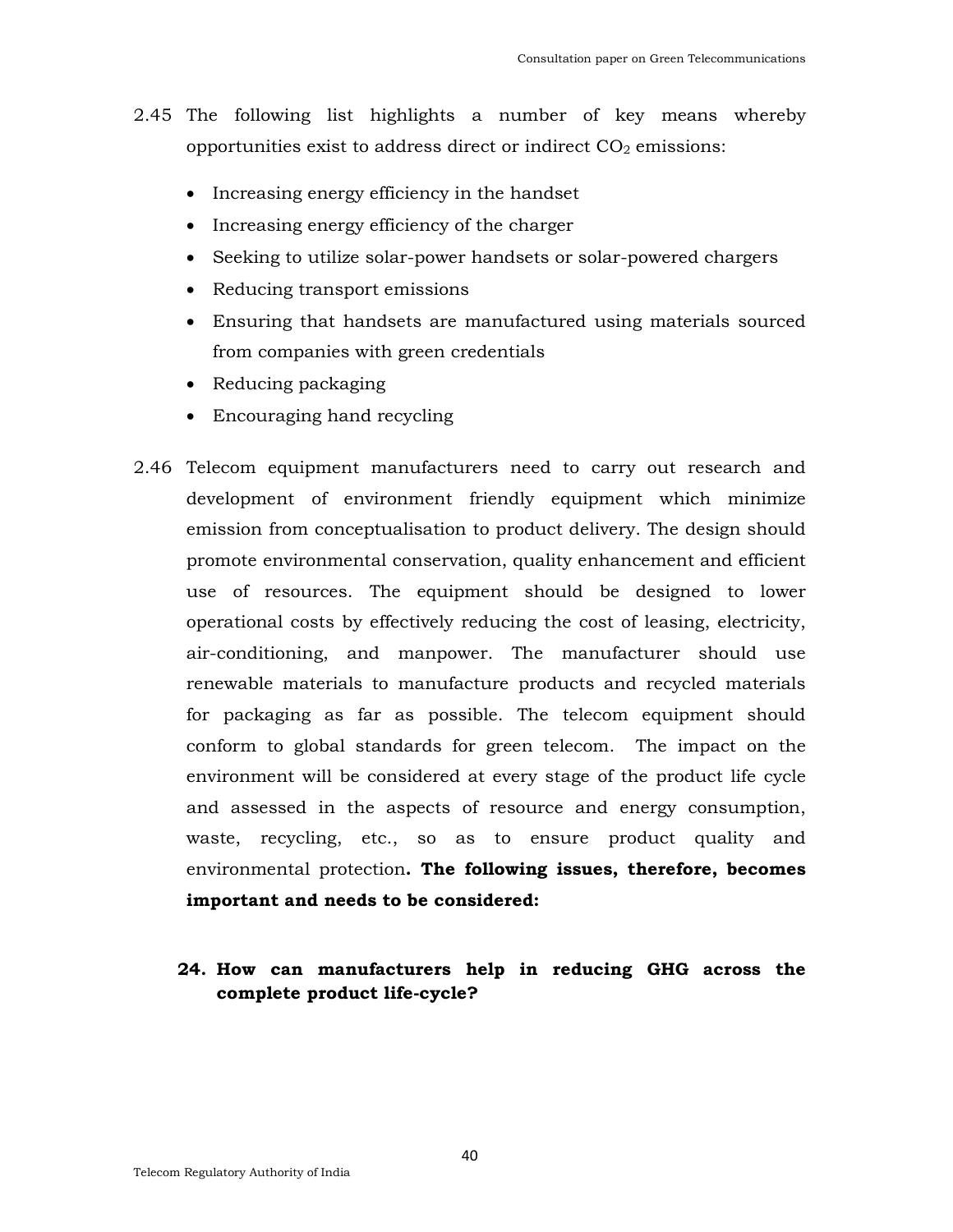### **(ix) Monitoring and Reporting**

- 2.47 It is important to devise mechanisms for telecom industry to have a good monitoring system for the carbon emission and ensuring carbon footprint reduction. Carbon footprint of all the activities needs to be measured and documented. Compliance to international standards and domestic regulations must be continuously verified. It may also be useful to mandate suitable reporting requirement to ensure that standards and regulations are being complied to. The stakeholders have suggested the following during the pre-consultation:
	- Comprehensive guidelines may be framed in consultation with Industry to estimate and report Carbon Foot print.
	- Framework for monitoring carbon emission and corrective action for telecom sector
	- The model guidelines/methodologies being practiced internationally should be carefully examined and further discussions should be held to arrive at a monitoring mechanism which is best suited for the Indian environment.
- 2.48 The energy efficiency rating is used to measure efficiency of an energy system or a device. The higher the rating better is the energy efficiency. To be able to rate telecom devices and networks there is a need to have an energy efficiency rating mechanism undertaken by an accredited energy assessor. The energy efficiency of any network would largely depend on how the network is designed and the elements used. Owing to a large number of telecom devices and equipment having a universal rating standard for telecom industry would be challenging task. The Alliance for Telecommunications Industry Solutions (ATIS) has developed three standards for measuring the energy efficiency of telecommunication equipment. The standards are designed to determine 'network-element efficiency,' through a 'comprehensive methodology' that measures and reports energy consumption and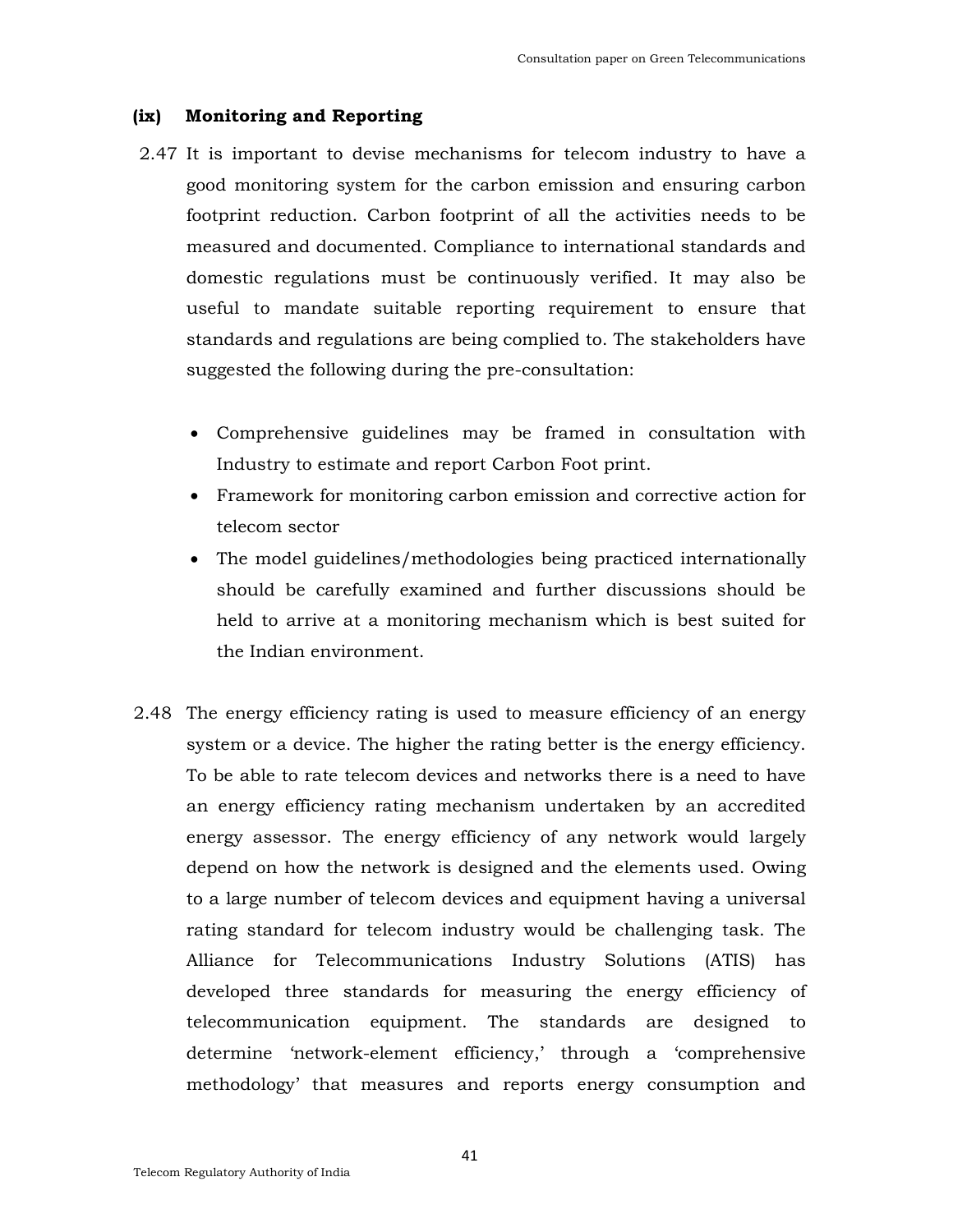uniformly quantifies a network component's ratio of 'work performed' to energy consumed.

- 2.49 In India, Bureau of Energy Efficiency (BEE) is implementing a National Energy Labelling Programme to provide the consumers an informed choice about energy saving and cost saving potential of various home appliances like air conditioners, refrigerators, distribution transformers, etc. Besides, there is also a programme relating to energy audit for buildings. The Energy Conservation Building Code (ECBC) is also in vogue on voluntary basis. The ECBC sets minimum energy standards for new commercial buildings having a connected load of 500 KW or contracted demand of 600 KVA. The Energy Conservation Act, 2001 inter-alia contains provisions for accredited energy auditors as well as the manner and intervals of time in which the energy audit shall be conducted. **In view of the above, the following issues needs to be considered**:
	- **25. What should be the rating standards for measuring the energy efficiency in telecom sector?**
	- **26. Please give suggestions on feasibility of having energy audit in the telecom sector on the lines of energy audit of buildings.**
	- **27. What should the monitoring mechanism for implementation of green telecom?**
	- **28. Who should be the monitoring agency?**
	- **29. What type of reports can be mandated and what should be the frequency of such reports?**

### **(x) Incentives for green telecom**

2.50 Adoption of green telecom has its own costs and offsets. R&D of energy efficient equipment or those that work on alternate sources of energy requires funds. There is a general feeling that the alternate sources of energy are more expensive as compared to the grid electricity or even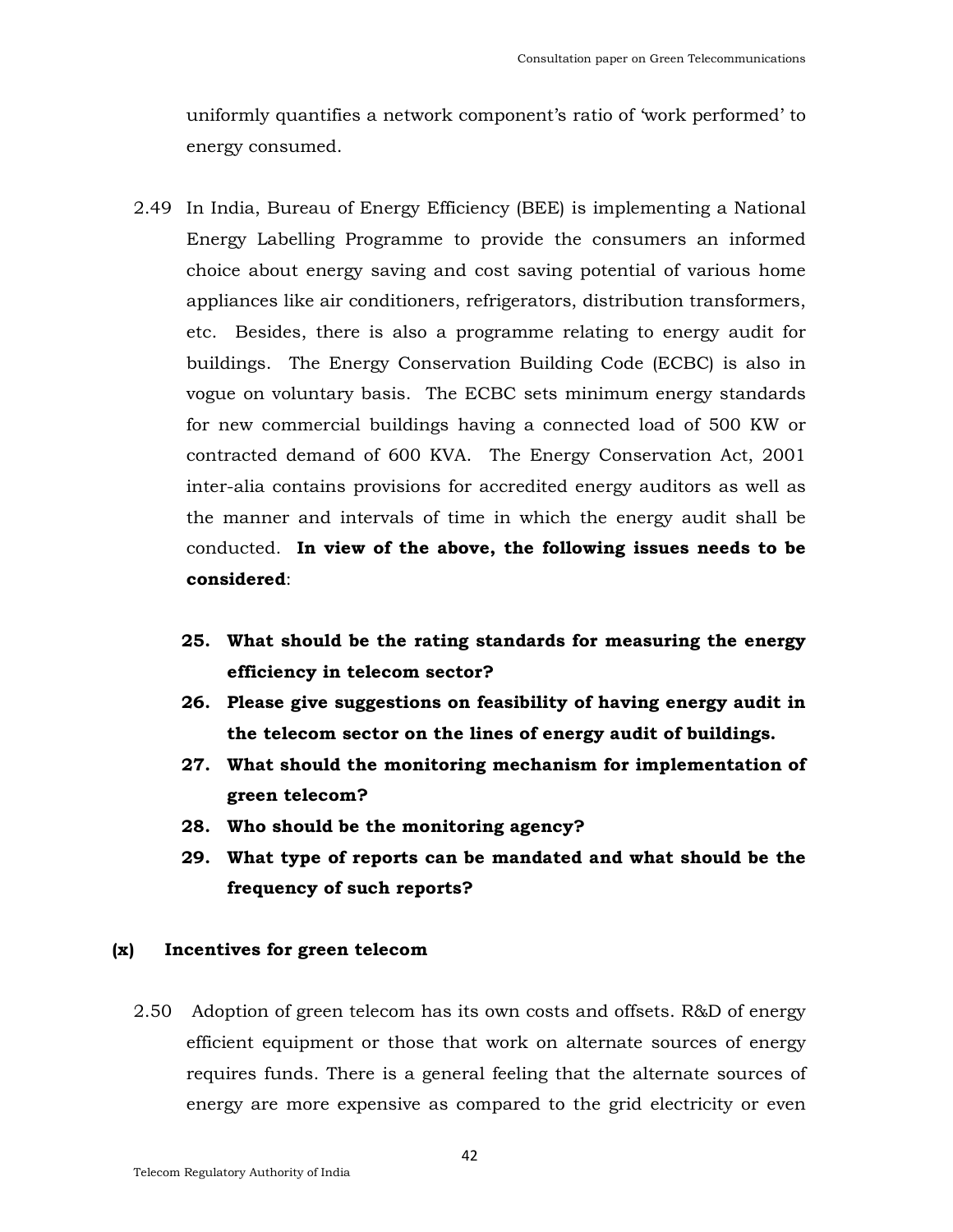that obtained through diesel gensets. When incentive schemes are considered necessary, there could be a number of ways in which they could be worked out:

- (i) Incentives can be given for equipment working on the principle of energy conservation. Energy requirement for equipment or a part of the network can be worked out as a function of traffic or based on cooling requirements, ability to function in all weather conditions or on sleep mode functionality. The equipment that outperforms the threshold set may be given incentive.
- (ii) Equipment that uses renewable energy sources may be given subsidy.
- (iii) Equipment that is spectrum efficient and is able to provide more data rate with minimum bandwidth and equipment which is able to provide radiations of more signal strength with less power consumption can be given incentive.
- (iv) The operators who utilize non-hazardous materials in telecom as per Kyoto Protocol be given incentives. The telecom industry having adequate arrangement for the hazardous waste reduction should be considered for incentives.
- (v) There could be incentive plans for operators who implement equipment recycling program.
- (vi) There could be non-financial incentives to operators/tower companies in the form of technical assistance provided by experts of bodies like GSMA, specifically for feasibility studies.
- 2.51 During the pre-consultation stage stakeholders have suggested the following ways in which incentives can be given: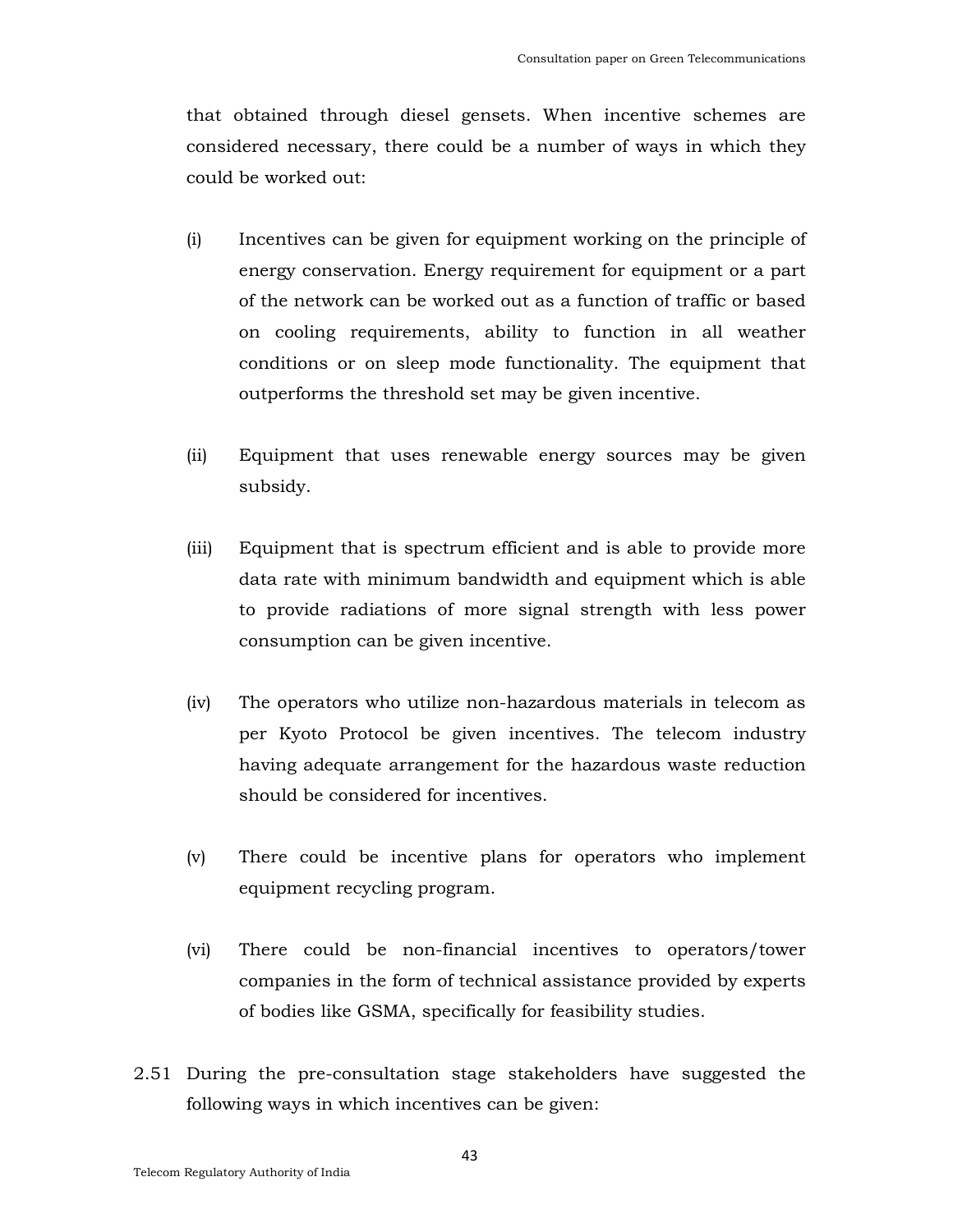- Duty reliefs and industry-recognized 'Gold/Silver/Bronze' status for companies implementing green initiatives
- Institution of Government Awards and Recognition mechanism for companies that do outstanding work in use of equipment with lower energy ratings similar to the BEE star ratings.
- Common options are: Tax incentives, Pilot grants, CAPEX subsidies, Allocation of USO funds to renewable energy cell towers in rural/remote regions.
- The support of the Government towards Viability Gap Funding (VGF) for such initiatives by the service providers is necessary
- The MNRE has currently proposed a very positive scheme for Central Financial Assistance for adoption of alternative energy for telecom. In order to encourage maximum conversions, these schemes should be valid for at least 5 years. It will take that time considering the fact that there are over 3 lacs tower installations in the country. Only long term players with large volume rollout plans should be encouraged to ensure that incentives are put to good use for long term benefits of the nation.
- Subsidy on tariff/Equipments for the generation of alternate energy, Import duty exemption on import of equipment for RE generation
- Depreciation benefits on all or part of infrastructure
- Subsidy on running costs of alternative energy equipment
- Subsidy on costs of replacing equipment with higher carbon emission with more environmentally acceptable technologies.
- Subsidies, from Universal Service Fund (USOF) or other sources could also be considered for tower companies to help fund a systematic replacement of carbon emitting fuels by cleaner ones over an agreed timeframe. Another way of subsidizing the costs of telecom players would be through waivers or reimbursement of fees or applicable taxes.
- The investment on the site will depend on the kind of power supply a BTS is dependent on. Since USO Fund is committed to take care of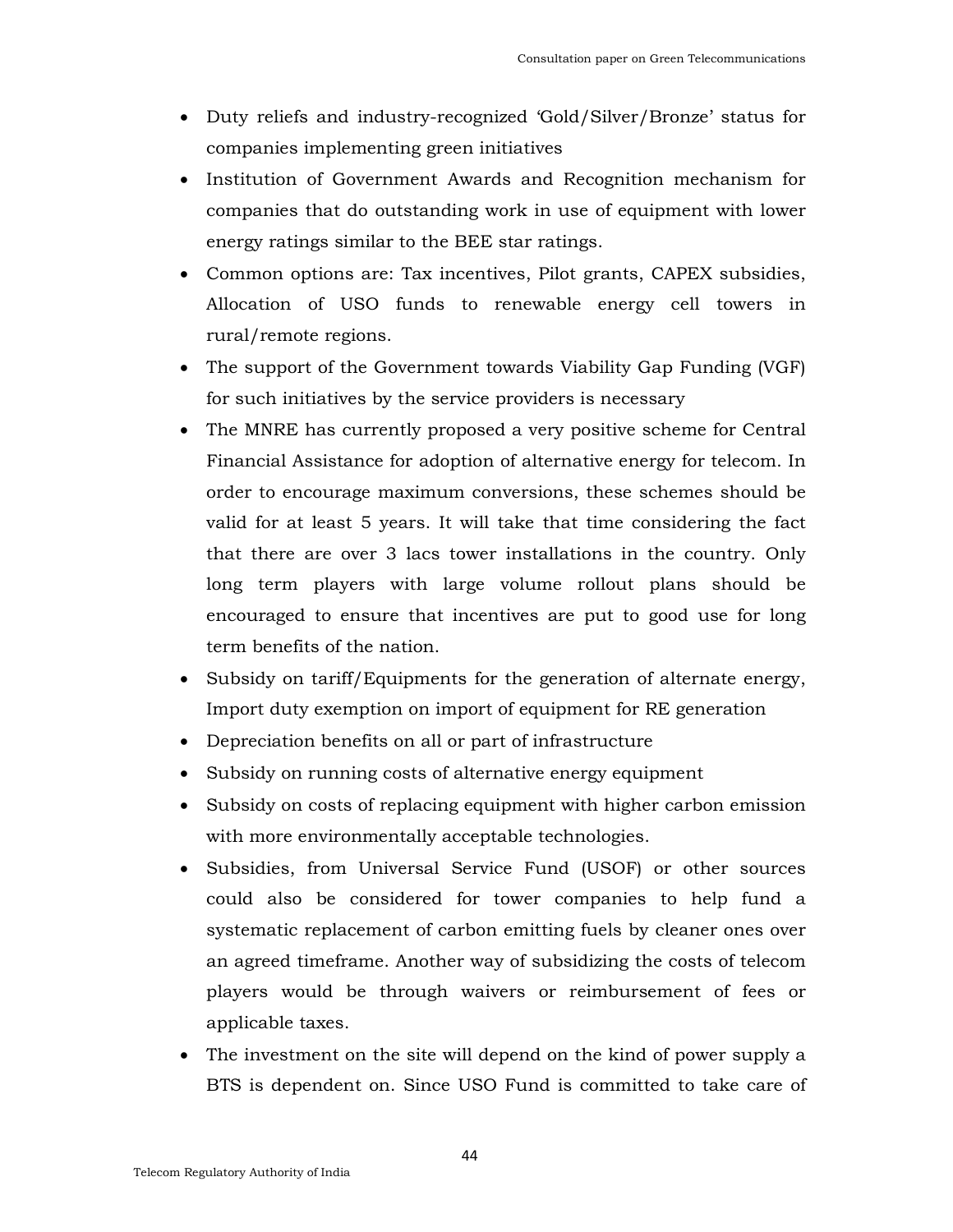three-fourth of the investments, it may not end-up to be a huge burden.

- TRAI may recommend of giving financial incentives in terms of lower revenue share to operators deploying non-conventional sources of energy such as solar and wind energy wherever possible.
- A domestic incentive mechanism must be evolved to support incremental efforts and smaller initiatives which tend to be excluded under the Kyoto protocol. Many more activites and agencies are part of the telecom ecosystem and must be supported if India is to achieve the goals of Green Telecom. These agencies include manufacturers, service providers, vendors and decision makers etc involved in energy generation, energy usage, energy distribution. The support could be in the form of waiver or reduction of licence fees or explicit support from the Universal Service Obligation Fund.

### **The following issue emerges for consultation:**

**30. What financial and non-financial incentives can be useful in supporting the manufacturers and service providers in reducing the carbon footprint?** 

### **D - Promoting R&D for green telecom**

2.52 Globally a number of manufacturers of telecom equipment have committed funds to R&D in green telecom equipment. In January 2010, Green Touch, a global consortium was launched by Bell Labs whose goal is to create the technologies needed to make communications networks 1000 times more energy efficient than they are today. A thousand-fold reduction is roughly equivalent to being able to power the world's communications networks, including the Internet, for three years using the same amount of energy that it currently takes to run them for a single day. To support its objectives the Green Touch Initiative will deliver  $-$  within five years  $-$  a reference network architecture and demonstrations of the key components required to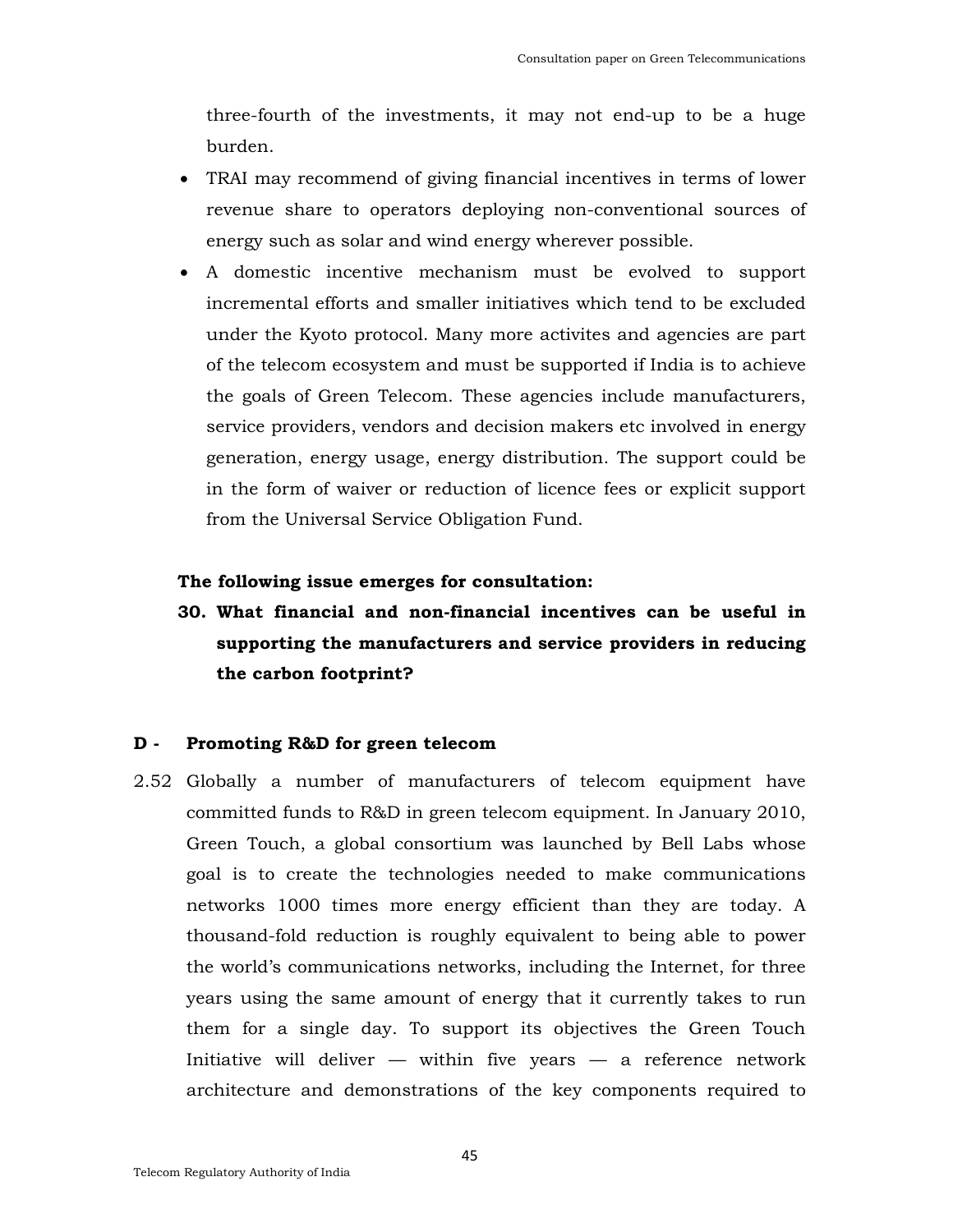realize this improvement. This initiative also offers the potential to generate new technologies and new areas of industry.

- 2.53 In India by and large the telecom equipment is imported. The IPR of even those that are manufactured in India are held by foreign companies. This results in the financial benefit of the growth of infrastructure accruing largely to foreign companies. In the domain of green telecom there have only been some scattered efforts for carrying out R&D in green telecommunications equipment. Some private operators in India have developed microcellular systems run by solar power. There are also reports of energy-efficient engine alternators being developed for rural areas. Lightweight base station arrays have been designed for rural applications.
- 2.54 Confederation of Indian Industries state on their website that global research and development in low-carbon technologies should be initiated in collaborative mode involving public and private sector both from developed and developing countries. Businesses from developing countries can commit to accelerate deployment of clean energy technologies, build capacity to access and internalise cutting-edge technologies and contribute to the international R&D initiatives. Development of new technologies in consortia mode should also be accompanied by appropriate sharing of IPRs. During the preconsultation the stakeholders have suggested the following for boosting R&D in India:
	- In addition to direct investment in R&D by both operators and vendors; there are consortiums to address challenges in green telecoms via networking and knowledge sharing.
	- Subsides from USOF or other sources are necessary to fund R&D in green telecom.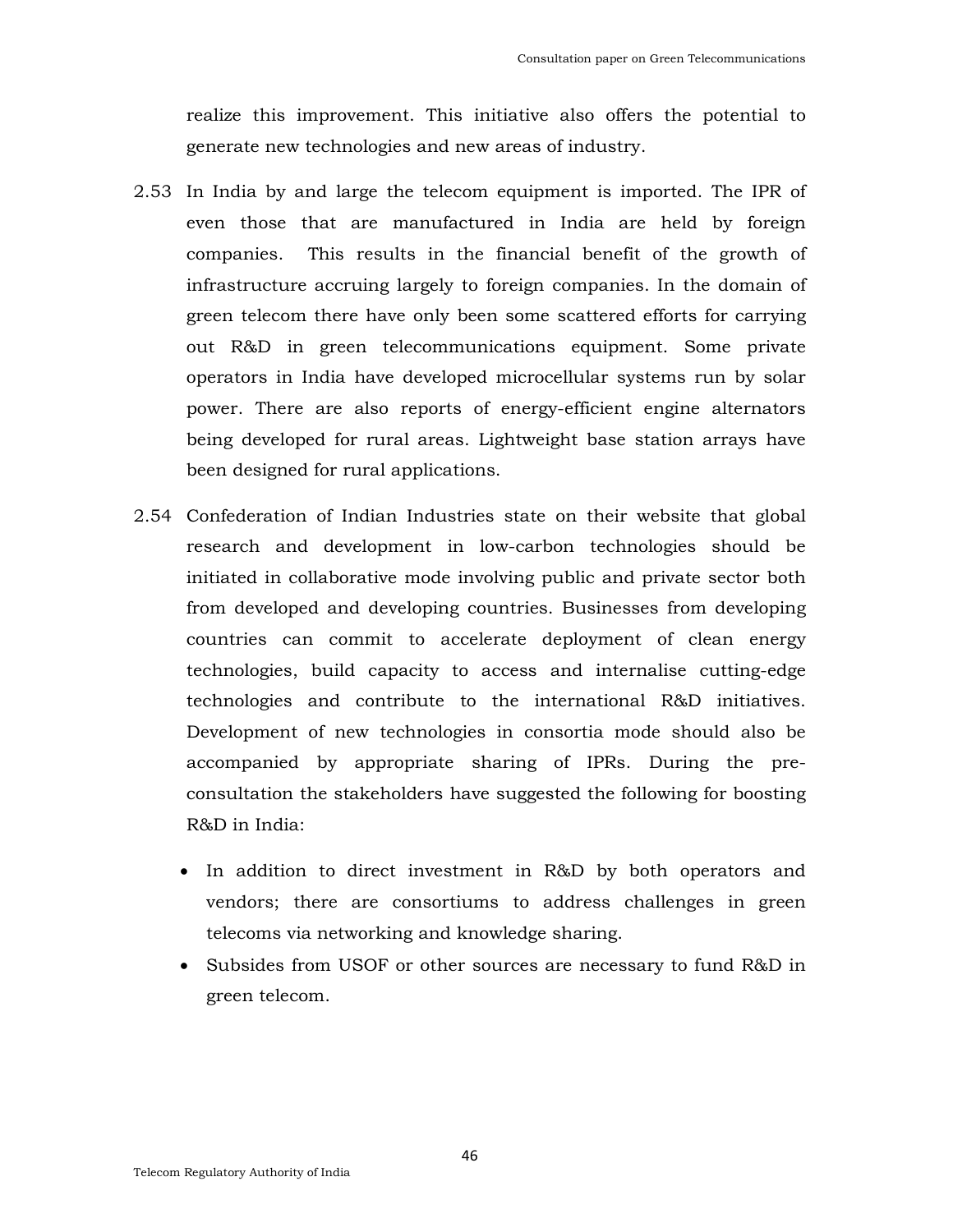### **The following issues emerge for consultation:**

- **31. What R&D efforts are currently underway for energy efficient and renewable energy telecom equipment?**
- **32. How can domestic R&D and IPR generation be promoted?**

### **E- CSR and community service**

- 2.54 Energy consumption is one of the leading drivers of operating expenses for both fixed and mobile telecom network operators. Reliable access to electricity is limited in many developing countries that are currently the high-growth markets for telecommunications. At the same time, many operators have adopted corporate social responsibility initiatives with a goal of reducing their networks' carbon footprints, and network infrastructure vendors are striving to gain competitive advantage by reducing the power requirements of their equipment. According to a report from Pike Research, all of these factors will continue to converge over the next several years, and "green" network equipment will grow to represent 46% of the \$277 billion global telecom infrastructure market by 2013. Some of the telecom operators and equipment vendors leading the charge to create greener networks include China Mobile, Cisco, Huawei, Juniper Networks, Nokia Siemens Networks, Telstra, and Vodafone. According to a survey by IBM, CEOs from around the world and across diverse industries plan to increase corporate social responsibility (CSR) investments significantly over the next three years**.**  According to the survey, CEOs plan to increase investment in corporate social responsibility initiatives by 25% over the next three years to better understand the demands of increasingly "socially-minded" customers.
- 2.55 It is now generally agreed that customer expectations around corporate social responsibility are increasing, and that CSR will play an important role in differentiating an enterprise in the future. Customers are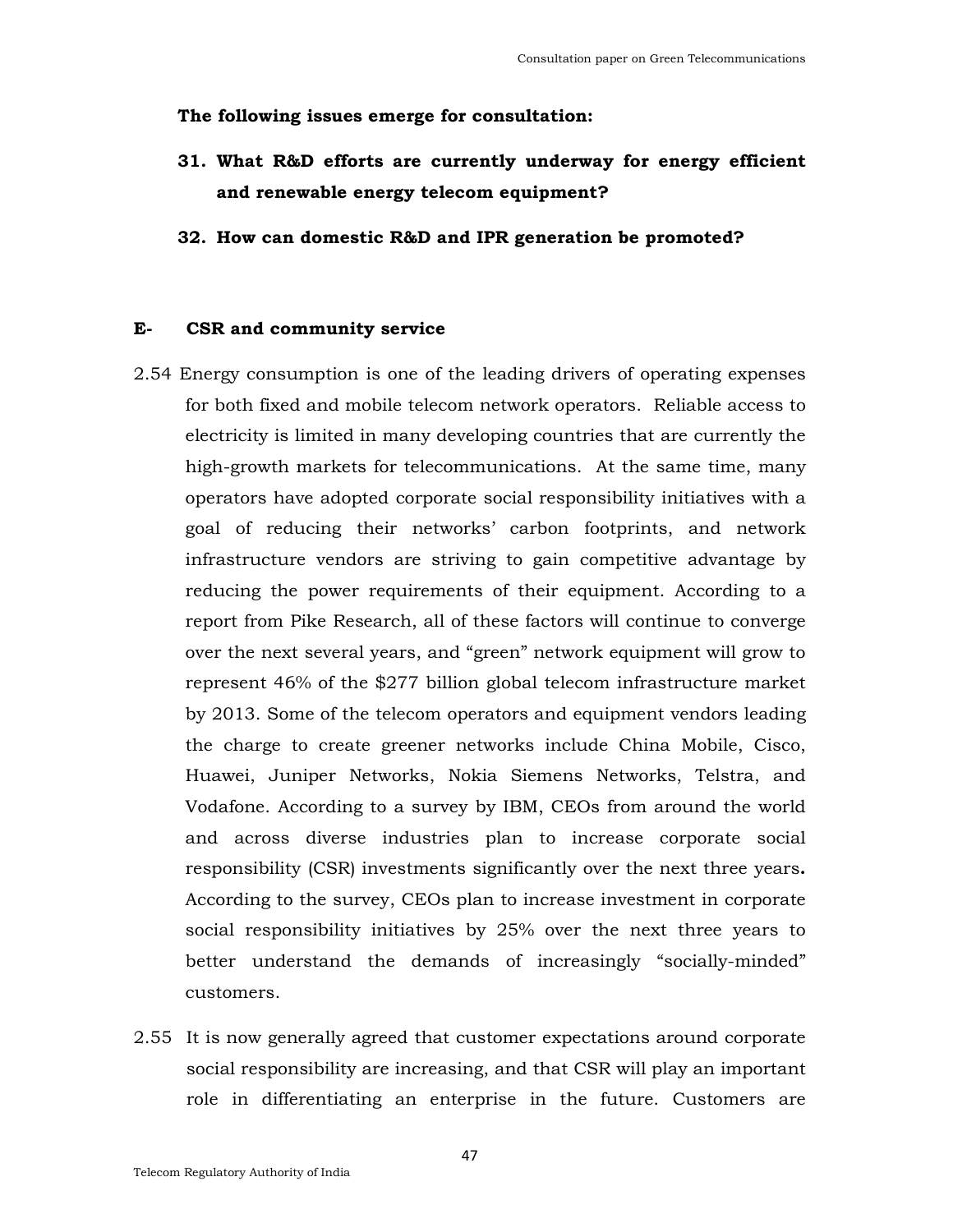coalescing around organizations' CSR profile – including "green" initiatives — and are increasingly demanding socially-minded products, services, and even supply chains. It has been reported that  $\&2$  billion in customer contracts that British Telecom has won could be attributed in part to the operator's differentiation on CSR, of which a key part is Green ICT. BT won those contracts through its 'ethical reputation and its Green ICT credentials,' which include its  $CO<sub>2</sub>$  emission reduction target, and its investment in low-carbon energy sources.

2.56 The CSR adopted by telecom service providers and manufacturers generally revolves around reducing energy consumption and greenhouse gas (GHG) emissions with more energy-efficient products and operations, managing materials and waste responsibly through a sustainable supply chain and strengthen communities where the companies are located. It would be worthwhile to see whether excess power generated through renewable sources can be distributed to communities or whether the water flowing out of the pico hydro power can be distributed to rural farms through tubewells.

#### **The following issue needs consideration and comments:**

**33. Would it be a good idea for TRAI to evolve a best practices document through a process of consultation with the stakeholders?**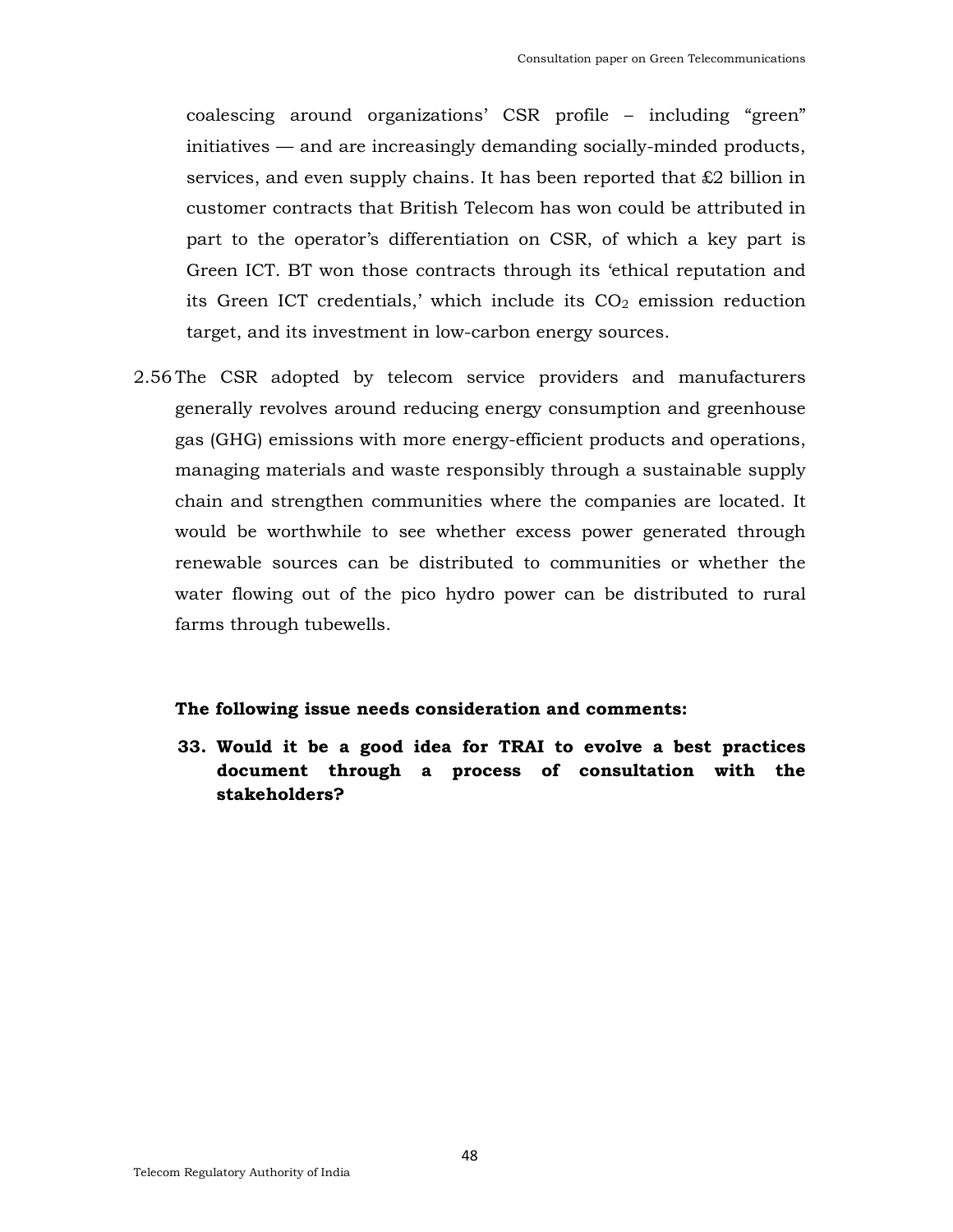### **CHAPTER III**

### **ISSUES FOR CONSULTATION**

### **Carbon Footprint**

- **3.1 How should the carbon footprint of Indian telecom industry be estimated?**
- **3.2 What is your estimate of the carbon foot print of the fixed, mobile and broadband networks?**
- **3.3 In case of mobile was would be the individual footprints of the radio access network and the core network? How are these likely to change with 3G and 4G technologies?**

### **Carbon Credit Policy**

- **3.4 How should the carbon credit policy for Indian telecom sector be evolved? What should be the timeframe for implementing such a policy?**
- **3.5 What should be the framework for the carbon credit policy?**
- **3.6 What should be the metric to ensure success of the carbon credit policy in reducing the carbon footprint of the telecom industry?**

### **Availability of Power**

- **3.7 What proportion of tower infrastructure is in rural areas? Please comment on the grid/electricity board power availability to these towers.**
- **3.8 To what extent can active sharing reduce the carbon footprint and operational expenses?**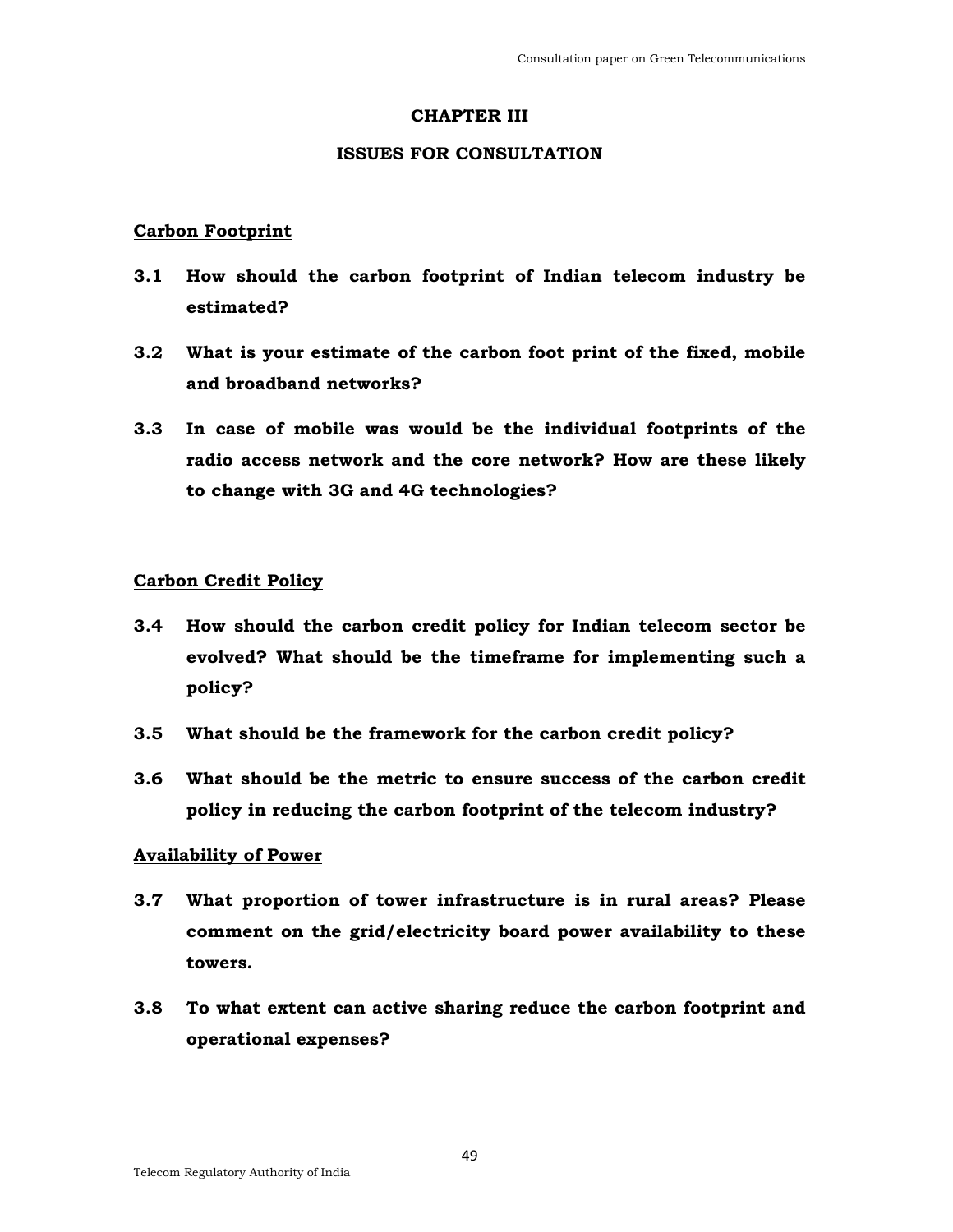### **Domestic Efforts for Reduction of Carbon Footprint**

- **3.9 What proportion of non-grid power supply to towers in rural areas can be anticipated to be through renewable sources of energy in India in the next 5 years?**
- **3.10 How much saving accrues per tower if supply is through a renewable source instead of diesel for towers that do not get grid power for 12 hours or more?**
- **3.11 How can migration to renewable sources be expedited?**
- **3.12 If you are a service provider what steps has your company taken towards use of renewable sources of energy? Have the gains from this move been quantified?**

### **Methods for Reducing Carbon Footprint**

### **Metrics for Certification of Product and Services**

- **3.13 What should be the metric for certifying a product green?**
- **3.14 Who should be the metric for certifying a network or service as green?**

### **Adoption of Energy Efficient Technologies**

- **3.15 As a manufacturer/service provider have you started producing/using energy efficient telecom equipment? How is energy efficiency achieved? Please explain.**
- **3.16 How does the cost of energy efficient and the normal equipment compare?**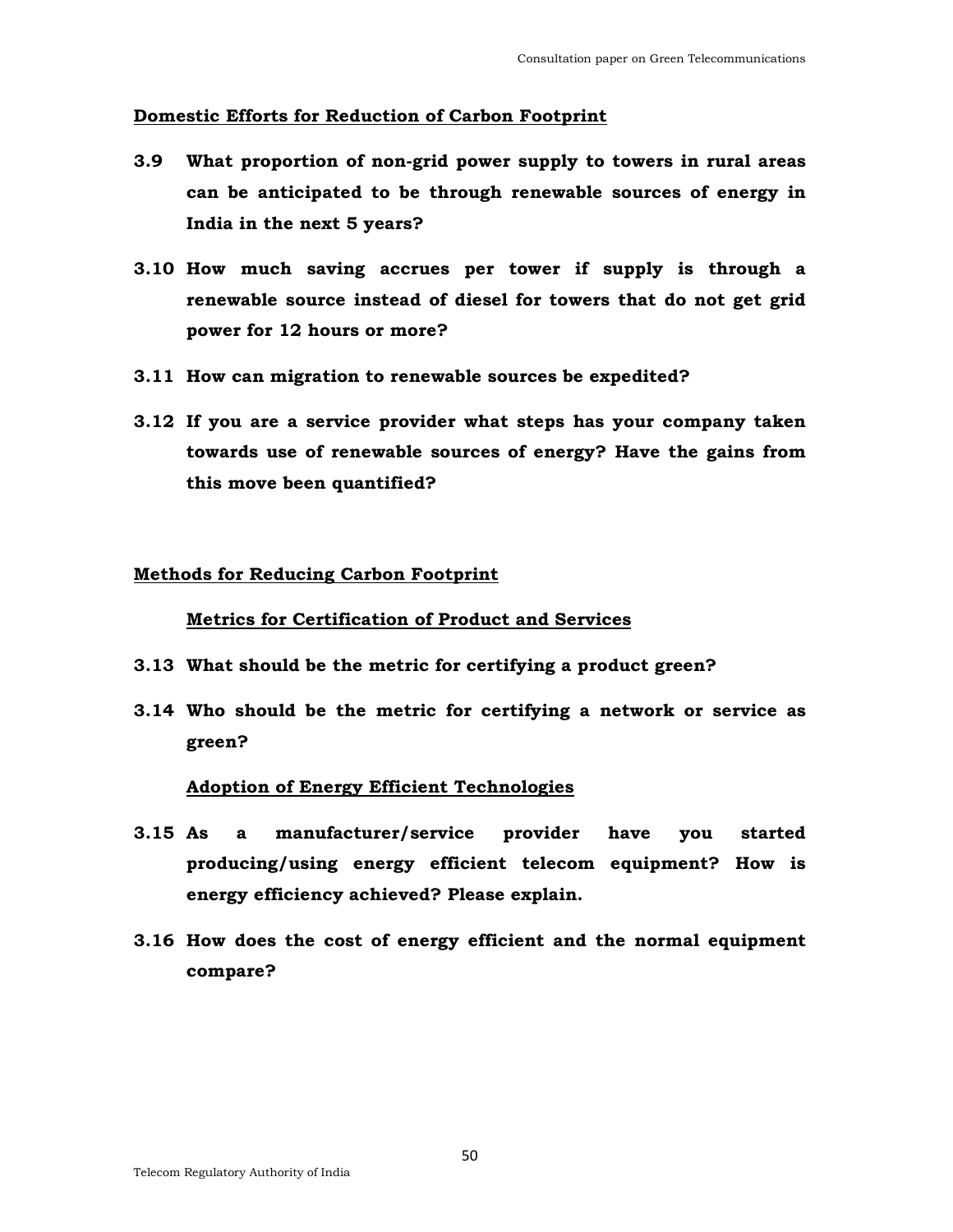### **Use of Renewable Energy Technologies**

**3.17 What are the most promising renewable energy sources for powering telecom network in India? How can their production and use be encouraged?** 

### **Infrastructure Sharing**

**3.18 What is the potential of infrastructure sharing in reduction of energy consumption?** 

### **Waste Management**

- **3.19 What is the current procedure for storing, disposing and recycling telecom waste by the service providers and manufacturers?**
- **3.20 How can waste management be made more green?**

### **Better Network Planning**

**3.21 What steps can be taken by the service providers in planning green networks?** 

### **Standardisation of Equipment**

- **3.22 What standards do you propose to be followed in Indian telecom network for reducing the carbon footprint?**
- **3.23 Who should handle the testing and certification of green equipment and networks?**

### **Manufacturing Process**

**3.24 How can manufacturers help in reducing GHG across the complete product life-cycle?**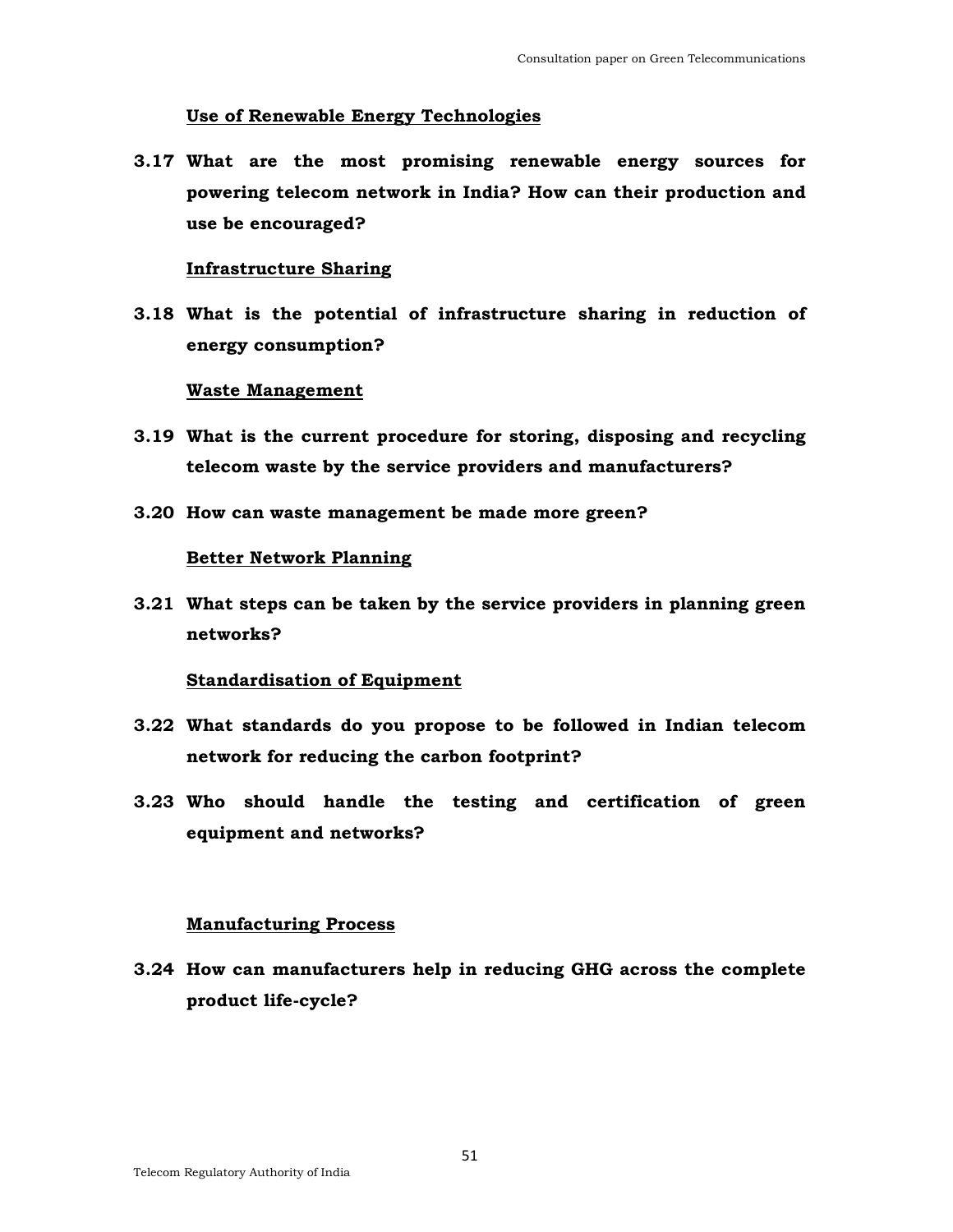### **Monitoring and Reporting**

- **3.25 What should be the rating standards for measuring the energy efficiency in telecom sector?**
- **3.26 Please give suggestions on feasibility of having energy audit in the telecom sector on the lines of energy audit of buildings.**
- **3.27 What should the monitoring mechanism for implementation of green telecom?**
- **3.28 Who should be the monitoring agency?**
- **3.29 What type of reports can be mandated and what should be the frequency of such reports?**

### **Incentives for Green Telecom**

**3.30 What financial and non-financial incentives can be useful in supporting the manufacturers and service providers in reducing the carbon footprint?** 

### **Promoting R&D for Green Telecom**

- **3.31 What R&D efforts are currently underway for energy efficient and renewable energy telecom equipment?**
- **3.32 How can domestic R&D and IPR generation be promoted?**

### **CSR and Community Service**

**3.33 Would it be a good idea for TRAI to evolve a best practices document through a process of consultation with the stakeholders?**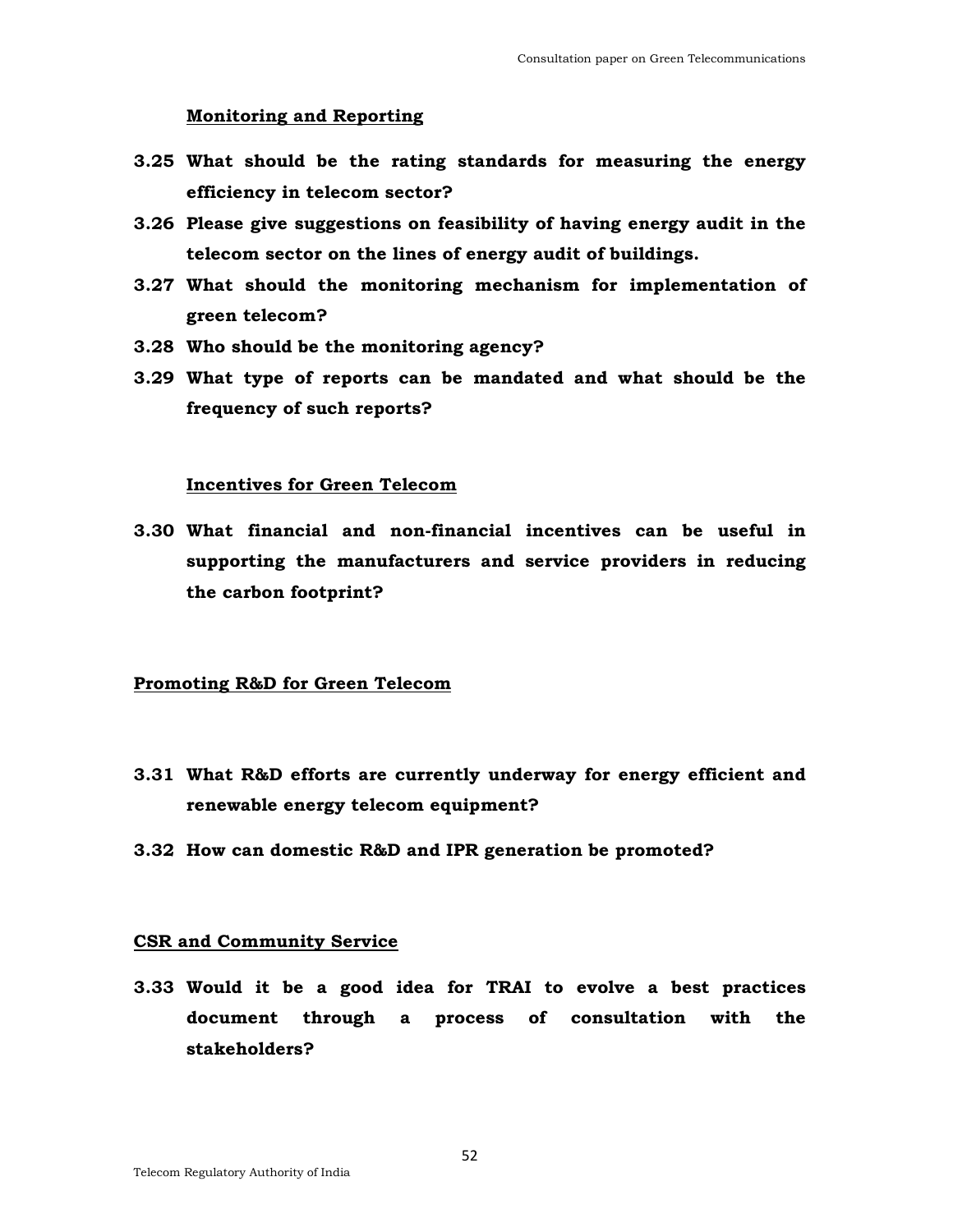## **List of Acronyms**

| S1<br>No.      | <b>Acronyms</b> | <b>Expansion</b>                                      |
|----------------|-----------------|-------------------------------------------------------|
| $\mathbf{1}$   | 3G              | 3rd Generation                                        |
| $\overline{2}$ | <b>ATIS</b>     | Alliance for Telecommunications Industry Solutions    |
| 3              | <b>BEE</b>      | <b>Bureau of Energy Efficiency</b>                    |
| 4              | CDM             | Clean Development Mechanism                           |
| 5              | <b>CER</b>      | <b>Certified Emission Reductions</b>                  |
| 6              | CO <sub>2</sub> | Carbon Dioxide                                        |
| $\overline{7}$ | <b>CSR</b>      | Corporate Social Responsibility                       |
| 8              | <b>ECBC</b>     | <b>Energy Conservation Building Code</b>              |
| 9              | EuP             | <b>Enterprise Unified Process</b>                     |
| 10             | <b>GDP</b>      | Gross domestic products                               |
| 11             | <b>GHG</b>      | Green House Gases                                     |
| 12             | <b>HFC</b>      | Hydrofluorocarbon                                     |
| 13             | <b>HARQ</b>     | Hybrid Automatic Repeat Request                       |
| 14             | <b>ISO</b>      | International Organization for Standardization        |
| 15             | <b>MW</b>       | Megawatt                                              |
| 16             | <b>OHSAS</b>    | Occupational Health & Safety Advisory Services        |
| 17             | <b>OTEC</b>     | Ocean Thermal Energy Conversion                       |
| 18             | <b>PAS 2050</b> | Publicly Available Specification 2050                 |
| 19             | PFC             | Per fluorocarbons                                     |
| 20             | <b>RETs</b>     | Renewable Energy Technologies                         |
| 21             | SF <sub>6</sub> | Sulfur Hexafluoride                                   |
| 22             | <b>TRAI</b>     | Telecom Regulatory Authority of India                 |
| 23             | <b>UNFCCC</b>   | United Nations Framework Convention on Climate Change |
| 24             | <b>USOF</b>     | UN Convention on Climate Change                       |